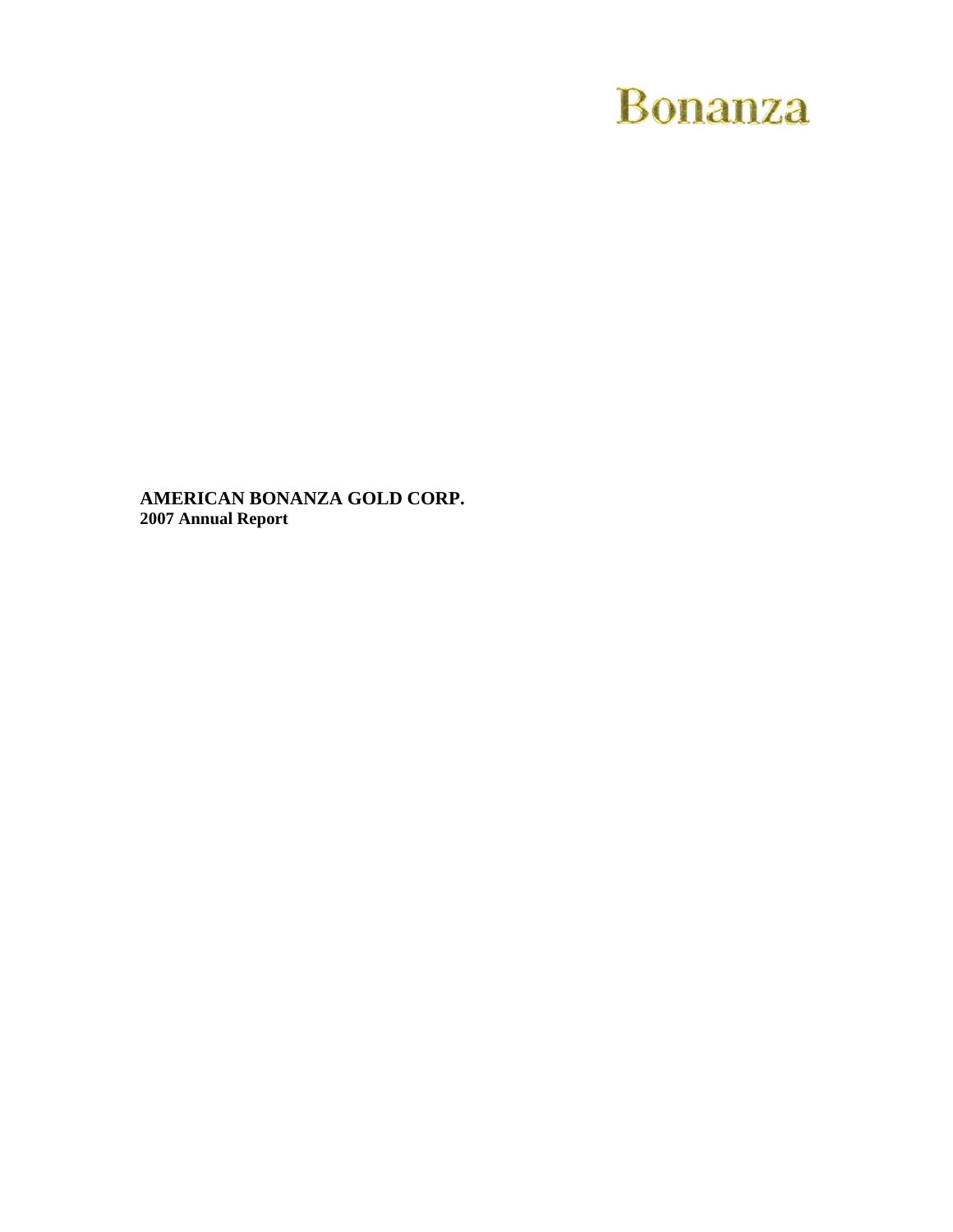### **American Bonanza Gold Corp. Management's Discussion and Analysis (Twelve months ended December 31, 2007, as of March 23, 2008)**

### **General**

The following discussion of performance, financial condition and analysis should be read in conjunction with American Bonanza Gold Corp. ("the Corporation") annual audited consolidated financial statements for the year ended December 31, 2007. All amounts are expressed in Canadian Dollars unless otherwise indicated.

### **Forward-Looking Statements**

Certain statements contained in the following Management's Discussion and Analysis may be deemed forwardlooking statements. All statements other than statements of historical facts, including the likelihood of commercial mining and possible future financings are forward-looking statements. Although the Corporation believes the expectations expressed in such forward-looking statements are based on reasonable assumptions, such statements are not guarantees of future performance and actual results or developments may differ materially from those in the forward-looking statements. Factors that could cause actual results to differ materially from those in forwardlooking statements include unsuccessful exploration results, changes in metals prices, changes in the availability of funding for mineral exploration, unanticipated changes in key management personnel and general economic conditions. Mining is an inherently risky business. Accordingly the actual events may differ materially from those projected in the forward-looking statements. Readers are cautioned not to place undue reliance on these forwardlooking statements, which speak only as of the date the statements were made, and readers are also advised to consider such forward-looking statements while considering the risks set forth below.

### **Description of Business**

The Corporation is an exploration stage company engaged in the acquisition, exploration and development of highgrade gold properties located in the United States and Canada. The Corporation is developing its advanced stage 100% owned Copperstone gold project in Arizona and continues its advanced exploration program on its 100% owned Fenelon gold project located in Quebec. An aggressive surface drilling program is ongoing to expand the known resource of both projects and to test several high priority exploration targets. In addition to these advanced properties, the Corporation continues to progress other projects, including the Martiniere and Northway in Quebec, Gold Bar in Nevada, and Northshore in Ontario.

### **Acquisition of International Taurus Resources Inc. and Fairstar Explorations Inc.'s Mineral Interests**

Pursuant to the terms of an Arrangement Agreement dated December 21, 2004, subsequently amended February 21, 2005 between the Corporation, Bonanza, International Taurus Resources Inc. ("Taurus"), Fairstar Explorations Inc. ("Fairstar") and 0710882 B.C. Ltd., the following transactions closed on March 30, 2005:

The Corporation, Bonanza and Taurus combined by way of a Plan of Arrangement (the "Arrangement") whereby, first, each Bonanza common share, option and warrant outstanding at the time of the Arrangement was exchanged for 0.25 of a common share, option and warrant, respectively, of the Corporation and, second, each Taurus common share, option and warrant, was exchanged for 0.20 of a common share, option and warrant, respectively of the Corporation. The expiry dates of options and warrants remained unchanged and the exercise prices were increased in accordance with the above exchange ratios. The exchange transaction between the Corporation and Bonanza was a common control transaction which is accounted for at Bonanza's historical cost by the continuity of interests method. On completion of the transaction, the Corporation owned 100% of the issued and outstanding shares of Bonanza and Taurus and the former shareholders of Bonanza and Taurus held approximately 69.4% and 30.6% of the common shares of the Corporation. Accordingly, Bonanza is the acquirer of Taurus' assets and liabilities for accounting purposes. Accordingly, the consolidated financial statements of the Corporation include the results of operations of Bonanza consolidated with those of the Corporation and Taurus from the date of acquisition. For legal purposes, Bonanza and Taurus became wholly owned subsidiaries of the Corporation.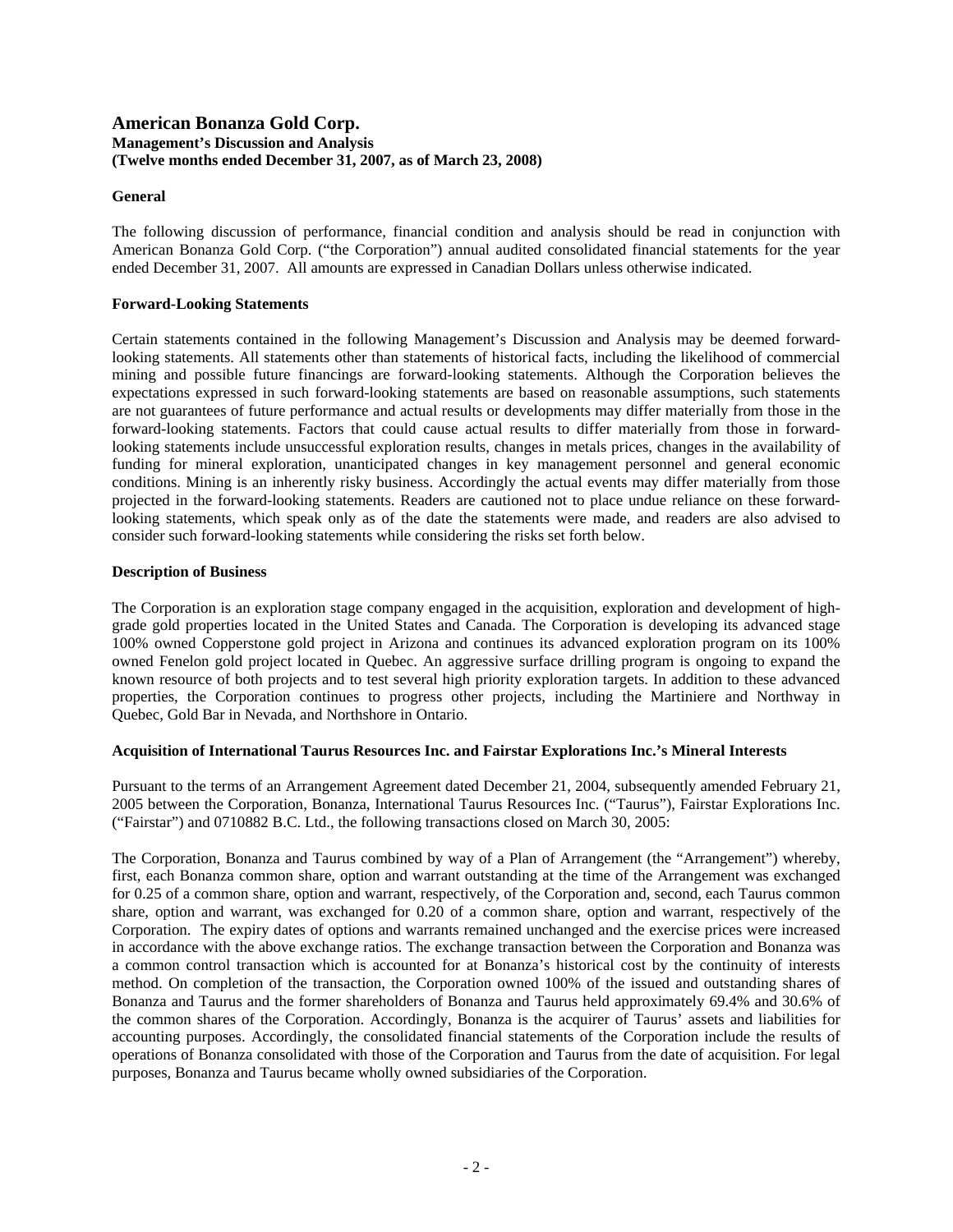Fairstar transferred its 38% interest in the Fenelon gold project and its interests in the Casa Berardi gold projects in Quebec to its wholly-owned newly incorporated subsidiary company, 0710882 B.C. Ltd. The Corporation acquired all outstanding shares of 0710882 B.C. Ltd. in exchange for 6,500,000 common shares of the Corporation and \$300,000 cash paid directly to certain creditors of Fairstar. This transaction has been accounted for as an asset acquisition by the Corporation.

After the transactions discussed above were completed the former shareholders of Bonanza, Taurus and Fairstar held approximately 63.3%, 27.9% and 8.8%, respectively, of the Corporation's common shares. The total number of issued and outstanding common shares of the Corporation after the transaction closed was 74,330,925.

The excess purchase price over the net book value of net assets acquired has been allocated to mineral properties and includes the effect of recording future income tax liabilities on the temporary differences arising on the transactions.

Incremental costs related to this acquisition of \$933,605 have been included as a cost of the acquisition.

### **Overview of Performance**

The Corporation's working capital as at December 31, 2007 was \$5,963,158 compared with a working capital position of \$6,980,811 as at December 31, 2006. The decrease in working capital was the result of the exploration expenditures at the Copperstone, Fenelon and other properties totalling \$2,886,599. These expenditures were offset by the financing in December raising a net proceed of \$2,848,289. Funding for the operating activities in the period was \$1,842,272. The loss for the twelve months ended December 31, 2007 was \$946,457 or \$0.01 per share compared with a net loss of \$1,740,706 or \$0.02 per share for the twelve months period ended December 31, 2006.

### **Selected Information**

The following table sets forth selected consolidated annual financial information of the Corporation for, and as of the end of, each of the last three fiscal years. The selected consolidated financial information should be read in conjunction with the Consolidated Financial Statements of the Corporation and Bonanza.

|                                 | December 31, |             |              |  |
|---------------------------------|--------------|-------------|--------------|--|
|                                 | 2007         | 2006        | 2005         |  |
|                                 |              |             |              |  |
| Net loss                        | (946, 457)   | (1,740,706) | (4,215,960)  |  |
| Net loss per share              | (0.01)       | (0.02)      | (0.06)       |  |
| Total cash and cash equivalents | 4,266,063    | 6,150,005   | 5,413,900    |  |
| Working capital                 | 5,963,158    | 6,980,811   | 5,177,422    |  |
| Total liability                 | 1,626,804    | 1,951,981   | 2,166,830    |  |
| Total assets                    | 60,963,361   | 59,751,226  | 54,428,595   |  |
| Shareholders' equity            | 59,336,557   | 57,799,245  | 52, 261, 765 |  |

### **Results of Operations**

For the year ended December 31, 2007, the Corporation had a net loss of \$946,457 or \$0.01 per share compared to a net loss of \$1,740,706 or \$0.02 per share with the corresponding period in 2006. Stock-based compensation expense for this period was \$459,800 (2006 - \$748,300). Interest income decreased to \$134,163 from \$214,474 which was the direct result of decreased cash balances for the current period compared to the same period during 2006. General and administrative costs decreased to \$1,046,378 from \$1,079,642 in 2006. Public company expenses decreased to \$278,386 from \$402,559. Office and administration expenses increased to \$123,878 from \$43,707 primary because of the inclusion of interest expense. Business development expenses decreased to \$67,995 from \$187,531 resulting from lower business acquisition activities compared to 2006. In 2007, there was no write-down of mineral properties (2006 - \$79,283). Future income tax recovery provision for 2007 was \$637,694 (2006 –\$649,777).

Exploration office expenses decreased to \$111,467 in the year from \$466,320 in 2006. Activities relating to property evaluations and investigations are ongoing. Exploration expenses in the period also include all costs associated with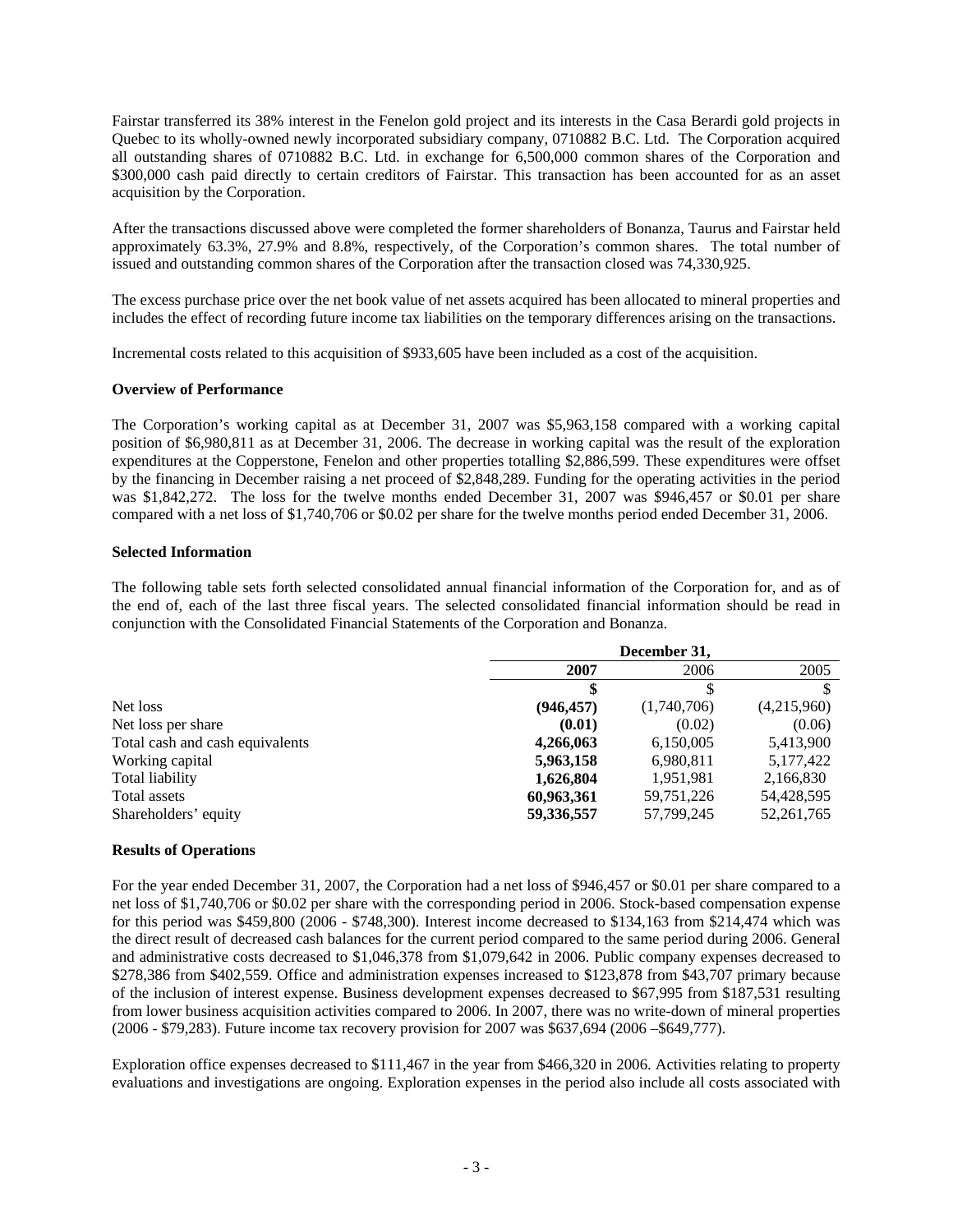maintaining the Corporation's exploration offices in Reno. Nevada. In 2005, the Corporation recorded a gain on debt settlement with Stonegate Management Ltd. of \$306,392 and no such gain is recorded in 2006 and 2007.

### **Summary of Quarterly Results**

Selected consolidated financial information for each of the most recently completely quarters of fiscal 2007 and 2006 are as follows:

|                                                          | 2007      |            |            |           | 2006    |            |        |                           |
|----------------------------------------------------------|-----------|------------|------------|-----------|---------|------------|--------|---------------------------|
|                                                          | Dec.      | Sept.      | Jun.       | Mar.      | Dec.    | Sept.      | Jun.   | Mar.                      |
|                                                          | \$        |            |            | S         | æ       | \$         |        |                           |
| Interest income                                          | 12,466    | 19,853     | 38,328     | 63.516    | 65.825  | 81.664     | 38.891 | 28,094                    |
| Net income (loss) for<br>period<br>Net income (loss) per | (62, 575) | (162, 289) | (448, 685) | (272,908) | 420,651 | (411, 177) |        | $(657,305)$ $(1,092,875)$ |
| share                                                    | (0.00)    | (0.00)     | (0.00)     | (0.00)    | (0.00)  | (0.00)     | (0.01) | (0.01)                    |

### **Liquidity and Capital Resources**

The Corporation's working capital as at December 31, 2007 was \$5,963,158 compared with a working capital position of \$6,980,811 as at December 31, 2006. Flow-through funds of \$1,271,575 are included in the current working capital. Flow-through funds are restricted to Canadian Exploration Expenditures, as defined in the Canadian Income Tax Act. The decrease in working capital in the period was the result of the expenditures in the period at the Copperstone, Fenelon and other gold properties totalling \$2,886,599 and support for operating activities totalling \$1,842,272. These expenditures were offset by the private placement financing of \$2,848,289. As of December 31, 2007 \$1,747,876 accrued receivable from Revenue Quebec and the Ministry of Natural Resources of the Government of Quebec related to exploration expenditures occurred in that province during the previous years and up to the current quarter remained outstanding. As of December 31, 2007, interest payable related to a 2002 and 2003 reassessment by Revenue Quebec amounts to \$12,191. The Corporation is contesting the interest portion of the 2002 and 2003 assessments.

During 2006 and 2007, the Corporation continued its surface and underground drilling program at the Copperstone project. This program phase was completed and the result of the preliminary assessment prepared by AMEC was filed on SEDAR on March 28, 2006. In August, 2006, the Corporation began a large drilling campaign designed to expand the high grade gold resources at the 100% owned Copperstone gold project in Arizona. The drilling was completed ahead of schedule, consisting of 27 drill holes with a combined length of 7,695 meters. In April of 2007, the Corporation began Phase II drilling. In September, 2007 Phase II drilling was completed consisting of 16 drill holes and a combined length of 5,238 meters (17,180 feet). This drilling phase was designed to test the continuity, geometry, and overall significance of the gold intercepted in several targets during Phase I drilling. Re-interpretation of previous geophysical data and a new ground magnetic survey also contributed to the targeting for the Phase II drilling. Total development and exploration expenditures at the Copperstone project during the twelve months period ended December 31, 2007 totalled \$2,033,980 or \$18,139,759 since the program began in 2003.

On May 31, 2006 the Corporation completed a private placement of flow-through shares and units with Dundee Securities Corporation and Haywood Securities Inc. (the "Agents") in the amount of \$8,140,000. The private placement consists of 7,400,000 flow-through shares at a price of \$0.55 per share, for gross proceeds of \$4,070,000, and 7,400,000 units at a price of \$0.55 per unit, for gross proceeds of \$4,070,000. Each unit is comprised of one common share and one half of one transferable common share purchase warrant with each full warrant entitling the holder to acquire one common share at a price of \$0.65 for a period of 18 months after the closing date

The Agents were paid a cash fee equal to 7.0% of the total gross proceeds raised in the private placement. In addition, the Agents received compensation warrants exercisable for non-flow-through common shares of the Corporation equal in number to 7.0% of the number of flow-through shares and units sold under the private placement. The compensation warrants will be exercisable at a price of \$0.65 per compensation share for a period of 18 months after the closing date.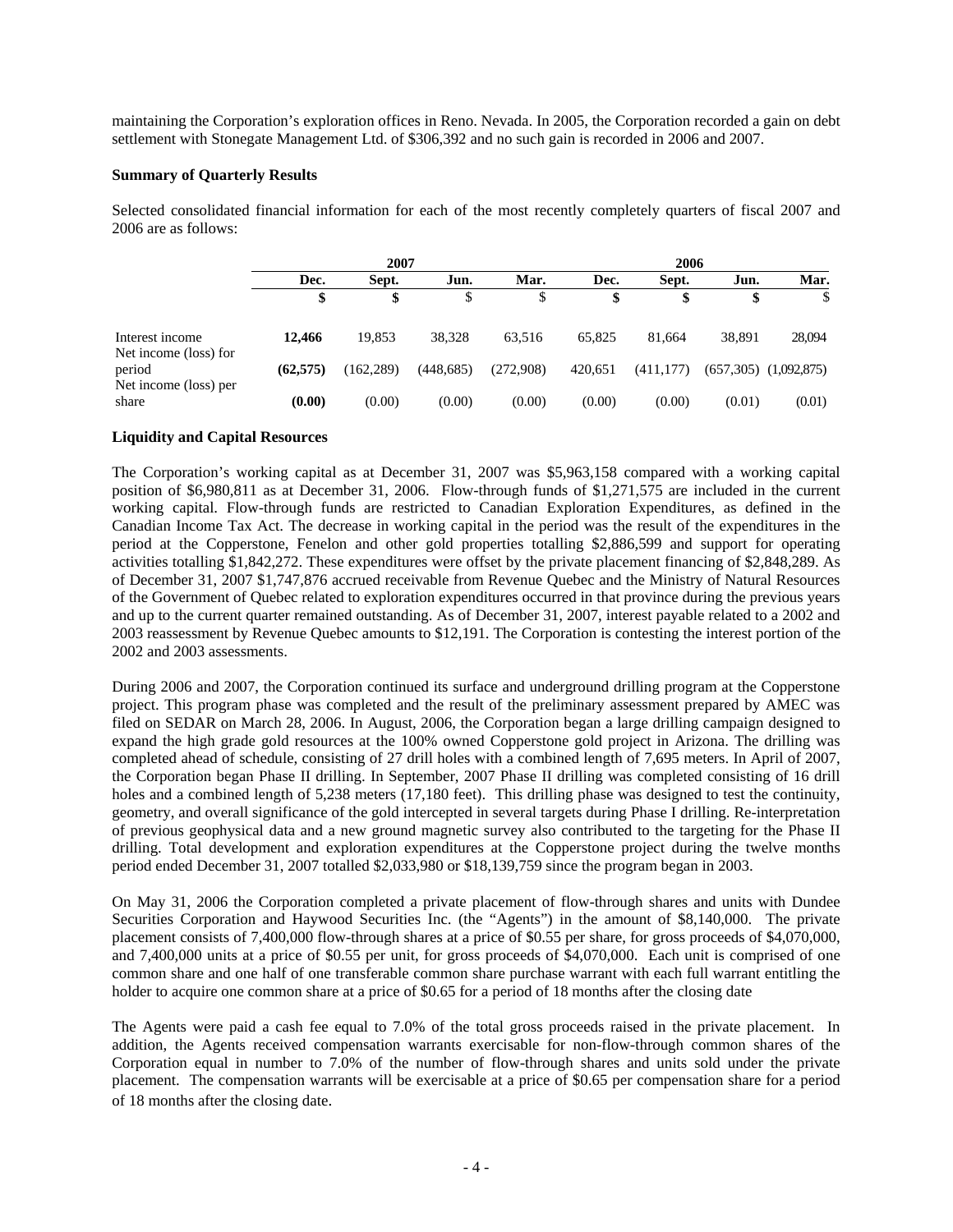In November 2007, upon TSX approval, 4,736,000 share purchase warrants were re-priced from \$0.65 to \$0.30 and the expiry date were extended from November 30, 2007 to June 2, 2008.

On June 22, 2007 the Corporation reached an option agreement in principle with Cusac Gold Mines Ltd. ("Cusac") for the sale of its Taurus Project for total cash consideration valued of up to \$11 million plus up to 3 million common shares of Cusac.

The sale consideration consists of total cash payments of \$6,000,000 over a two year period, 3 million common shares of Cusac over a two year period, and a further cash payment of \$3,000,000 payable within 60 days of the earlier of Cusac receiving a bankable feasibility study to place the Taurus project into commercial production ("Bankable Feasibility Study") and the date the property is placed into commercial production.

If gold prices trade at or above US\$800 for a period of 100 consecutive trading days during this two year period, the cash payment will be increased by \$2,000,000 with \$1,000,000 being added to the cash consideration and a further payment of \$1,000,000 upon receipt of a Bankable Feasibility Study or commencement of commercial production, whichever is earlier.

In the event that Cusac completes all cash payments within 12 months of regulatory approval the total purchase price will be capped at \$6 million in cash payments, plus \$3 million upon the earlier of receipt of a Bankable Feasibility Study and the commencement of commercial production, and 1.5 million common shares of Cusac.

On June 22, 2007, the Corporation received its first instalment of 1,500,000 common shares from Cusac. On December 19, 2007 Cusac and Hawthorne Gold Corp. ("Hawthorne") entered into a definitive merger agreement (the "Agreement") entitling 19 Cusac common shares in exchange for 1 Hawthorne common share. As part of the Agreement, Cusac assigned to Hawthorne all its rights to the option to acquire the 46 mineral claims of the Taurus Gold property near Cassiar from the Corporation dated June 7, 2007. The assigned agreement amends the terms of the original option agreement and requires Hawthorne to pay \$6 million over two years, consisting of \$1 million by December 22, 2007, \$2 million by June 22, 2008, \$1.5 million by June 22, 2009 and \$1.5 million by December 22, 2009. A further \$3 million is payable upon completion of a positive feasibility study recommending production, or production, whichever comes first. Pursuant to the Agreement, Hawthorne is required to issue 250,000 common shares to the Corporation on or before December 22, 2008. The Corporation agreed to the removal of the \$2 million bonus payment which would have been payable if the price of gold closes above US \$800 per ounce for a period of 100 consecutive days.

On December 22, 2007 the Corporation received the \$1,000,000 option payment from Hawthorne as per the Agreement.

Effective November 15, 2007, the Corporation entered into an agreement with Agnico-Eagle Mines Limited ("Agnico-Eagle") for the joint exploration and development of the Corporation's Northway property and Agnico-Eagle's Vezza property.

The agreement provides that the Corporation will grant Agnico-Eagle the option to acquire a 70% interest in the Northway property. To exercise the option, Agnico-Eagle must expend \$1,699,500 in exploration expenditures on the Northway property over a three year period and must assign a 30% interest in the Vezza property to the Corporation. After exercise of the option, the combined Northway and Vezza properties will be operated on a joint venture basis with the Corporation initially holding a 30% interest in the joint venture. Agnico-Eagle will be the operator during the initial option period and under the joint venture.

The Corporation has agreed to fund \$160,500 in exploration expenditures during the first year, and a total of \$555,000 during the remaining two years. Failure by the Corporation to contribute the required expenditures in the following two years will result in the dilution of its ownership interest percentage in both the Vezza and the Northway properties upon exercise of the option by Agnico-Eagle, who has agreed to fund \$374,500 towards the first year expenditures. However, if Agnico-Eagle fails to contribute the balance of their projected expenditures,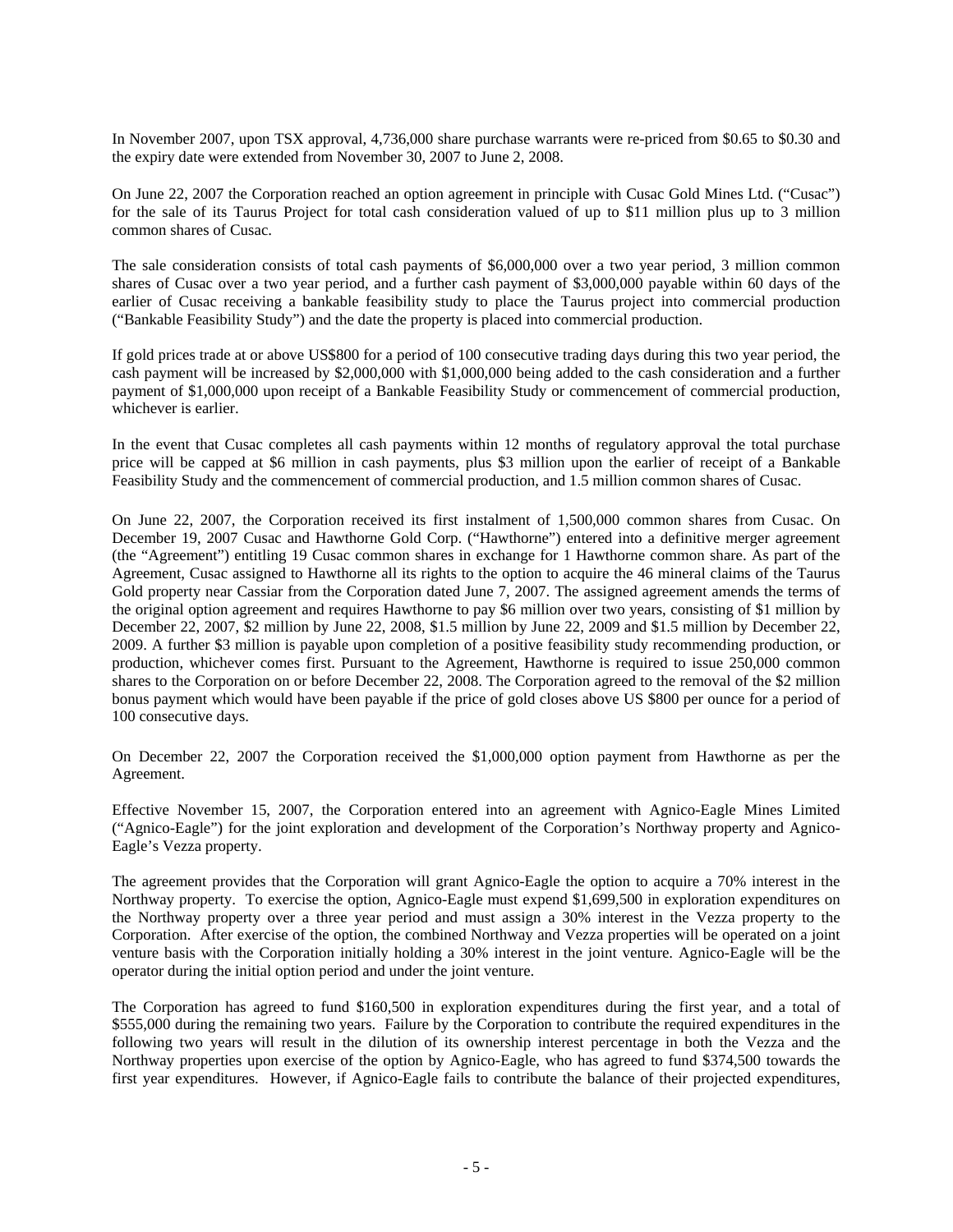they will not acquire any interest in the Northway property and each party will recover their original 100% interest in their respective properties.

After the exercise of the option, Agnico-Eagle will have the right to increase its interest in the property by 10% by solely financing expenditures required to complete a feasibility study on the property. Should either party be diluted to less than a 10% interest in the properties, their interest will be converted to a 1% net smelter return royalty, of which up to one half may be purchased for \$1,000,000. The transaction is subject to execution of a formal option and joint venture agreement and regulatory approval.

On December 19, 2007 the Corporation completed a private placement of selling 3,267,000 units through Dundee Securities Corporation (the "Agent"), and 1,750,000 units on a non-brokered basis, at a price of \$0.40 per unit for gross proceeds of \$2,006,800. Each unit consisted of two common shares, of which one was designated as a "flowthrough share" for the purposes of the Income Tax Act (Canada) and one common share which was not designated as a flow through share, and one half of one transferable common share purchase warrant with each full warrant entitling the holder to acquire one common share at a price of \$0.30 until June 19, 2009.

The Agent was paid a cash fee of equal to 8% of the proceeds raised pursuant to the brokered portion of the financing. In addition, the Agent received warrants exercisable to purchase 522,720 common shares of the Corporation at a price of \$0.30 per share until June 19, 2009. Using the Black-Schole valuation model, a value of \$33,100 was assigned to the 522,720 share purchase warrants with a weighted average price of \$0.06 per warrant, 1.5 year expected life, 63% volatility and 3.87% risk free rate. No commission was paid on the non-brokered portion of the financing.

All securities issued in connection with the private placement are subject to four month hold period expiring April 19, 2008. The proceeds from this financing will be used primarily to fund ongoing exploration at the Corporation's Copperstone project in Arizona, USA and at its projects in Quebec and Ontario, and for general working capital.

On December 31, 2007 the Corporation entered into a non-brokered private placement to which it has agreed to issue 2,500,000 units with the same term as the December 19, 2007 financing for total proceeds of \$1,000,000.

As at December 31, 2007, the Corporation had cash of \$4,266,063 compared to \$6,150,005 as at December 31, 2006.

As a mining company in the exploration stage, the future liquidity of the Corporation will be affected principally by the level of exploration expenditures and by its ability to raise an adequate level of capital through the equity markets. In management's opinion, the Corporation's current working capital will be sufficient for funding its planned exploration programs in 2008.

### **Transactions with Related Parties**

- (a) The Corporation shares certain premises and facilities with companies which have certain directors in common, under cost-sharing arrangements. During 2007 the Corporation recovered management and consulting fees of \$131,667 and general and administration expenses of \$78,333 from these companies.
- (b) As at December 31, 2007, there were \$21,703 accounts receivable due from companies with certain directors in common.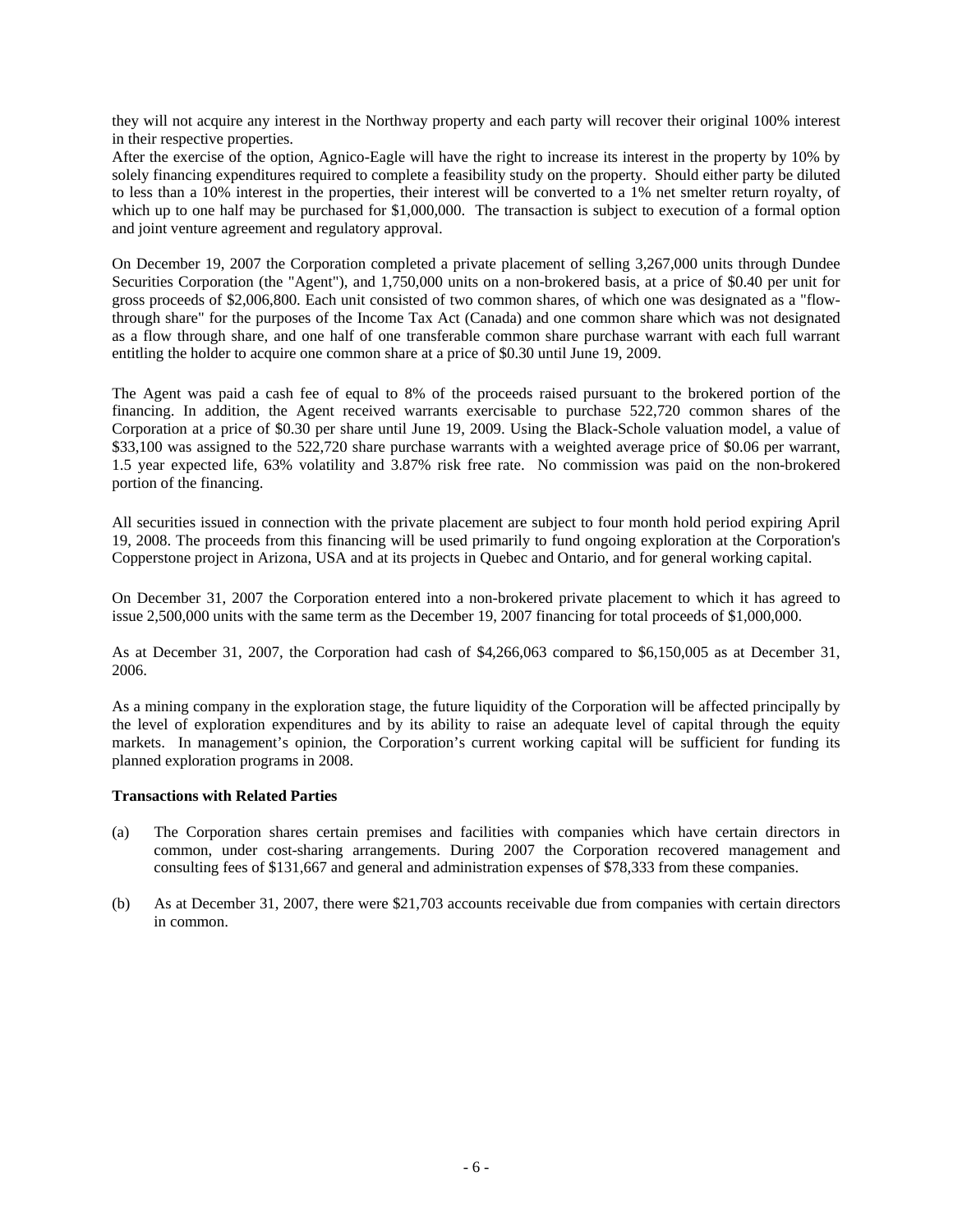### **Fourth Quarter**

|                                          | 2007     |            |            |           | 2006    |           |        |                           |
|------------------------------------------|----------|------------|------------|-----------|---------|-----------|--------|---------------------------|
|                                          | Dec.     | Sept.      | Jun.       | Mar.      | Dec.    | Sept.     | Jun.   | Mar.                      |
|                                          | Φ        | \$         |            | J         | \$      |           | D      | \$                        |
| Interest income<br>Net income (loss) for | 12,466   | 19.853     | 38,328     | 63.516    | 65.825  | 81.664    | 38,891 | 28,094                    |
| period<br>Net income (loss) per          | (62.575) | (162, 289) | (448, 685) | (272,908) | 420.651 | (411.177) |        | $(657,305)$ $(1,092,875)$ |
| share                                    | (0.00)   | (0.00)     | (0.00)     | (0.00)    | (0.00)  | (0.00)    | (0.01) | (0.01)                    |

The Corporation reported net loss of \$62,575 in the fourth quarter of 2007 compared to income of \$420,651 during the fourth quarter of 2006. The loss in the fourth quarter of 2007 was the result of expenses related to stock-based compensation and interest expenses but offset by income tax provision. Over the last eight quarters the Corporation's financial performance has largely been a function of the level of administrative expenses required to operate a public company and manage its exploration activities and stock-based compensation. In certain quarters these expenses have been offset to varying degrees by foreign exchange gains and interest income.

### **Controls and Procedures**

### **Disclosure Controls and Procedures**

Disclosure controls and procedures are controls and other procedures that are designed to ensure that information required to be disclosed by our Corporation is recorded, processed, summarized and reported, within the time periods specified in the rules and forms of the Securities and Exchange Commission. Our Chief Executive Officer and our Chief Financial Officer are responsible for establishing and maintaining disclosure controls and procedures for our Corporation.

Our management has evaluated the effectiveness of our disclosure controls and procedures as of December 31, 2007 (under the supervision and with the participation of the Chief Executive Officer and the Chief Financial Officer), pursuant to Rule 13a-15(b) promulgated under the Securities Exchange Act of 1934, as amended. As part of such evaluation, management considered the matters discussed below relating to internal control over financial reporting. Based on this evaluation, our Corporation's Chief Executive Officer and Chief Financial Officer have concluded that, due to the material weakness in internal control over financial reporting described below, our company's disclosure controls and procedures were ineffective as of December 31, 2007.

### **Management Report on Internal Control over Financial Reporting**

Our management is responsible for establishing and maintaining adequate internal control over financial reporting as such term is defined in Rule 13a-15(f) Securities Exchange Act of 1934, as amended. Management (under the supervision and with the participation of the Chief Executive Officer and the Chief Financial Officer) assessed the effectiveness of our internal control over financial reporting as of December 31, 2007. In making this assessment, management used the framework set forth in **Internal Control - Integrated Framework issued by the Committee of Sponsoring Organizations of the Treadway Commission (COSO).** Management of the Corporation conducted an assessment of the effectiveness of the Corporation's internal controls over financial reporting as of December 31, 2007. Based on its assessment, management identified a material weakness in our internal controls over financial reporting with respect to a lack of expertise in accounting for income taxes and related disclosures in accordance with generally accepted accounting principles. As a result, the Corporation recorded material adjustments related to the accounting for income taxes and disclosure in its financial statements as of and for the year ended December 31, 2007. As a result of this material weakness, we concluded that the Corporation's internal controls over financial reporting in accounting for income taxes were not effective as of December 31, 2007.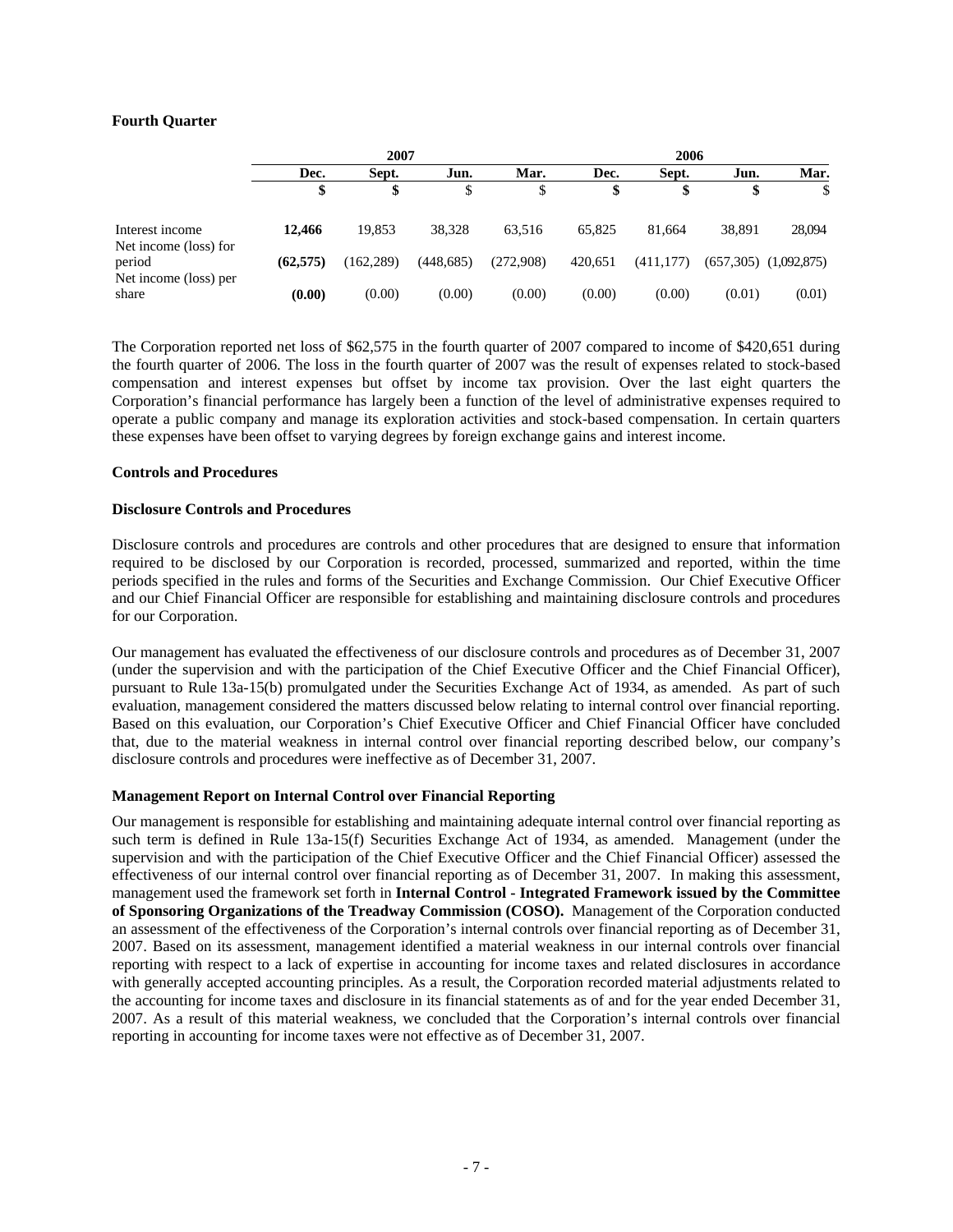In order to remediate the material weakness identified in Management's Report on Internal Control over Financial Reporting, we intend to hire additional accounting resources with respect to accounting for income taxes and related disclosures. We believe that these new procedures will enable us to comply with the requirements related to accounting for income taxes and related disclosures.

This annual report does not include an attestation report of our Corporation's registered public accounting firm regarding internal control over financial reporting. Our management's report was not subject to attestation by our Corporation's registered independent public accounting firm pursuant to temporary rules of the Securities and Exchange Commission that permit the Corporation to provide only the management's report in this annual report.

### **Changes in Internal Control over Financial Reporting**

Other then the planned changes in internal control over financial reporting related to hiring additional accounting resources described above, there were no changes during the period covered by this Annual Report in the Corporation's internal controls over financial reporting that have materially affected, or are reasonably likely to materially affect the Corporation's internal control over financial reporting.

### **Critical Accounting Estimates and Risk Factors**

Critical accounting estimates used in the preparation of the financial statements include the Corporation's recoverability of the carrying value of these mineral properties. The business of mineral exploration and extraction involves a high degree of risk since very few properties that are explored and developed ultimately achieve commercial production. At present, none of the Corporation's properties have a known body of commercial ore.

The Corporation's impairment determination and resulting estimated net recoverable value on its mineral projects are based on estimated underlying mineral resources associated with the properties and future costs that may be required for ultimate realization through mining operations or by sale. The Corporation is in an industry that is exposed to a number of risks and uncertainties, including exploration, development, commodity, operating, ownership, political, funding, currency and environmental risk. While factoring these risks the Corporation has relied on very preliminary resource estimates on its properties, however, these estimates include assumptions that are potentially subject to significant changes that are not yet determinable. Accordingly, there is always the potential for a material change to the presentation in the financial statements relating to the carrying value of the Corporation's mineral properties.

### **New Accounting Policy**

The Corporation has applied the consensus of Abstract #146 of the Emerging Issues Committee of CICA in respect to its accounting for all flow-through renunciations. Under the Canadian *Income Tax Act* an enterprise may issue securities referred as flow-through shares whereby the investor may claim the tax deduction associated with the related resource expenditures. The Corporation records future income tax liabilities (or renounced expenditures multiplied by the effective corporate tax rate) on the earlier of the date that the resource expenditures are renounced to the investors and the date that, in the opinion of management, reasonable assurance exists that the expenditures will be completed. During 2007 these future income tax liabilities have been presented in the balance sheet and the offset recorded as share issue costs.

### *Recent Canadian accounting pronouncements*

### *Financial Instruments*

Effective January 1, 2007, the Corporation has adopted CICA Handbook Section 3855 Financial Instruments – Recognition and Measurement, CICA Handbook Section 3865 Hedges and CICA Handbook Section 1530 Comprehensive Income (the "Financial Instrument Standards"). As the Corporation has not previously undertaken hedging activities, adoption of Section 3865 will have no impact. Prior to January 1, 2007, the principal accounting policies affecting the Corporation's financial instruments related to marketable securities that were valued at the lower of original cost and quoted market value.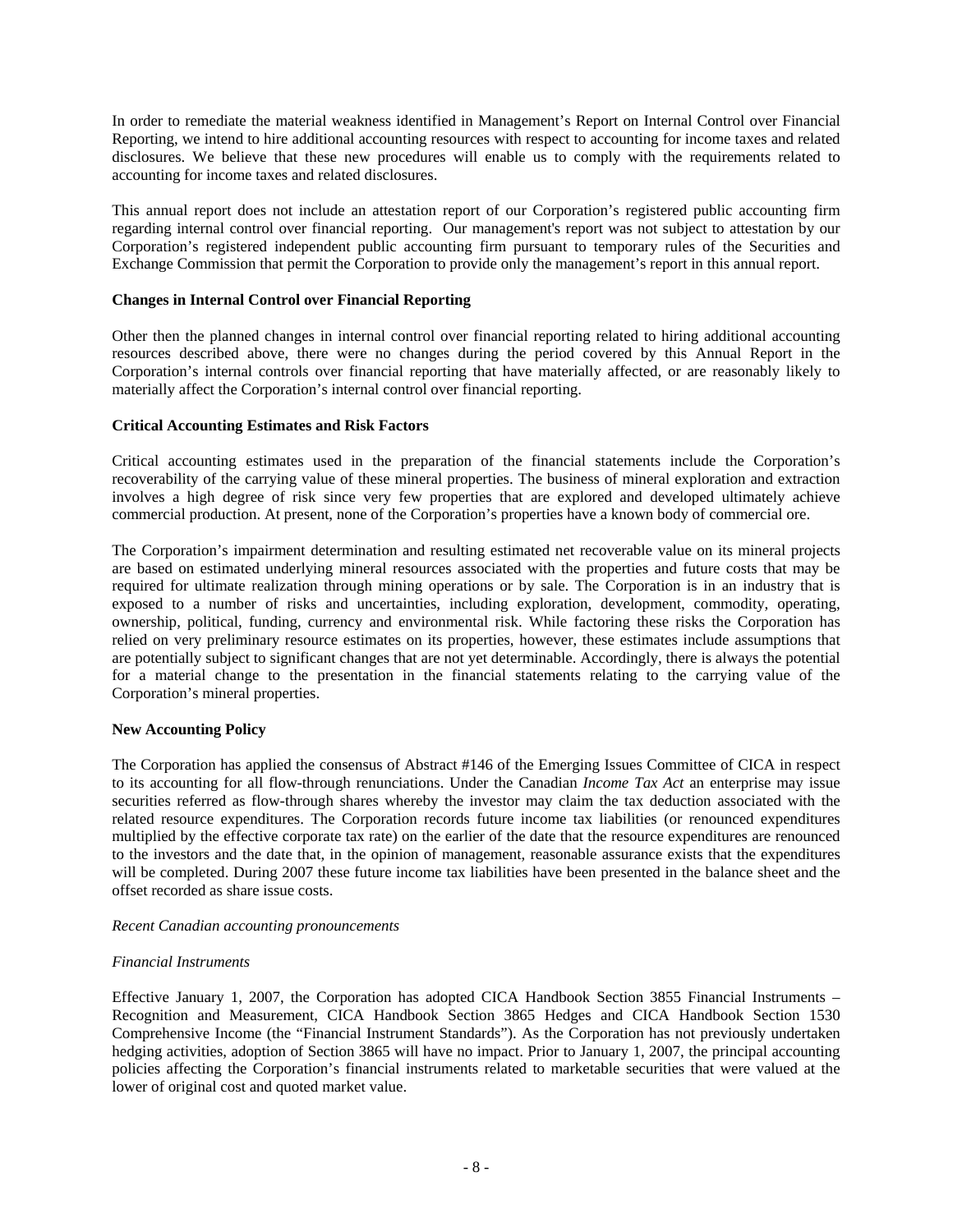The adoption of the Financial Instrument Standards will result in the Corporation classifying marketable securities and cash equivalents as available for sale investments and all derivative and other financial instruments as held for trading assets or liabilities measured at fair value. The Corporation has no derivative financial instruments or other financial instruments held for trading at December 31, 2006. Transitional adjustments in respect of these available for sale assets will be recorded to the opening investment balances and accumulated other comprehensive income on January 1, 2007.

As a consequence of adopting the Financial Instrument Standards on January 1, 2007, accumulated other comprehensive loss was increase by \$142,342. As a result of the adoption of this standard, the carrying value of this investment was decreased by \$142,342, with a corresponding increase, net of tax, to accumulated comprehensive income. This represents the net gain on measuring the fair value of available for sale investments, which has been not recognized on a fair value basis prior to January 1, 2007.

Gains or losses associated with items classified as available for sale will be separately recorded as unrealized within our other comprehensive income until such time the investment is disposed of or incurs a decline in fair value that is on an other-than-temporary basis, at which time any gains or losses will then be realized and reclassified to the income statement. The Corporation has elected to designate cash equivalents (consisting of guaranteed investment certificates and banker's acceptances) and marketable securities (all of which are investments in common shares), as available for sale.

### **Financial Instruments and Other Instruments**

The Corporation's financial instruments consist of cash and cash equivalents, marketable securities, accounts receivable and accounts payable. It is management's opinion that we are not exposed to significant interest, currency or credit risks arising from our cash and cash equivalents, accounts receivable and accounts payable.

Marketable securities are subject to market price fluctuations. The effect of adopting the new accounting standards (note 3) on the marketable securities as at January 1, 2007 is summarized below. As prescribed by these standards, prior periods have not been restated.

|                                           |                 | 2007           |             |
|-------------------------------------------|-----------------|----------------|-------------|
|                                           | Carrying Value, | Change in Fair | Fair Value, |
|                                           | Opening         | Value          | December 31 |
|                                           |                 |                |             |
| - Northern Canadian Minerals Inc.         | 10.200          | 19,500         | 29,700      |
| - Hawthorne Gold Corp. (note $6(b)(ii)$ ) | 300,000         | (161, 842)     | 138,158     |
|                                           |                 |                |             |
|                                           | 310,200         | (142, 342)     | 167,858     |

Pursuant to the terms of the Option Agreement entered into with Northern Canadian Minerals Inc. (formerly "American Nevada Gold Corp.") (note 6(c)) the Corporation received 60,000 common shares and other consideration for entering into this Agreement. The quoted market value of these securities was \$29,700 at December 31, 2007.

On June 21, 2007, the Corporation received 1,500,000 common shares of Cusac Gold Mines Ltd. upon the execution of the option agreement as described on note 6(b)(ii). The shares were valued as \$300,000 based on previous day's market closed. On December 19 2007, Cusac Gold Mines Ltd. and Hawthorne Gold Corp. has entered into a definitive merger agreement entitling 19 common share of Cusac Gold Mines Ltd. in exchange for 1 common share of Hawthorne Gold Corp.

The Corporation has designated its marketable securities as available-for-sale and recorded the unrealized losses in other comprehensive income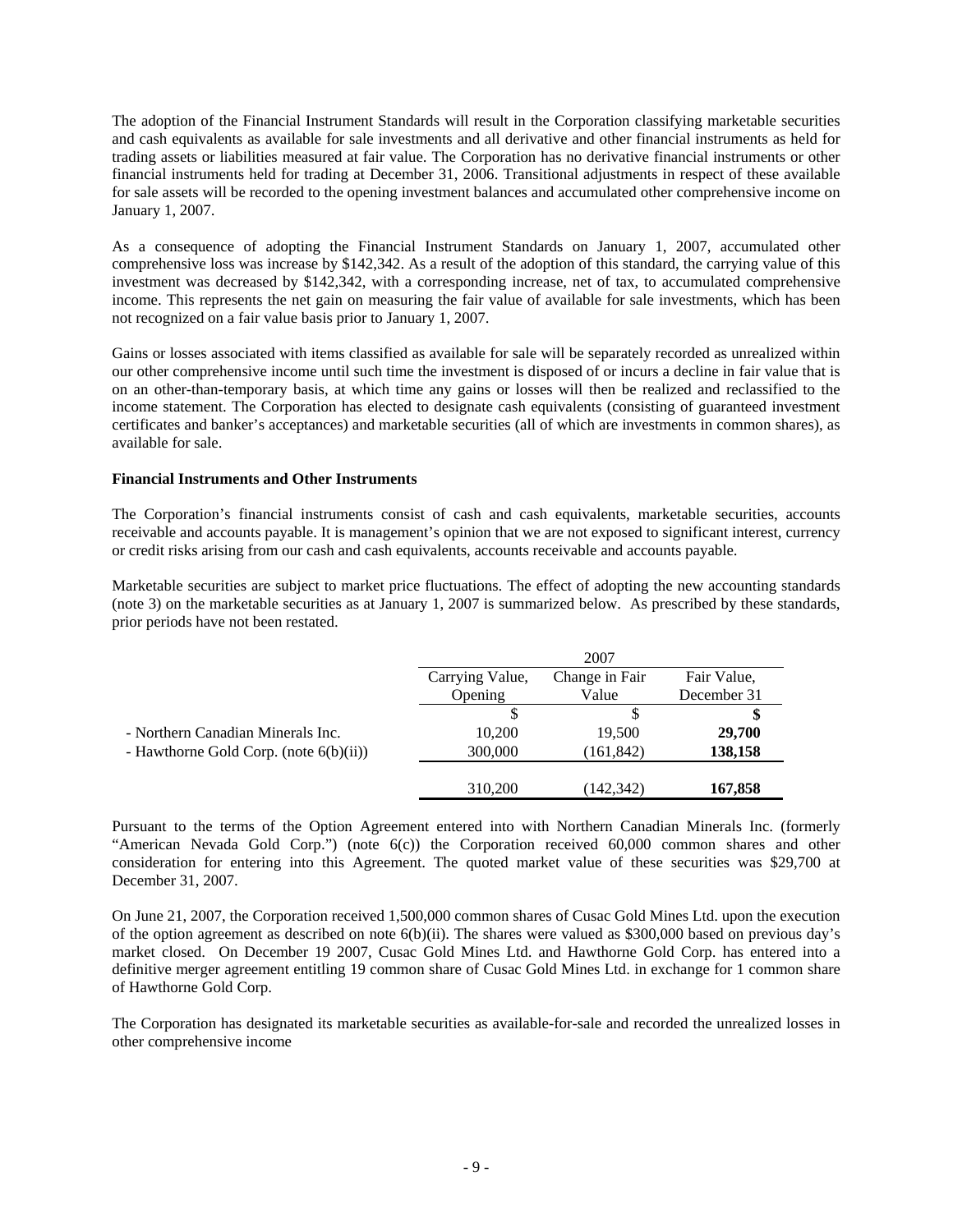The Corporation is exposed to currency risk on the acquisition and exploration expenditures on its properties since it has to settle expenditures either in local currency or U.S. dollars. The Corporation's expenditures are negatively impacted by increases in value of either the U.S. dollar or local currencies versus the Canadian dollar.

### **Use of Financial and Other Instruments**

The Corporation has not entered into any specialized financial agreements to minimize its investment, currency or commodity risk. There are no off-balance sheet arrangements. The principal financial instruments affecting the Corporation's financial condition and results of operations is currently its cash and cash equivalents.

### **Outlook**

The Corporation will continue to focus the majority of its exploration and development efforts in the United States and Canada for purposes of the acquiring, exploring and developing high-grade gold projects.

As an Exploration Stage Company the future liquidity of the Corporation will be affected principally by the level of its development and exploration expenditures and by its ability to raise an adequate level of capital through the capital markets. In management's opinion the Corporation's current working capital position will be sufficient for purposes of completing its planned exploration programs at the Copperstone, Fenelon and other Canadian exploration assets.

The Corporation will continue to evaluate its funding requirements on a going forward basis in its efforts to meet its future development and growth initiatives.

### **Subsequent Events**

- **(a)** Subsequent to December 31, 2007, the Corporation renounced \$1,503,400 of exploration expenditures to investors who purchased flow-through shares in 2007.
- **(b)** The Corporation signed a Letter of Intent to merge into a wholly owned subsidiary of Gryphon Gold Corporation through a Plan of Arrangement. Subsequently, both companies have determined not to proceed with the proposed merger. No break-up fees are payable to either party.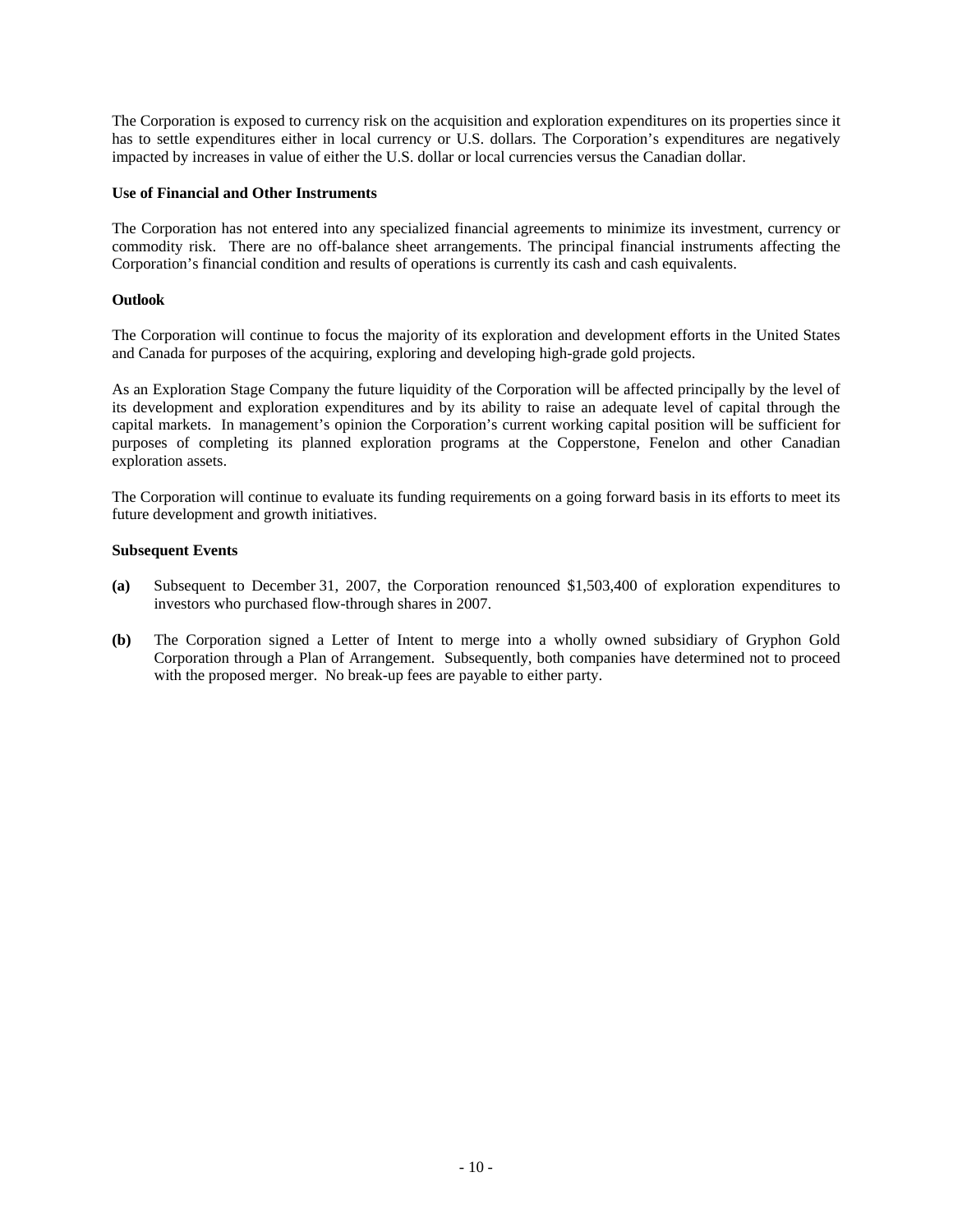### **AMERICAN BONANZA GOLD CORP.**

Consolidated Financial Statements Years ended December 31, 2007, 2006 and 2005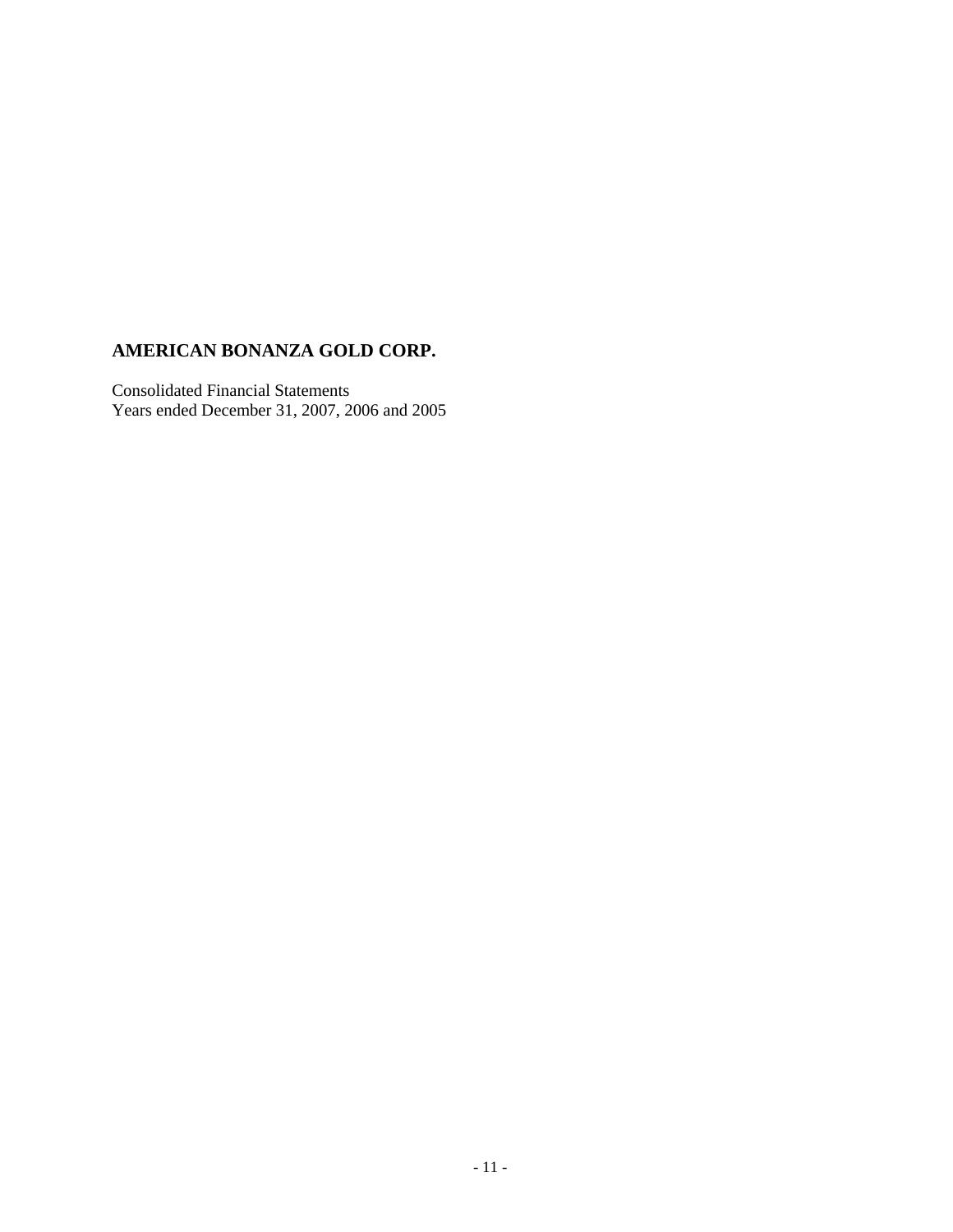

**KPMG LLP Chartered Accountants**  PO Box 10426 777 Dunsmuir Street Vancouver BC V7Y 1K3 Canada

Telephone (604) 691-3000 Fax (604) 691-3031 Internet www.kpmg.ca

### **AUDITORS' REPORT TO THE SHAREHOLDERS**

We have audited the consolidated balance sheets of American Bonanza Gold Corp. as at December 31, 2007 and 2006 and the consolidated statements of operations and deficit, comprehensive loss and cash flows for each of the years in the three-year period ended December 31, 2007. These financial statements are the responsibility of the Company's management. Our responsibility is to express an opinion on these financial statements based on our audits.

We conducted our audits in accordance with Canadian generally accepted auditing standards. Those standards require that we plan and perform an audit to obtain reasonable assurance whether the financial statements are free of material misstatement. An audit includes examining, on a test basis, evidence supporting the amounts and disclosures in the financial statements. An audit also includes assessing the accounting principles used and significant estimates made by management, as well as evaluating the overall financial statement presentation.

In our opinion, these consolidated financial statements present fairly, in all material respects, the financial position of the Company as at December 31, 2007 and 2006 and the results of its operations and its cash flows for each of the years in the three-year period ended December 31, 2007in accordance with Canadian generally accepted accounting principles.

**KPMG LLP (signed)** 

Chartered Accountants

Vancouver, Canada

February 29, 2008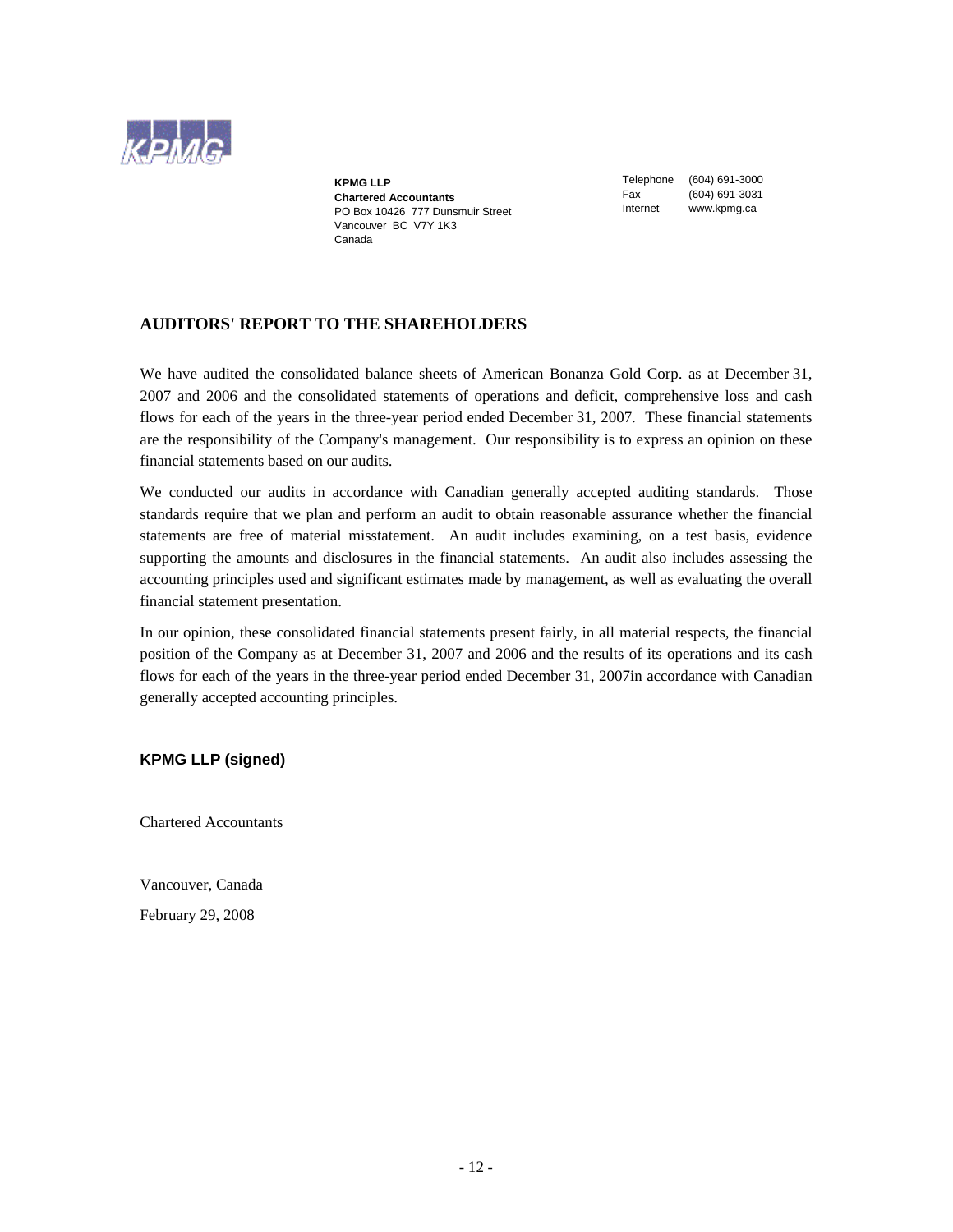### **CONSOLIDATED BALANCE SHEETS**

| (In Canadian Dollars)<br>December 31                                                                                                                               | 2007                                                                          | 2006                                                                        |
|--------------------------------------------------------------------------------------------------------------------------------------------------------------------|-------------------------------------------------------------------------------|-----------------------------------------------------------------------------|
| <b>ASSETS</b>                                                                                                                                                      | \$                                                                            | \$                                                                          |
| <b>CURRENT ASSETS</b><br>Cash and cash equivalents<br>Amounts receivable (note 5)<br>Prepaid expenses<br>Marketable securities (note 6)                            | 4,266,063<br>1,852,614<br>73,236<br>167,858                                   | 6,150,005<br>1,477,433<br>88,884<br>10,200                                  |
| <b>RECLAMATION BOND</b>                                                                                                                                            | 6,359,771<br>22,000                                                           | 7,726,522<br>22,000                                                         |
| MINERAL PROPERTIES (note 7)                                                                                                                                        | 54,551,224                                                                    | 51,964,625                                                                  |
| OFFICE EQUIPMENT, net                                                                                                                                              | 30,366<br>60,963,361                                                          | 38,079<br>59,751,226                                                        |
| <b>LIABILITIES AND SHAREHOLDERS' EQUITY</b>                                                                                                                        |                                                                               |                                                                             |
| <b>CURRENT LIABILITIES</b><br>Accounts payable and accrued liabilities<br><b>ASSET RETIREMENT OBLIGATION (note 13)</b>                                             | 396,613<br>32,816                                                             | 767,711<br>31,179                                                           |
| <b>FUTURE INCOME TAXES (note 14)</b>                                                                                                                               | 1,197,375                                                                     | 1,153,091                                                                   |
| <b>SHAREHOLDERS' EQUITY</b><br>Share capital (note 8)<br>Contributed surplus (notes 3 and 8)<br>Accumulative other comprehensive income (loss) (note 9)<br>Deficit | 1,626,804<br>60,087,914<br>5,943,972<br>(99,311)<br>(6,596,018)<br>59,336,557 | 1,951,981<br>57,954,703<br>5,451,072<br>43,031<br>(5,649,561)<br>57,799,245 |
|                                                                                                                                                                    | 60,963,361                                                                    | 59,751,226                                                                  |

NATURE OF OPERATIONS (note 1) COMMITMENTS (notes 7 and 11) SUBSEQUENT EVENTS (note 16)

### **APPROVED ON BEHALF OF THE BOARD,**

Signed: Brian Kirwin Director

Signed: Robert T. McKnight Director

The accompanying notes are an integral part of these consolidated financial statements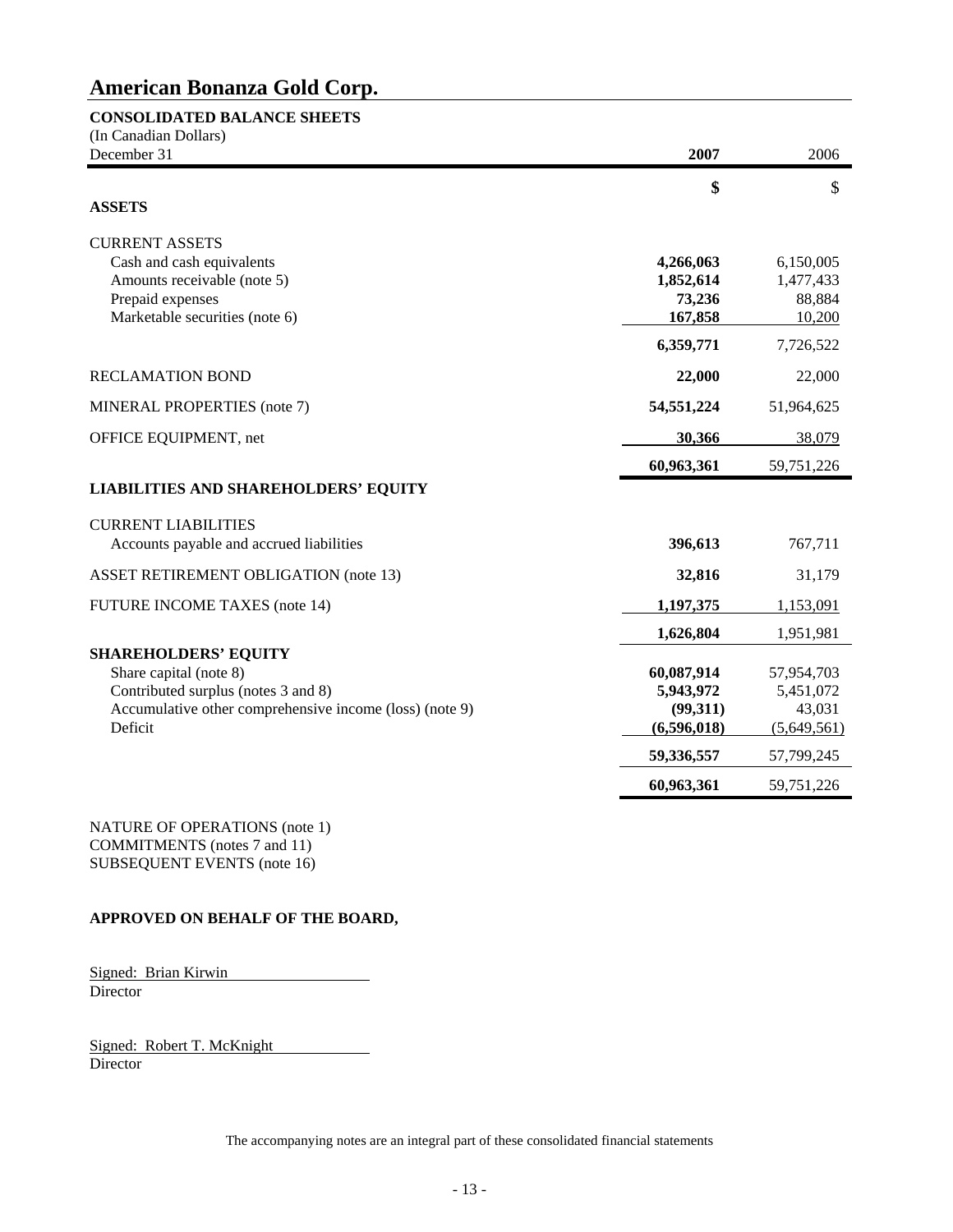### **CONSOLIDATED STATEMENTS OF OPERATIONS AND DEFICIT**

(In Canadian Dollars)

| For the years ended December 31                       | 2007        | 2006        | 2005           |
|-------------------------------------------------------|-------------|-------------|----------------|
|                                                       | \$          | \$          | \$             |
| <b>EXPENSES (INCOME)</b>                              |             |             |                |
| General and administrative (note 10)                  | 1,046,378   | 1,079,642   | 1,288,724      |
| Stock-based compensation (note 8)                     | 459,800     | 748,300     | 733,248        |
| Exploration                                           | 111,467     | 466,320     | 384,020        |
| <b>Business development</b>                           | 67,995      | 187,531     | 262,589        |
| Foreign exchange                                      | 19,964      | 6,341       | 67,806         |
| Amortization                                          | 11,073      | 10,575      | 26,015         |
| Interest and accretion of asset retirement obligation | 1,637       | 26,965      | 60,450         |
| Write-down of mineral properties (note 7)             |             | 79,283      | 1,742,720      |
| Gain on debt settlement                               |             |             | (306, 392)     |
| Interest income                                       | (134, 163)  | (214, 474)  | (128, 185)     |
|                                                       | 1,584,151   | 2,390,483   | 4,130,995      |
| <b>LOSS FOR THE YEAR BEFORE INCOME TAXES</b>          | (1,584,151) | (2,390,483) | (4,130,995)    |
| <b>INCOME TAXES RECOVERY (EXPENSE) (note 14)</b>      | 637,694     | 649,777     | (84,965)       |
| <b>LOSS FOR THE YEAR</b>                              | (946, 457)  | (1,740,706) | (4,215,960)    |
| DEFICIT, beginning of year                            | (5,649,561) | (3,908,855) | (18, 376, 847) |
| <b>ELIMINATION OF ACCUMULATED DEFICIT (note 8)</b>    |             |             | 18,683,952     |
| DEFICIT, end of year                                  | (6,596,018) | (5,649,561) | (3,908,855)    |
| <b>LOSS PER COMMON SHARE</b><br>Basic and diluted     | (0.01)      | (0.02)      | (0.06)         |
| <b>WEIGHTED AVERAGE NUMBER OF SHARES (note 4)</b>     | 100,958,861 | 96,280,740  | 72,356,898     |

### **CONSOLIDATED STATEMENTS OF COMPREHENSIVE LOSS**

| (In Canadian Dollars)                                                                                                |             |             |             |
|----------------------------------------------------------------------------------------------------------------------|-------------|-------------|-------------|
| For the years ended December 31                                                                                      | 2007        | 2006        | 2005        |
|                                                                                                                      | \$          | \$          |             |
| <b>LOSS FOR THE YEAR</b>                                                                                             | (946, 457)  | (1,740,706) | (4,215,960) |
| <b>OTHER COMPREHENSIVE INCOME (LOSS):</b><br>Unrealized loss on available-for-sale marketable<br>securities (note 3) | (154, 642)  |             |             |
| <b>COMPREHENSIVE LOSS FOR THE YEAR (note 3)</b>                                                                      | (1,101,099) | (1,740,706) | (4,215,960) |

The accompanying notes are an integral part of these consolidated financial statements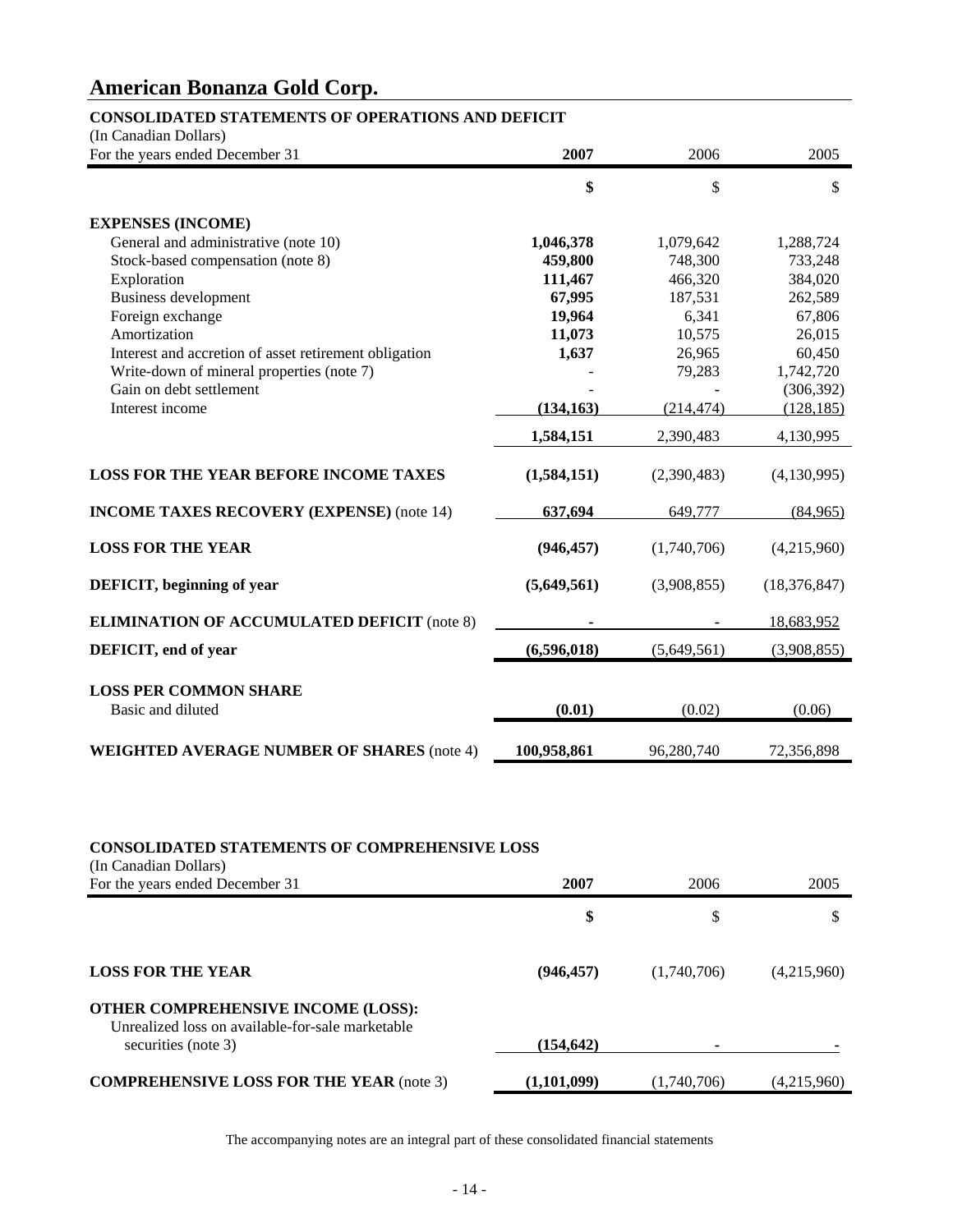### **CONSOLIDATED STATEMENTS OF CASH FLOWS**

| (In Canadian Dollars)                                             |               |               |             |
|-------------------------------------------------------------------|---------------|---------------|-------------|
| For the years ended December 31                                   | 2007          | 2006          | 2005        |
|                                                                   | \$            | \$            | \$          |
| <b>CASH PROVIDED BY (USED IN):</b>                                |               |               |             |
| <b>OPERATING ACTIVITIES</b>                                       |               |               |             |
| Loss for the year                                                 | (946, 457)    | (1,740,706)   | (4,215,960) |
| Items not affecting cash                                          |               |               |             |
| Stock-based compensation                                          | 459,800       | 748,300       | 733,248     |
| Amortization                                                      | 11,073        | 10,575        | 26,015      |
| Accretion of asset retirement obligation                          | 1,637         | 1,555         | 7,252       |
| Write-down of mineral properties                                  |               | 79,283        | 1,742,720   |
| Gain on debt settlement                                           |               |               | (306, 392)  |
| Future income taxes                                               | (637, 694)    | (649, 777)    | 84,965      |
|                                                                   | (1, 111, 641) | (1,550,770)   | (1,928,152) |
| Changes in non-cash operating accounts                            |               |               |             |
| Amounts receivable                                                | (375, 181)    | (551, 784)    | 276,903     |
| Prepaid expenses                                                  | 15,648        | (5,070)       | 8,825       |
| Accounts payable and accrued liabilities                          | (371,098)     | (510, 430)    | 269,215     |
|                                                                   | (1,842,272)   | (2,618,054)   | (1,373,209) |
| <b>INVESTING ACTIVITIES</b>                                       |               |               |             |
| Mineral properties                                                | (2,886,599)   | (4,096,242)   | (6,249,577) |
| Acquisition of International Taurus Resources Inc.                |               |               |             |
| and Fairstar Explorations Inc.'s mineral interests,               |               |               |             |
| net of cash acquired (note 2)                                     |               |               | (20,071)    |
| Office equipment                                                  | (3,360)       | (23, 288)     | (20, 871)   |
|                                                                   | (2,889,959)   | (4, 119, 530) | (6,290,519) |
| <b>FINANCING ACTIVITIES</b>                                       |               |               |             |
| Issue of common shares, net of issue costs                        | 2,848,289     | 7,473,689     | 3,967,786   |
| Proceeds received on common share subscription                    |               |               | 300,000     |
| Repayment of long-term debt                                       |               |               | (657, 382)  |
|                                                                   | 2,848,289     | 7,473,689     | 3,610,404   |
| <b>INCREASE (DECREASE) IN CASH</b>                                | (1,883,942)   | 736,105       | (4,053,324) |
| CASH AND CASH EQUIVALENTS, beginning of year                      | 6,150,005     | 5,413,900     | 9,467,224   |
| CASH AND CASH EQUIVALENTS, end of year                            | 4,266,063     | 6,150,005     | 5,413,900   |
| SUPPLEMENTARY INFORMATION:                                        |               |               |             |
| Cash flows include the following elements:                        |               |               |             |
| Interest paid                                                     | 218,231       |               | 60,499      |
| Interest received                                                 | 134,163       | 214,474       | 128,185     |
| Income taxes paid                                                 |               |               |             |
| Non-cash financing and investing transactions:                    |               |               |             |
| Common shares received as option payment (note 6)                 | 300,000       |               |             |
| Common shares issued for share subscriptions previously           |               |               |             |
| received (note 8)                                                 |               | 300,000       |             |
| Future income tax liability and share issue costs incurred        |               |               |             |
| on renouncement of exploration expenditures (note 8)              |               | 943,803       |             |
| Fair value of common shares issued on acquisition (note 2)        |               |               | 22,898,264  |
| Fair value of options and warrants issued on acquisition (note 2) |               |               | 592,719     |
| Fair value of common shares and warrant modification on           |               |               |             |
| debt settlement                                                   |               |               | 489,566     |

The accompanying notes are an integral part of these consolidated financial statements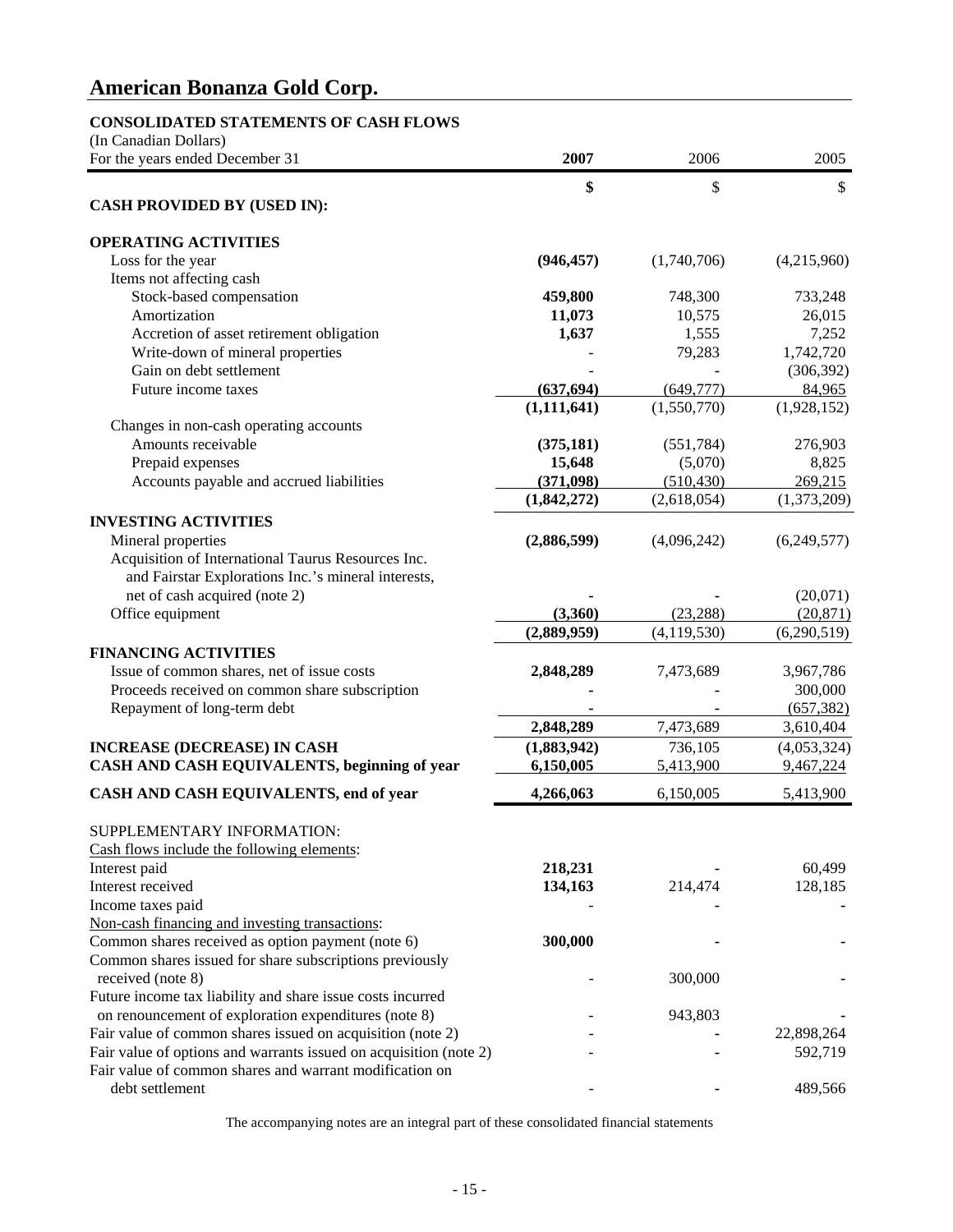### **NOTES TO CONSOLIDATED FINANCIAL STATEMENTS**

(In Canadian Dollars) December 31, 2007, 2006 and 2005

### **1. NATURE OF OPERATIONS**

American Bonanza Gold Corp. (the Corporation or Company) was incorporated in British Columbia on December 10, 2004, as a wholly owned subsidiary of American Bonanza Gold Mining Corp. (Bonanza), under the name of 0710887 B.C. Ltd. Its name was changed to American Bonanza Gold Corp. on February 10, 2005. The Company was formed in anticipation of the transaction discussed in note 2. The Corporation is an exploration stage mining company engaged in the identification, acquisition, exploration and development of high-grade precious metals properties located in the United States and Canada. The Corporation has not yet determined whether its mineral properties contain mineral reserves which are economically recoverable. The recoverability of amounts capitalized is dependent upon the discovery of economically recoverable reserves, securing and maintaining title in the properties and obtaining the necessary financing to complete the exploration and development of these projects and upon the attainment of future profitable production. The amounts capitalized as mineral properties represent costs to date, and do not necessarily represent present or future values.

These consolidated financial statements have been prepared on a going concern basis in accordance with Canadian generally accepted accounting principles. The Company will be required to raise additional funding to complete its long-term business objectives. Failure to raise additional funding may require the Company to reduce operations.

### **2. ACQUISITION OF INTERNATIONAL TAURUS RESOURCES INC. AND FAIRSTAR EXPLORATIONS INC.'S MINERAL INTERESTS**

Pursuant to the terms of an Arrangement Agreement dated December 21, 2004 and amended February 21, 2005 between the Corporation, Bonanza, International Taurus Resources Inc. (Taurus), Fairstar Explorations Inc. (Fairstar) and 0710882 B.C. Ltd., the following transactions were approved and closed on March 30, 2005.

### Part A:

The Corporation, Bonanza and Taurus combined by way of a Plan of Arrangement (the Arrangement) whereby, first, each Bonanza common share, option and warrant outstanding at the time of the Arrangement was exchanged for 0.25 common shares, options and warrants, respectively, of the Corporation and, second, each Taurus common share, option and warrant, was exchanged for 0.20 common shares, options and warrants, respectively of the Corporation. The expiry dates of options and warrants remained unchanged and the exercise prices were increased in accordance with the above exchange ratios. The exchange transaction between the Corporation and Bonanza was a common control transaction which is accounted for at Bonanza's historical cost by the continuity of interests method. Following the above transactions, the Corporation owned 100% of the issued and outstanding shares of Bonanza and Taurus and the former shareholders of Bonanza and Taurus held approximately 69.4% and 30.6% of the common shares of the Corporation. Accordingly, Bonanza is the acquirer of Taurus' assets and liabilities for accounting purposes. Accordingly, these consolidated financial statements reflect a continuity of Bonanza for accounting purposes and the comparative financial information is that of Bonanza at its historical amounts, consolidated with those of the Corporation and Taurus from the date of acquisition. For legal purposes, Bonanza and Taurus became wholly owned subsidiaries of the Corporation.

### Part B:

Fairstar transferred its 38% interest in the Fenelon gold project and its option to acquire interests in the Casa Berardi gold projects in Quebec to its wholly-owned newly incorporated shell subsidiary company, 0710882 B.C. Ltd. The Corporation then acquired all of the outstanding shares of 0710882 B.C. Ltd. in exchange for 6,500,000 common shares of the Corporation and \$300,000 cash paid directly to certain creditors of Fairstar. This transaction has been accounted for as an acquisition of assets by the Corporation.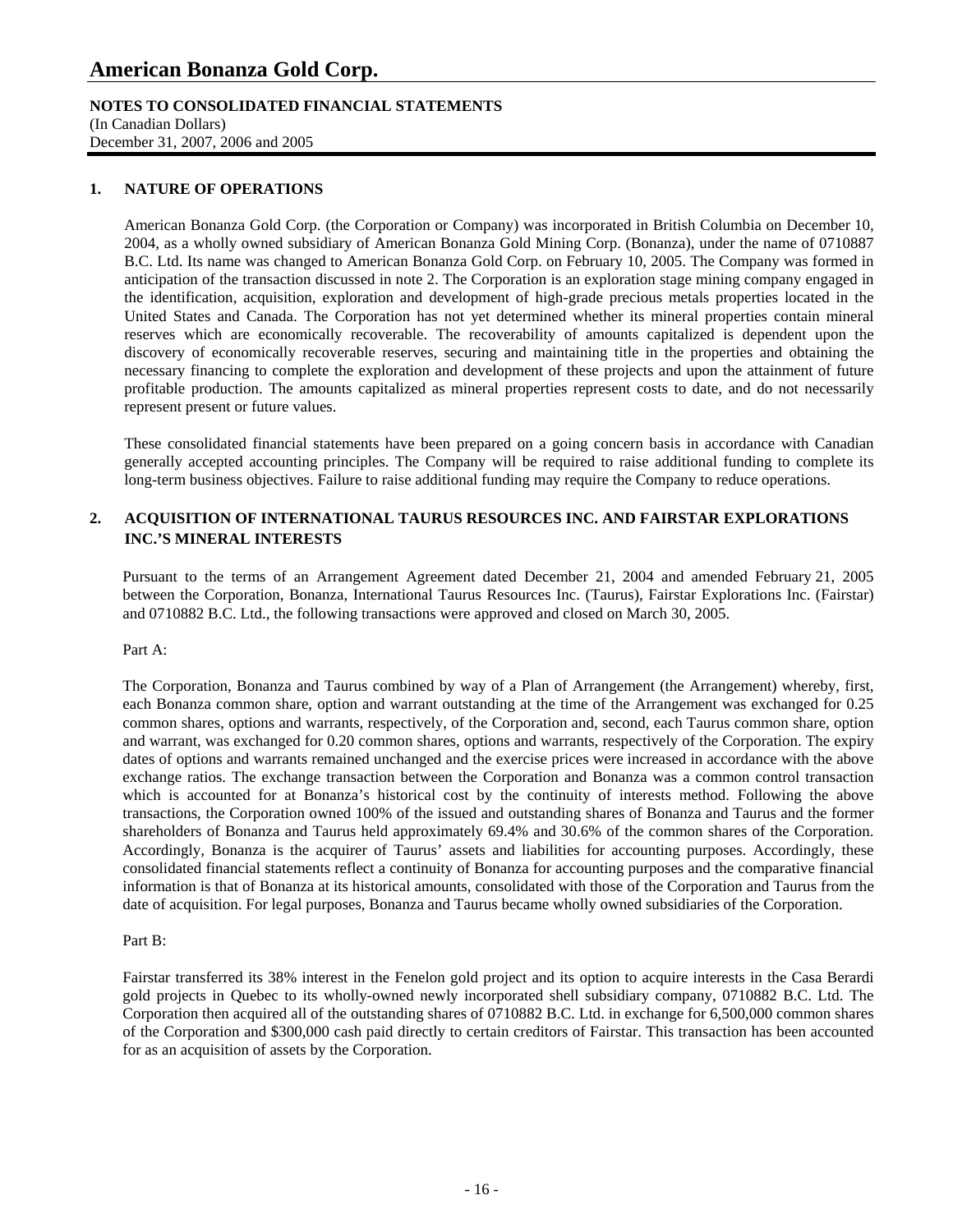### **NOTES TO CONSOLIDATED FINANCIAL STATEMENTS**  (In Canadian Dollars) December 31, 2007, 2006 and 2005

### **2. ACQUISITION OF INTERNATIONAL TAURUS RESOURCES INC. AND FAIRSTAR EXPLORATIONS INC.'S MINERAL INTERESTS** (continued)

### Combined:

After the transactions under Part A and Part B, the former shareholders of Bonanza, Taurus and Fairstar held approximately 63.3%, 27.9% and 8.8%, respectively, of the Corporation's common shares. The total number of issued and outstanding common shares of the Corporation immediately after the transaction was 74,330,925.

The cost of the purchase of Taurus and 0710882 B.C. Ltd. has been allocated to the assets and liabilities of these companies as at March 30, 2005 on the basis of their fair values.

The allocation of the purchase cost based upon management's valuation process was as follows:

|                                   | Taurus (A)  | Fairstar (B) |
|-----------------------------------|-------------|--------------|
|                                   | \$          | \$           |
| Net assets acquired:              |             |              |
| Current assets                    | 2,176,684   |              |
| Mineral properties                | 18,408,675  | 6,205,446    |
|                                   | 20,585,359  | 6,205,446    |
| Liabilities assumed:              |             |              |
| <b>Current liabilities</b>        | (145,059)   |              |
| Current loan and interest payable | (1,453,340) |              |
| Non-current liabilities           | (22, 372)   |              |
| Future income tax liabilities     |             | (445, 446)   |
|                                   | (1,620,771) | (445, 446)   |
|                                   | 18,964,588  | 5,760,000    |
| Consideration given:              |             |              |
| Share consideration               | 17,438,264  | 5,460,000    |
| Option and warrant consideration  | 592,719     |              |
| Cash and costs of acquisition     | 933,605     | 300,000      |
| Total consideration               | 18,964,588  | 5,760,000    |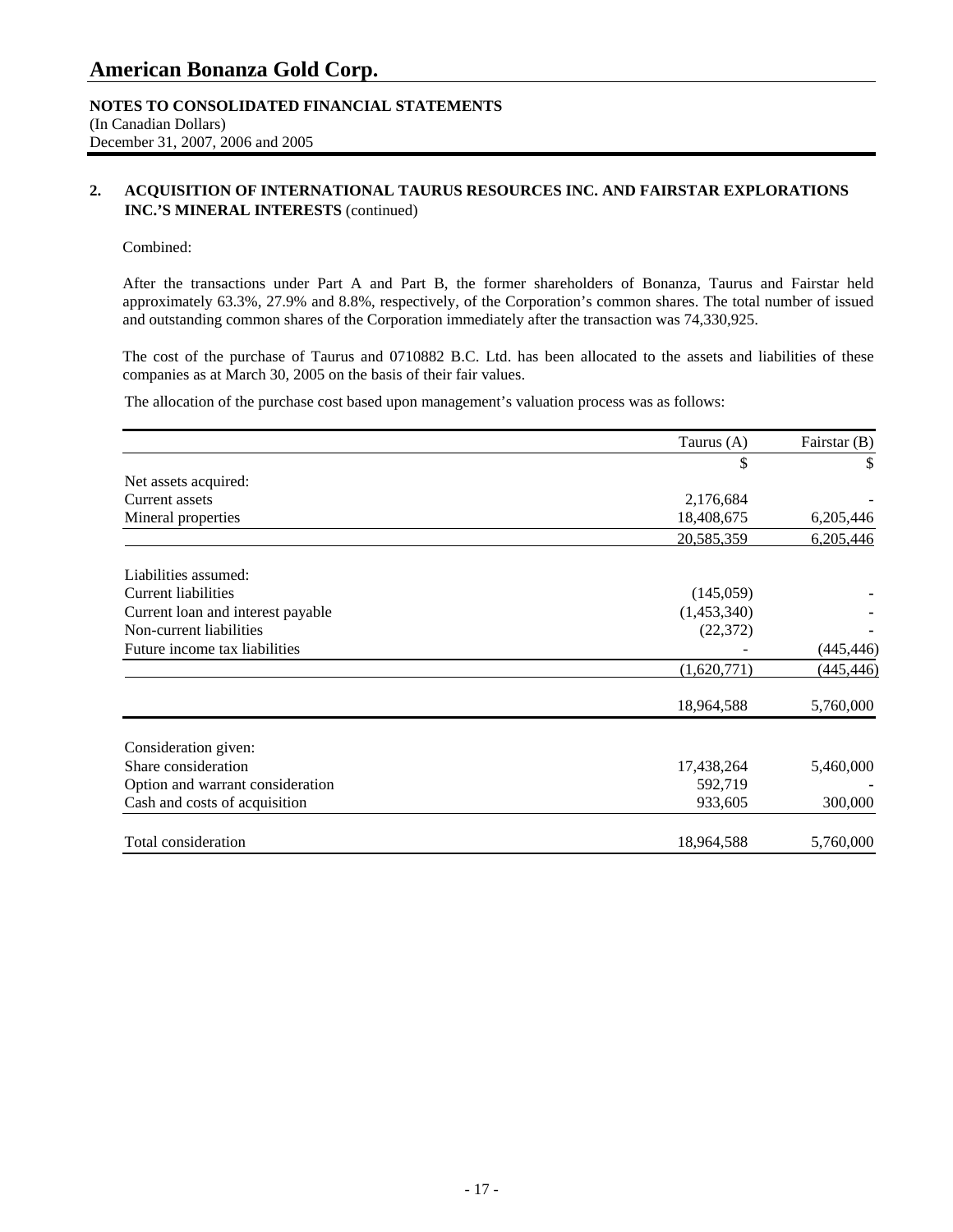### **NOTES TO CONSOLIDATED FINANCIAL STATEMENTS**  (In Canadian Dollars) December 31, 2007, 2006 and 2005

### **2. ACQUISITION OF INTERNATIONAL TAURUS RESOURCES INC. AND FAIRSTAR EXPLORATIONS INC.'S MINERAL INTERESTS** (continued)

The Corporation plans to undertake tax planning initiatives which will result in the reduction in the Corporation's future income tax valuation allowance and this amount has been included in the above purchase price allocation.

Incremental costs related to this acquisition of \$933,605 have been included as a cost of the acquisition. The fair value of options and warrants exchanged on acquisition of \$592,719 are included as a cost of the acquisition and were determined using the Black-Scholes option pricing model using following weighted average assumptions:

| Risk free interest rate  | 3.57%     |
|--------------------------|-----------|
| Expected dividend yield  | $0\%$     |
| Stock price volatility   | 66%       |
| Expected life of options | 1.3 years |

Acquisition costs incurred and deferred as at December 31, 2004, and included in the transaction costs above, totalled \$216,958.

### **3. CHANGES IN ACCOUNTING POLICIES**

 Effective January 1, 2007, the Company has adopted five new accounting standards issued by the Canadian Institute of Chartered Accountants (CICA). These accounting policy changes were adopted on a prospective basis with no restatement of prior period financial statements, with the exception of the classification of cumulative translation adjustment in accumulated other comprehensive income which has been adjusted retroactively. The new standards and accounting policy changes are as follows:

#### Financial Instruments - Recognition and Measurement (CICA Handbook Section 3855) and Financial Instruments - Disclosure and Presentation (CICA Handbook Section 3861) and Equity (CICA Handbook Section 3251)

 In accordance with these new standards, the Company now classifies all financial instruments as either held-tomaturity, available-for-sale, held for trading or loans and receivables. Financial assets held to maturity, loans and receivables and financial liabilities other than those held for trading, are measured at amortized cost. Available-forsale instruments are measured at fair value with unrealized gains and losses recognized in other comprehensive income. Instruments classified as held for trading are measured at fair value with unrealized gains and losses recognized in the statement of loss.

 The Company has classified its cash and cash equivalents as held for trading and therefore measures them at fair market value, with the unrealized gain or loss recorded in income.

 The Company has classified its marketable securities as available-for-sale securities and therefore carries them at fair market value, with unrealized gains or losses recorded in shareholders' equity as a component of other comprehensive income. These amounts will be reclassified from shareholders' equity to net income when they are realized. Previously, investments in public companies were carried at cost, less provisions for other than temporary declines in value. This change in accounting policy resulted in a \$12,300 increase in the carrying value of marketable securities as at January 1, 2007, representing the aggregate cumulative unrealized gain at that time as disclosed in notes 6 and 9.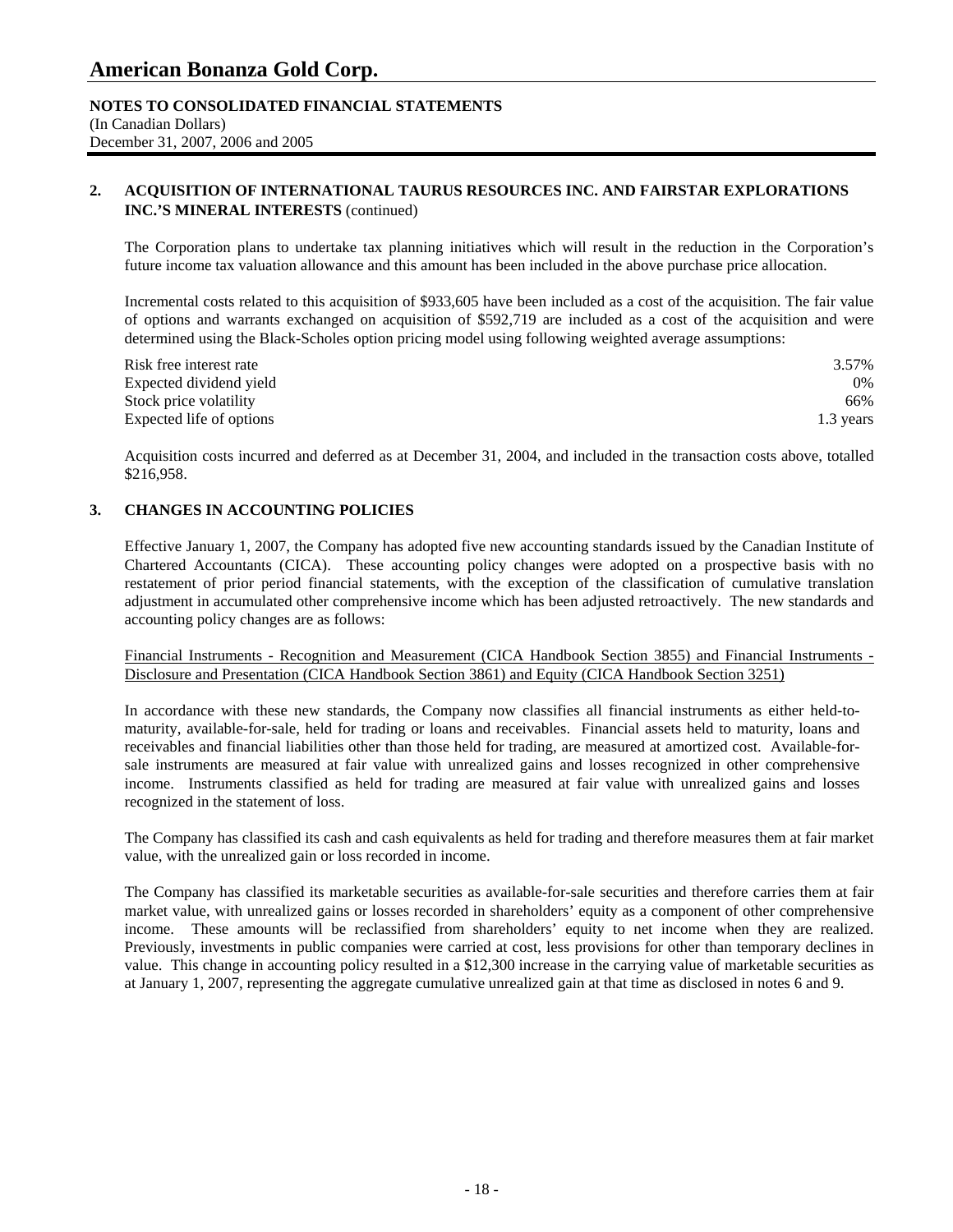### **NOTES TO CONSOLIDATED FINANCIAL STATEMENTS**

(In Canadian Dollars) December 31, 2007, 2006 and 2005

### 3. **CHANGES IN ACCOUNTING POLICIES** (continued)

### Comprehensive Income (CICA Handbook Section 1530)

 Comprehensive income is the change in shareholders' equity during a period from transactions and other events and circumstances from non-owner sources. In accordance with this new standard, the Company now reports a consolidated statement of comprehensive loss and a new category, accumulated other comprehensive income (loss) has been added to the shareholders' equity section of the consolidated balance sheet. The components of this new category includes unrealized gains and losses on securities classified as available-for-sale and foreign currency translation adjustments on self-sustaining foreign operations. The components of accumulated other comprehensive loss for the year ended December 31, 2007 are disclosed in notes 6 and 9.

 Foreign exchange gains and losses existing from the translation of the financial statements of the Company's formerly determined self-sustaining foreign operations, previously recorded as a separate component of shareholders' equity, are now presented in accumulated other comprehensive income (loss).

### Hedges (CICA Handbook Section 3865)

 The new standard specifies the criteria under which hedge accounting can be applied and how hedge accounting can be executed. As the Company has not designated any hedging relationships, adoption of Section 3865 currently has no impact on the financial statements.

Categories of regular-way purchases and sales of financial assets are accounted for at the trade date.

### **4. SIGNIFICANT ACCOUNTING POLICIES**

 These financial statements have been prepared in accordance with Canadian generally accepted accounting principles, the measurement principles of which materially conform with those established in the United States of America, except as explained in note 15.

### **Principles of consolidation**

The consolidated financial statements include the accounts of the Corporation and its wholly-owned subsidiaries:

- American Bonanza Gold Mining Corp;
- Bonanza Gold Inc., which in turn has a wholly-owned subsidiary, Bonanza Explorations Inc. (a United States, Nevada corporation);

All inter-company transactions and balances have been eliminated.

### **Use of estimates**

The preparation of financial statements in accordance with Canadian generally accepted accounting principles requires management to make estimates and assumptions that affect the reported amounts of assets and liabilities and disclosure of contingencies at the date of the financial statements and the reported amounts of revenues and expenses during the reporting periods. Significant areas requiring the use of management estimates and assumptions relate to the determination of the recoverability of mineral property deferred costs, amounts receivable, future income tax assets and liabilities and assumptions used in valuing options and warrants in stock-based compensation calculations. Actual results could differ from those estimates.

### **Cash and cash equivalents**

 Cash and cash equivalents consist of cash on deposit with banks or highly liquid short-term interest bearing securities that are readily convertible to known amounts of cash and those that have maturities of three months or less when acquired.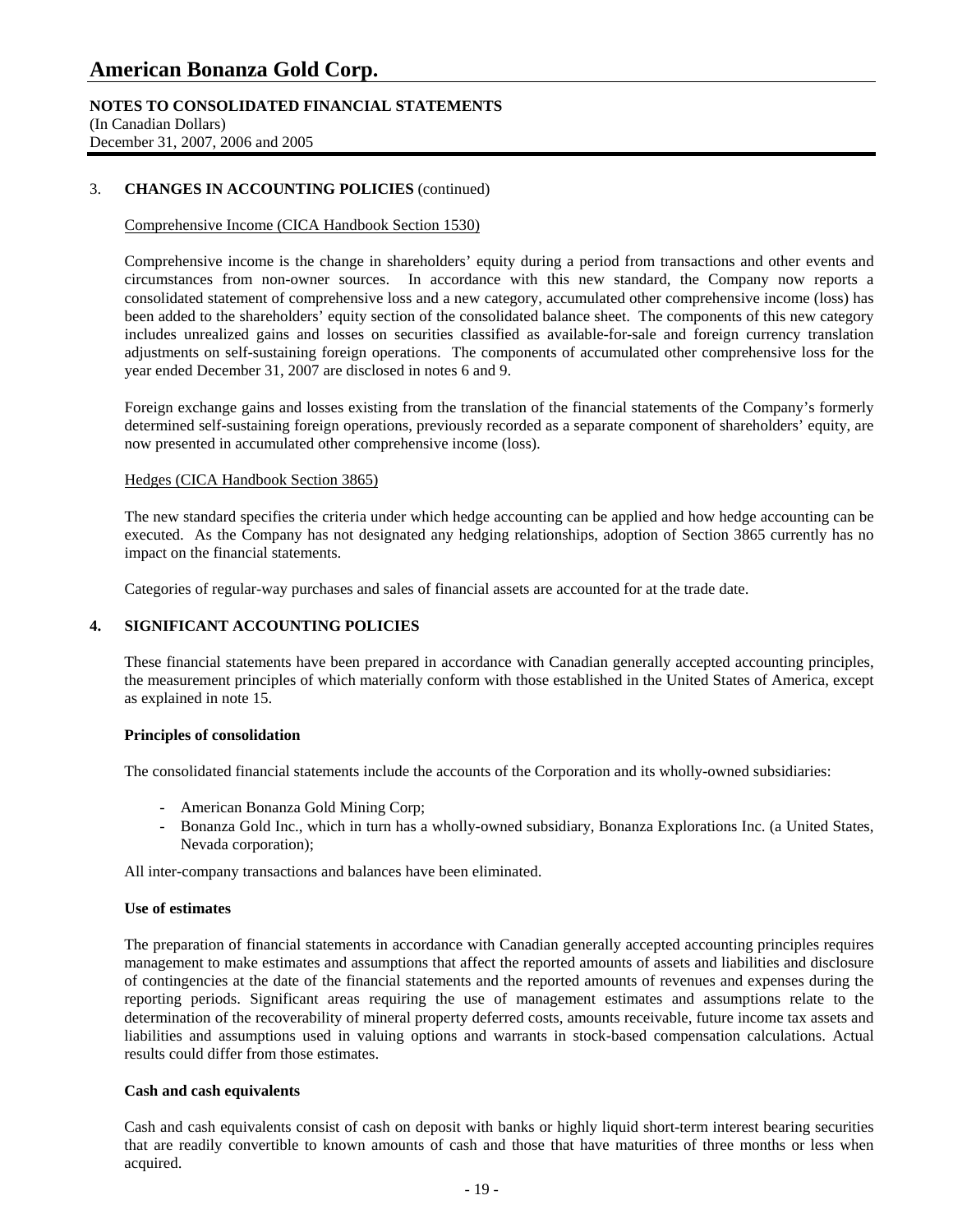### **NOTES TO CONSOLIDATED FINANCIAL STATEMENTS**  (In Canadian Dollars) December 31, 2007, 2006 and 2005

### **4. SIGNIFICANT ACCOUNTING POLICIES** (continued)

#### **Marketable securities**

Marketable securities are carried at the market value based upon quoted market prices (see note 3). Prior to January 1, 2007, marketable securities were valued at the lower of original cost and quoted market value.

### **Mineral properties, deferred exploration costs and government assistance**

 Costs related to mineral activities, which include the investigation, acquisition, exploration, and development of mining properties, are capitalized on a property-by-property basis until such time as the Corporation determines that economically recoverable reserves are established or the property is evaluated as non-productive or uneconomical. Where exploration activities are conducted jointly with others, only the Corporation's proportionate cost in the related mineral projects is included in the financial statements.

 Costs relating to non-productive or uneconomical properties are charged to earnings and written down to their net recoverable amounts. The recovery of the carrying amount of mineral properties is dependent upon the future commercial success of the properties or from proceeds of disposition. The amounts shown for mineral properties represent costs incurred to date and are not intended to reflect present or future values.

 The Corporation qualifies for mineral exploration assistance programs associated with the exploration and development of mineral properties located in Quebec. Recoverable amounts are offset against deferred exploration costs incurred when the Corporation has complied with the terms and conditions of the program and the recovery is reasonably assured.

### **Deferred acquisition costs**

 The Company defers external incremental costs of proposed acquisitions if such acquisitions are considered more than likely to be completed.

### **Office equipment**

 Office equipment, consisting of office and computer equipment, are recorded at cost and are amortized on a straightline basis over five years.

### **Foreign currency translation**

 The reporting and functional currency of the Corporation is the Canadian dollar. The functional currency of its Canadian subsidiaries is also the Canadian dollar.

 As the Corporation's U.S. subsidiary is dependent on funding from its parent, the temporal method of translating the accounts of the foreign subsidiaries has been adopted. Under this method, monetary assets and liabilities are translated to Canadian dollars at the prevailing year end exchange rate. Non-monetary assets and liabilities are translated at historical exchange rates. Revenue and expense items are translated at the average rate of exchange for the year. Translation gains and losses are included in the statement of operations.

### **Financial instruments**

For certain of the Corporation's financial instruments, including cash and cash equivalents, amounts receivable, and accounts payable and accrued liabilities, the carrying amounts approximate fair values due to their short-term to maturity.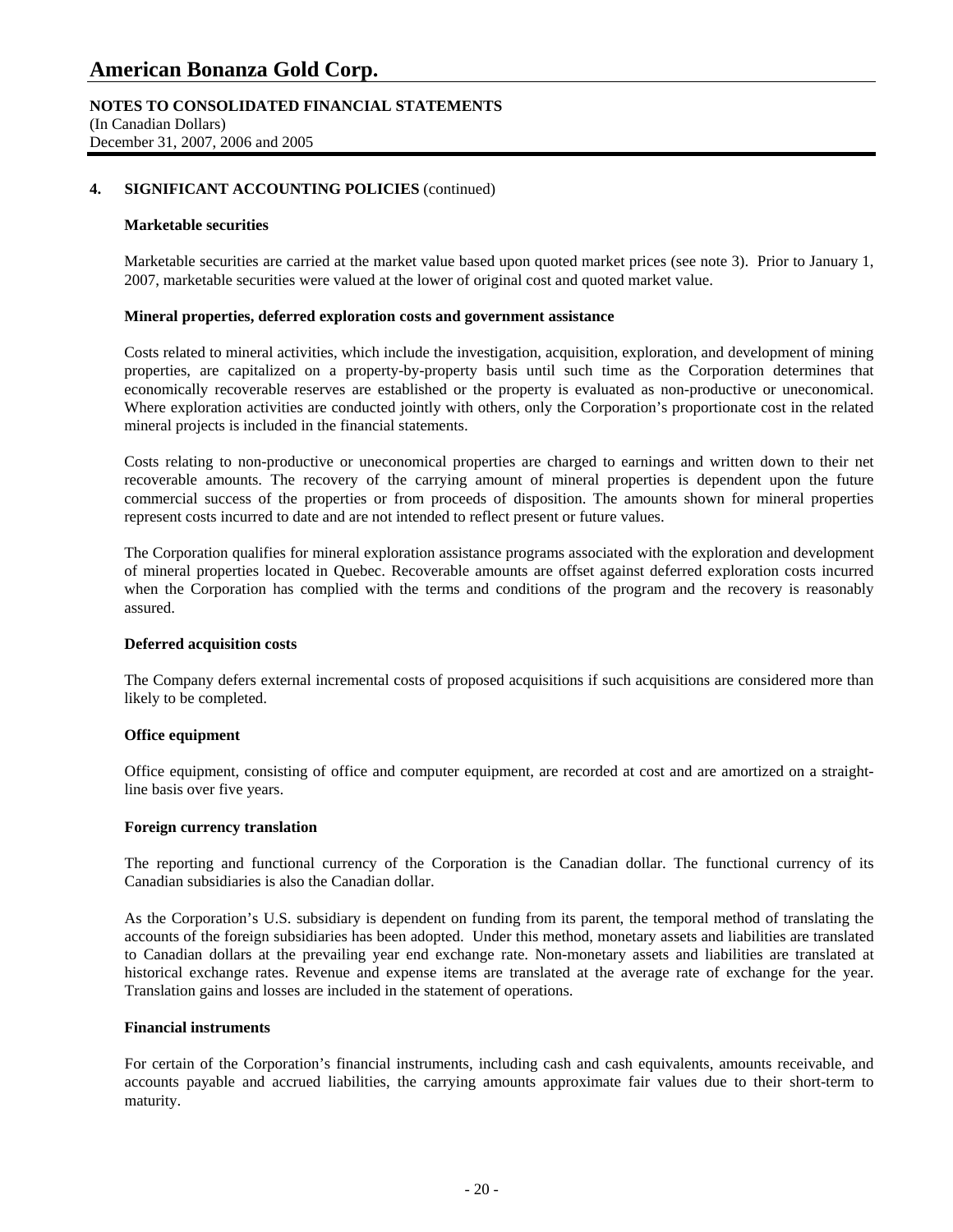**NOTES TO CONSOLIDATED FINANCIAL STATEMENTS**  (In Canadian Dollars) December 31, 2007, 2006 and 2005

### **4. SIGNIFICANT ACCOUNTING POLICIES** (continued)

#### **Income taxes**

The Corporation accounts for income taxes under the asset and liability method. Under this method, temporary differences arising from the difference between the tax basis of an asset or liability and its carrying amount are used to calculate future income tax assets or liabilities. Future income tax assets or liabilities are measured using tax rates anticipated to be in effect in the periods that the temporary differences are expected to be settled or realized. A valuation allowance is provided to the extent that it is more likely than not that future income tax assets will not be realized. The effect of a change in income tax rates on future income tax assets and liabilities is recognized in income in the period that the change occurs.

#### **Share issuance costs**

Costs incurred in connection with share issuances are accounted for as a reduction to share capital.

#### **Loss per share**

 Basic loss per share is calculated by dividing net loss available to the shareholders by the weighted average number of common shares outstanding during the year. Diluted earnings per share is calculated to reflect the dilutive effect of exercising outstanding stock options and warrants by application of the treasury stock method. Outstanding stock options and share purchase warrants that would potentially dilute basic loss per share have not been included in the computation of diluted loss per share because to do so would be anti-dilutive. The weighted average number of issued and outstanding common shares for the periods prior to the Arrangement reflect those of Bonanza, retroactively adjusted to reflect the exchange ratio in the Arrangement agreement (note 2).

### **Asset Retirement Obligations**

 The present value of future asset retirement obligations is recorded as a liability when that liability is incurred with a corresponding increase in the carrying value of the related assets. The liability is accreted to the amount ultimately payable over the period to the date it is paid.

#### **Impairment of long-lived assets**

 The Corporation determines if any impairment exists when events or changes in circumstances indicate that the carrying amount of an asset may not be recovered. An impairment loss is then required if the carrying amount of a long-lived asset exceeds the sum of the undiscounted cash flows expected to result from its use and eventual disposition. The amount of loss is measured as the amount by which the long-lived asset's carrying value exceeds its fair value.

#### **Segmented information**

 The Corporation conducts it business in a single operating segment being the acquisition, exploration and development of mineral properties. All mineral properties are located in Canada and in the United States as detailed in note 7.

### **Comparative figures**

 Certain comparative figures have been reclassified where applicable to conform with the presentation adopted in the current year.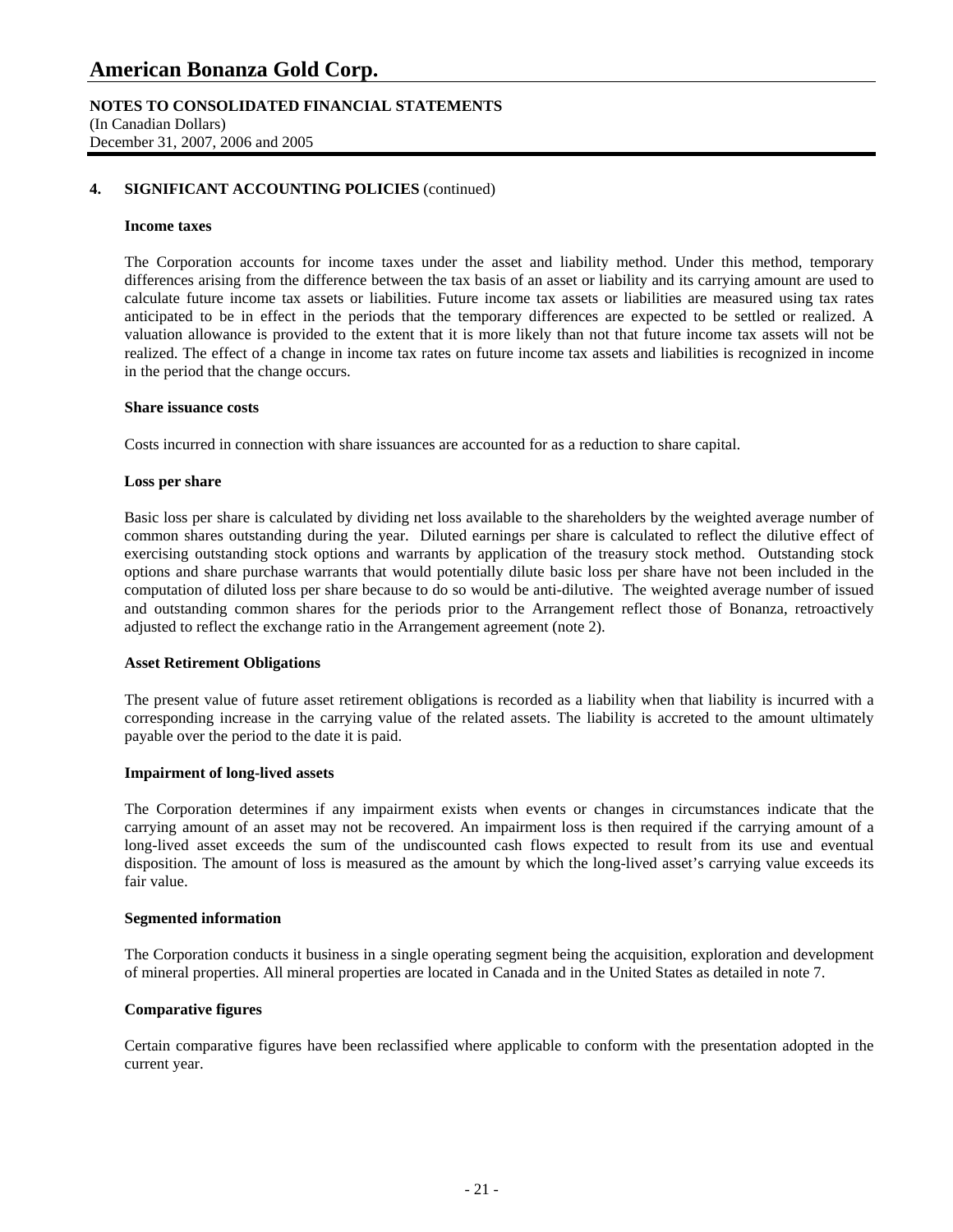### **NOTES TO CONSOLIDATED FINANCIAL STATEMENTS**

(In Canadian Dollars) December 31, 2007, 2006 and 2005

### **5. AMOUNTS RECEIVABLE**

Amounts receivable consist of the following:

|                                                         | 2007      | 2006      |
|---------------------------------------------------------|-----------|-----------|
|                                                         | \$        |           |
| Goods and services tax                                  | 36,633    | 36,502    |
| Quebec sales tax                                        | 13,404    | 19,955    |
| Interest receivable                                     | 9.592     | 92,866    |
| Mining duties and refundable tax credits receivable (a) | 1,747,876 | 1,292,884 |
| Other                                                   | 45,109    | 35,226    |
|                                                         | 1,852,614 | 1,477,433 |

### **(a) Government Assistance**

The Corporation qualifies for mineral exploration assistance programs associated with incurring exploration and development expenditures on mineral properties located in Quebec. The assistance programs are comprised of a Refundable Tax Credit of 35% of eligible exploration expenses pursuant to Quebec's Taxation Act and a further 12% refundable credit on eligible expenditures pursuant to Quebec's Mining Duties Act.

### **6. MARKETABLE SECURITIES**

 The effect of adopting the new accounting standards (note 3) on the marketable securities as at January 1, 2007 is summarized below. As prescribed by these standards, prior periods have not been restated.

|                                       |            | December 31, 2007 |                                             |
|---------------------------------------|------------|-------------------|---------------------------------------------|
|                                       | Fair Value | Cost              | Accumulated<br>unrealized<br>gains (losses) |
|                                       | \$         | \$                | \$                                          |
| - Northern Canadian Minerals Inc. (a) | 29,700     | 10,200            | 19,500                                      |
| - Cusac Gold Mines Ltd. (b)           | 138,158    | 300,000           | (161, 842)                                  |
|                                       | 167,858    | 310,200           | (142, 342)                                  |
|                                       |            | December 31, 2006 |                                             |
|                                       | Fair Value | Cost              | Accumulated<br>unrealized<br>gains (losses) |
|                                       | \$         | \$                | \$                                          |
| - Northern Canadian Minerals Inc. (a) | 22,500     | 10,200            | 12,300                                      |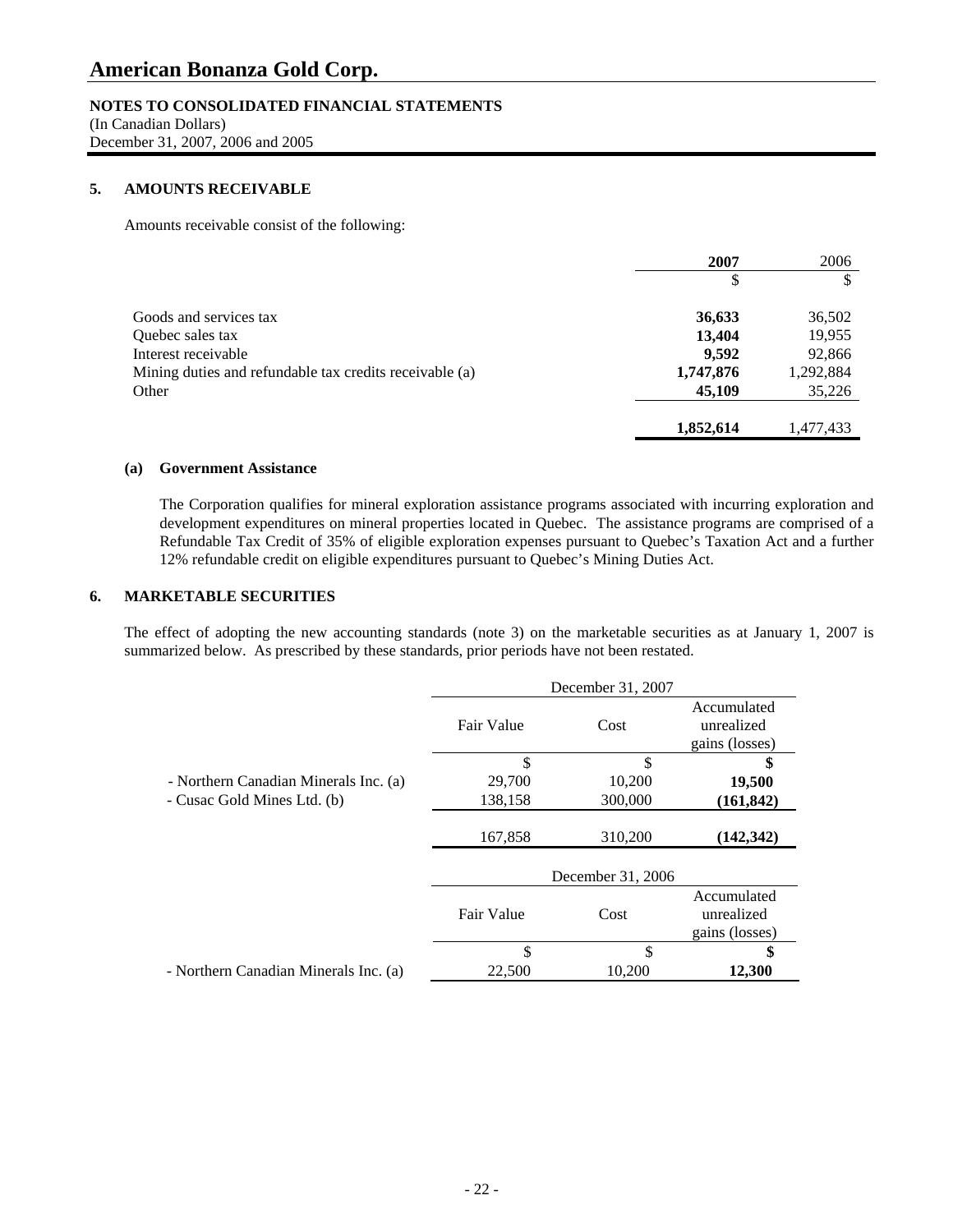### **NOTES TO CONSOLIDATED FINANCIAL STATEMENTS**

(In Canadian Dollars) December 31, 2007, 2006 and 2005

### **6. MARKETABLE SECURITIES** (continued)

On January 1, 2007, the Corporation recognized an adjustment of \$12,300 to the opening balance of accumulated other comprehensive income pursuant to the adoption of new CICA Handbook Sections 3855 and 1530 (note 3) relating to the unrealized gain on available-for-sale marketable securities held by the Corporation at January 1, 2007. During the year ended December 31, 2007, the Corporation recorded an unrealized loss of \$154,642 (2006 - nil) on marketable securities in other comprehensive loss.

- (a) Pursuant to the terms of an Option Agreement entered into with Northern Canadian Minerals Inc. (formerly American Nevada Gold Corp.) (note 7(c)) the Corporation received 60,000 common shares and other consideration for entering into this Agreement. The quoted market value of these securities was \$29,700 at December 31, 2007.
- (b) On June 21, 2007, the Corporation received 1,500,000 common shares of Cusac Gold Mines Ltd. (Cusac) upon the execution of the option agreement as described on note 7(b)(ii). The shares were valued as \$300,000 based on quoted market value of the shares. On December 19, 2007, Cusac and Hawthorne Gold Corp. entered into a definitive merger agreement to merge whereby holders of Cusac common shares would receive one common share of Hawthorne Gold Corp. in exchange for 19 common shares of Cusac. The merger is expected to close, subject to various conditions, subsequent to March 31, 2008.

### **7. MINERAL PROPERTIES**

| Project              | 2007         | 2006       |
|----------------------|--------------|------------|
|                      | \$           | \$         |
|                      |              |            |
| Copperstone (a)      | 24,938,311   | 22,904,331 |
| Fenelon $(b(i))$     | 14,768,533   | 14,183,469 |
| Taurus Gold (b(ii))  | 5,324,013    | 6,583,770  |
| Gold Bar (c)         | 1,062,471    | 1,035,264  |
| Northway $(b(iii))$  | 4,223,809    | 3,915,092  |
| Martiniere (b(iii))  | 3,129,259    | 2,659,280  |
| Northshore $(b(iv))$ | 914,286      | 524,051    |
| Other $(d)$          | 190,542      | 159,368    |
|                      | 54, 551, 224 | 51,964,625 |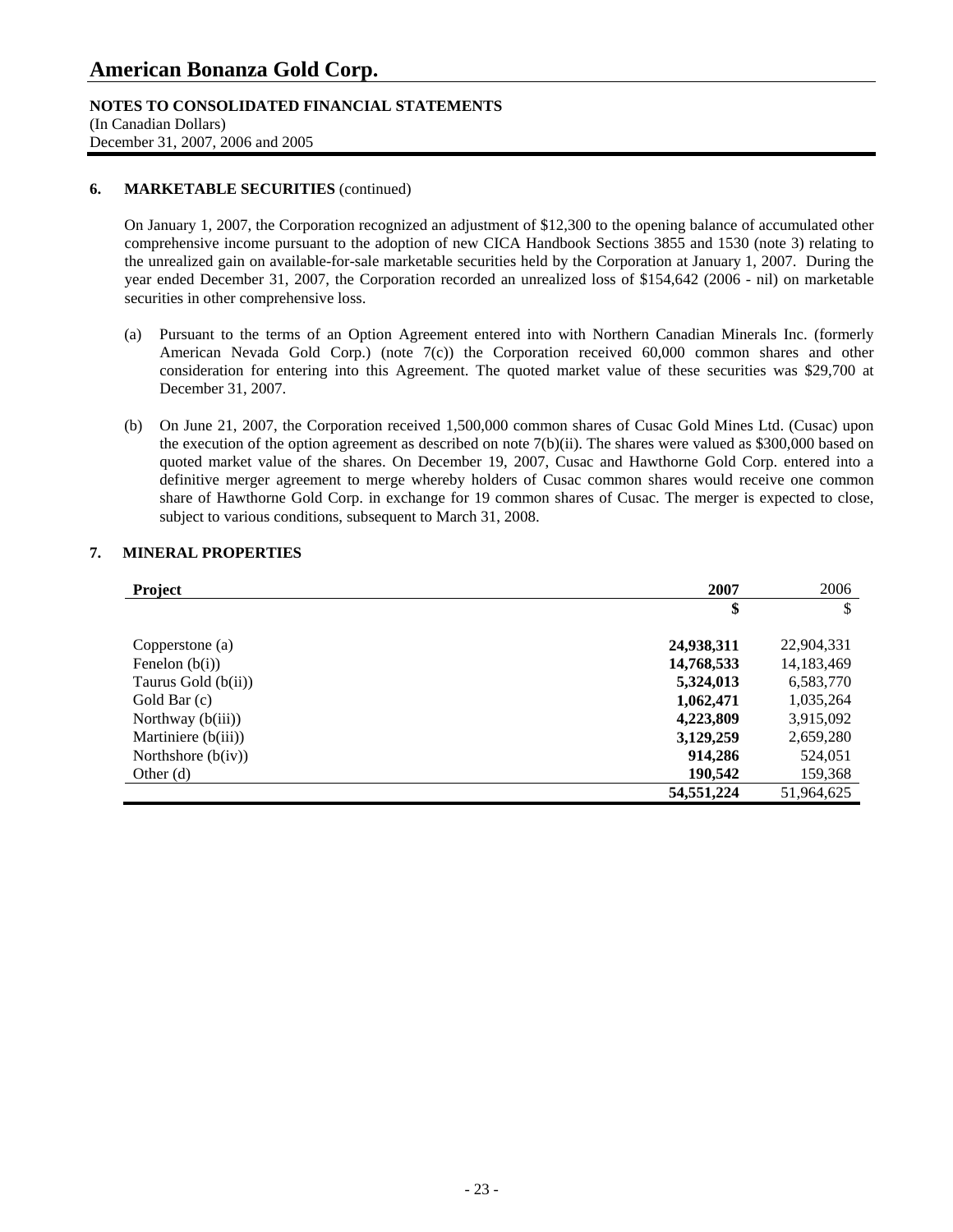#### **NOTES TO CONSOLIDATED FINANCIAL STATEMENTS**

(In Canadian Dollars) December 31, 2007, 2006 and 2005

### **7. MINERAL PROPERTIES** (continued)

Schedule of mineral property expenditures during 2007:

|                                           |                          |            |               |                          |            |                   |                   |         | Total       | Total      |
|-------------------------------------------|--------------------------|------------|---------------|--------------------------|------------|-------------------|-------------------|---------|-------------|------------|
|                                           | Copperstone              | Fenelon    | <b>Taurus</b> | <b>Gold Bar</b>          | Northway   | <b>Martiniere</b> | <b>Northshore</b> | Other   | 2007        | 2006       |
|                                           |                          |            |               |                          |            |                   |                   |         |             |            |
| <b>Balance, beginning of period</b>       | 22,904,331               | 14,183,469 | 6,583,770     | 1,035,264                | 3,915,092  | 2,659,280         | 524,051           | 159,368 | 51,964,625  | 47,947,666 |
| Decline, drilling and underground support | 941,531                  | 296,347    |               | 1,600                    | 255,383    | 426,018           | 319,329           |         | 2,240,208   | 2,319,939  |
| Geological consulting and related         | 439,542                  | 396,906    | 37,903        | 488                      | 87.635     | 63,833            | 39,814            |         | 1,066,121   | 941,796    |
| Assaying                                  | 105,362                  | 33,658     |               |                          | 45,312     | 50,155            | 7,666             |         | 242,153     | 225,442    |
| Engineering/environmental                 |                          |            |               |                          |            |                   |                   |         |             | 495,325    |
| Advance royalty payment                   |                          |            |               |                          |            |                   |                   |         |             |            |
| BLM land payments/permit, licenses        | 38,587                   |            |               | 16,595                   |            |                   | 3,335             | 20,152  | 78,669      | 134,278    |
| Property acquisition and related          | 152,360                  |            |               |                          | 75,000     |                   | 17,020            |         | 244,380     | 92,058     |
| Property payment $-$ tax, permits         | 85,843                   | 20,648     |               | 61                       | 1,946      | 4,974             |                   |         | 113,472     | 25,213     |
| Computer and related                      | 64,125                   |            |               |                          |            |                   |                   |         | 64,125      | 3,047      |
| Site maintenance and camp:                |                          |            |               |                          |            |                   |                   |         |             |            |
| Utilities and power                       | 23,471                   |            |               |                          |            |                   |                   |         | 23,471      | 57,482     |
| Property caretakers                       | 57,290                   | 93,105     |               |                          | 11,814     |                   |                   |         | 162,209     | 366,798    |
| Equipment and truck rental                | 128,315                  | 47,606     |               |                          |            | 240,876           | 2,967             |         | 419,764     | 236,244    |
| Telephone                                 | 2,967                    | 13,805     |               |                          |            |                   | 104               |         | 16,876      | 20,132     |
| Maintenance, supplies, other              | (5, 413)                 | 158,507    |               | 8,463                    |            | 22,701            |                   |         | 184,258     |            |
| Joint venture payment                     |                          |            |               |                          |            |                   |                   | 11,022  | 11,022      |            |
| Accrued government subsidies              | $\overline{\phantom{a}}$ | (475,518)  |               | $\overline{\phantom{a}}$ | (168, 373) | (338, 578)        |                   |         | (982, 469)  | (821,512)  |
| Write-down                                |                          |            |               |                          |            |                   |                   |         |             | (79, 283)  |
| Option agreement (note $7(b)(ii)$ )       |                          |            | (1,297,660)   |                          |            |                   |                   |         | (1,297,660) |            |
|                                           | 2,033,980                | 585,064    | (1,259,757)   | 27,207                   | 308,717    | 469,979           | 390,235           | 31,174  | 2,586,599   | 4,016,959  |
| Balance, end of period                    | 24,938,311               | 14,768,533 | 5,324,013     | 1,062,471                | 4,223,809  | 3,129,259         | 914,286           | 190,543 | 54,551,224  | 51,964,625 |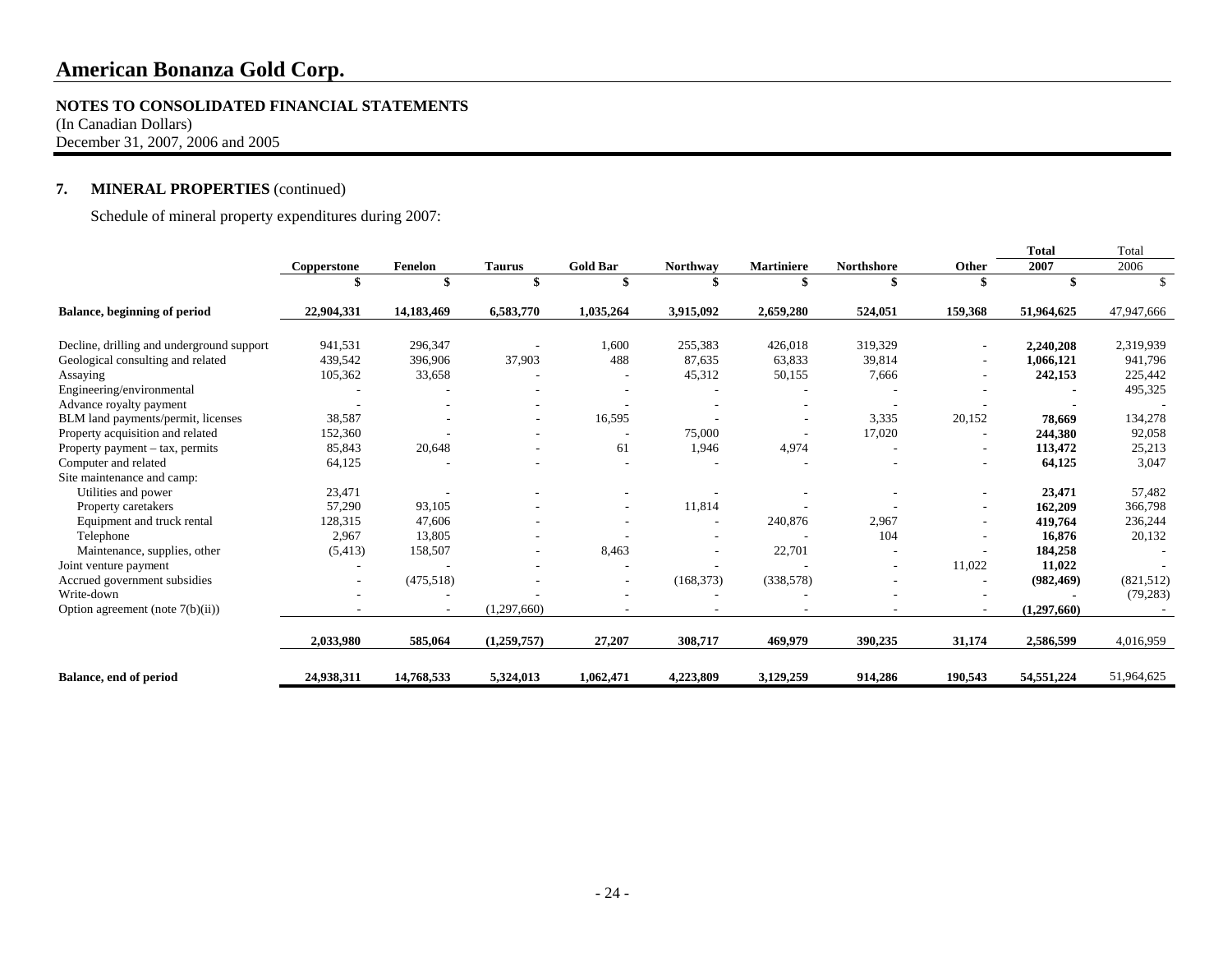### **NOTES TO CONSOLIDATED FINANCIAL STATEMENTS**

(In Canadian Dollars) December 31, 2007, 2006 and 2005

### **7. MINERAL PROPERTIES** (continued)

### **(a) Copperstone**

The Corporation is engaged in exploring and developing the Copperstone gold property in La Paz County, Arizona, United States. The Corporation holds a 100 per cent leasehold interest in the Copperstone Project. The landlord is The Patch Living Trust and the lease was for a 10 year term starting June 12, 1995 and was renewed for a further ten years on and from June 12, 2005. The lease is renewable for one or more ten-year terms at the Corporation's option under the same terms and conditions. The Corporation is obligated to pay for all permitting and state lease bonding, insurance, taxes, and to pay a 1 per cent production gross royalty with the royalty increasing to 6 per cent if the price of gold increases to over US\$551 per ounce. The Corporation pays a minimum advance royalty per year of US\$30,000.

 In September 2000, the Corporation entered into an agreement (the Copperstone D-Zone Joint Venture, as amended) with Centennial Development Corporation (CDC) for the underground exploration and extraction of mineralized materials from the D-Zone of up to 50,000 tons of mineralized material from the Copperstone property.

 During 2001, Phase One was completed and the Corporation earned an accumulated 60% interest in the Copperstone D-Zone Joint Venture for a total earned interest of 60 percent.

On February 14, 2002, the Corporation entered into an agreement with CDC whereby it would acquire the remaining 40 percent interest of the D-Zone Joint Venture not already owned. During 2002, the Corporation paid US\$345,000 to CDC in accordance with the above agreement and recorded US \$180,000 as a contingent liability in accounts payable to reflect on estimated CDC payroll tax liability. In July 2007, the payroll tax liability was paid. The Corporation is required to pay \$70,000 from initial proceeds from extraction and a Net Smelter royalty of three percent to CDC from the first 50,000 tonnes of mineralized material extracted from the D-Zone.

 During 2002, the Corporation entered into a mining services agreement with an Underground Mining Contractor (Mining Contractor) for purposes of the development and extension of an existing underground decline in the D-Zone to establish underground infrastructure for subsequent exploration and development programs. On the basis of meeting certain predetermined performance criteria the Mining Contractor can earn up to a 5 percent net profits royalty from the D-Zone bulk sample of up to 50,000 tons of mineralized material that may be completed.

All required payments were made with respect to the Copperstone project as of December 31, 2007 and the claims held are in good standing until August 2008.

### **(b) Taurus and Fairstar mineral interests**

Taurus and Fairstar were engaged in the acquisition, exploration and development of high-grade precious metals properties located in Canada. Taurus' principal projects interests are located in Quebec, Ontario and British Columbia and are summarized as follows:

(i) Fenelon Project, Quebec

The Fenelon property, located in the Province of Quebec, approximately 30 kilometers east of the Corporation's Martiniere gold property, consists of 454 mining claims totaling 17,830 acres. The Corporation acquired its 38% interest in the Fenelon project and an option to acquire the remaining 62% interest as a result of the Arrangement in 2005. Pursuant to a 1998 agreement between Cyprus Canada Inc. (Cyprus) and International Taurus Resources Inc. (Taurus) and amended in 2000, Taurus was required to pay certain consideration to exercise its option to acquire Cyprus's 62% ownership interests in the Fenelon Property and the Casa Berardi portfolio of properties (Martiniere, Northway and La Peltrie properties), which are described below in note 7(b)(iii). The remaining consideration included 2,027,579 common shares of Taurus, which were issued in previous periods, and three installments of US\$150,000 (total US\$450,000), with the first installment to be paid upon commencement of commercial production on any one of the properties and the remaining installments to be made six and twelve months thereafter.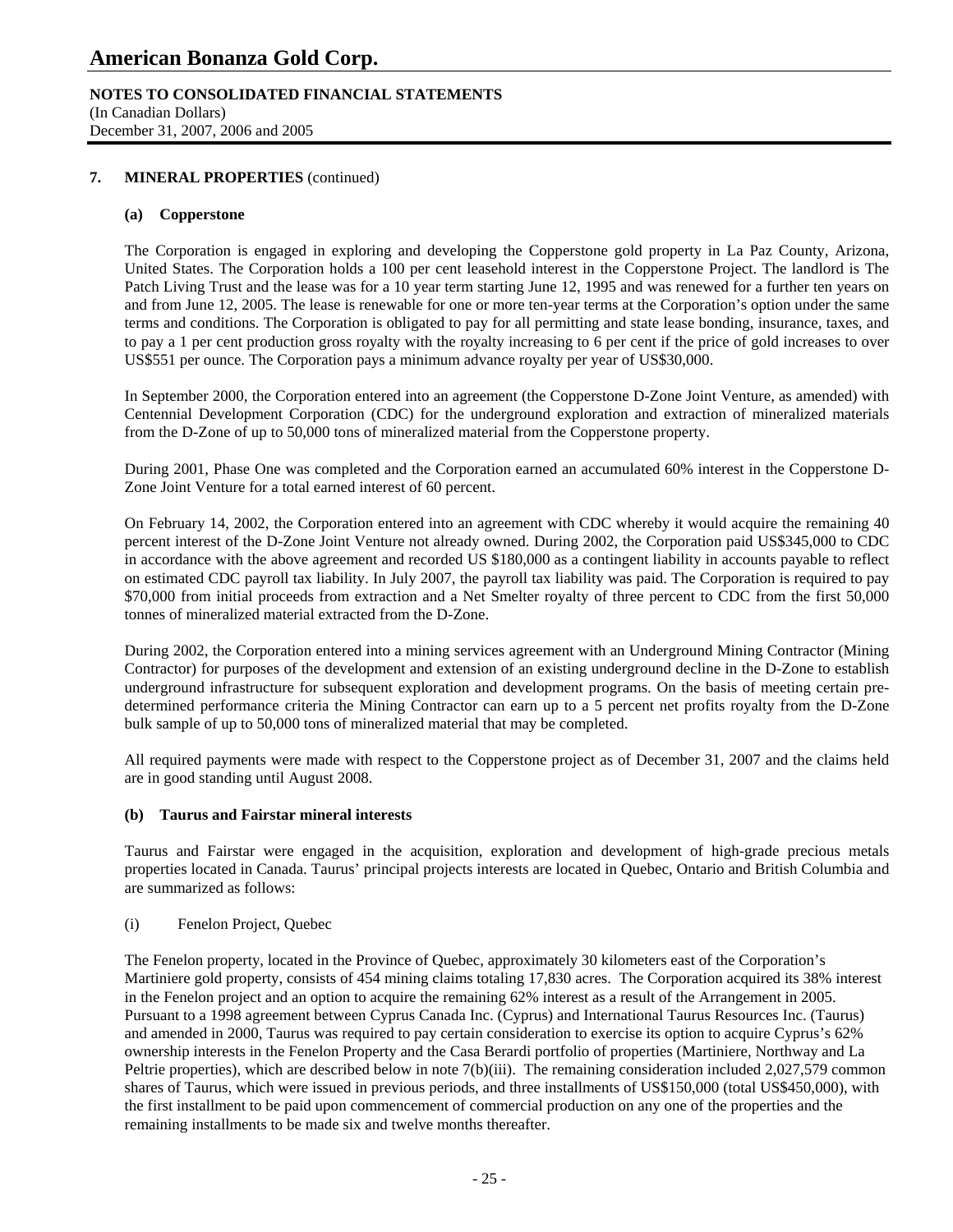### **NOTES TO CONSOLIDATED FINANCIAL STATEMENTS**

(In Canadian Dollars) December 31, 2007, 2006 and 2005

### **7. MINERAL PROPERTIES** (continued)

### (b)(i) Fenelon Project, Quebec (continued)

As at December 31, 2007, the remaining installments totaling US\$450,000 are required to be paid in order to exercise the Corporation's option to acquire Cyprus's 62% ownership in the Fenelon property and Cyprus's interest in the Casa Berardi portfolio of properties. Cyprus will maintain a net smelter return royalty to a maximum of 2% and minimum of 1% in certain conditions on commercial production attributable to Taurus.

Upon making the final US\$150,000 installment, the Corporation will own a 100% interest in the Fenelon property and Casa Berardi portfolio of properties subject only to the right of Cyprus to receive the net smelter return royalty.

A NSR royalty of 2% is also payable from production on the Fenelon property to Morrison Petroleum Limited. In addition, a 2% net profit royalty interest in the Fenelon project is payable to Stonegate Management Limited.

### (b)(ii) Taurus Gold Project, British Columbia

The Corporation holds a 100% interest in the Taurus gold property which covers 800 hectares and is located near the town of Cassiar, in northwestern British Columbia. The Taurus Project consists of 46 mining claims. Ten claim units are subject to a 2.5% net smelter royalty payable to Sable Resources Ltd.

On June 22, 2007 the Corporation entered into an option agreement with Cusac for Cusac to acquire the Taurus Project from the Company for total cash consideration of up to \$11,000,000 plus up to 3,000,000 common shares of Cusac.

In the event that Cusac completes all cash payments within 12 months of regulatory approval, the total purchase price will be capped at \$6,000,000 in cash payments, 1,500,000 common shares of Cusac and \$3,000,000 upon the earlier receipt of a Bankable Feasibility Study and the commencement of commercial production.

Alternatively, Cusac can elect to make total cash payments of \$6,000,000 over a two year period, issue 3,000,000 common shares of Cusac over a two year period, and make a further cash payment of \$3,000,000 payable within 60 days of the earlier of Cusac receiving a Bankable Feasibility Study to place the Taurus project into commercial production and the date the property is placed into commercial production.

If gold prices trade at or above US\$800 for a period of 100 consecutive trading days during this two year period, the cash payment under this latter alternative will be increased by \$2,000,000 with \$1,000,000 being added to the cash consideration and a further payment of \$1,000,000 upon receipt of a Bankable Feasibility Study or commencement of commercial production, whichever is earlier.

On June 22, 2007, the Corporation received its first instalment of 1,500,000 common shares from Cusac (note 6) and on December 22, 2007, the Corporation received the \$1,000,000 option payment from Cusac as per the Agreement.

On December 19, 2007 Cusac and Hawthorne Gold Corp. (Hawthorne) entered into a definitive merger agreement entitling holders of Cusac common shares to receive one common share of Hawthorne in exchange for each 19 common shares of Cusac. The Company, Cusac and Hawthorne also entered into an option assignment and amending agreement (the Agreement) whereby Cusac intends to assign to Hawthorne all its rights to the option to acquire the 46 mineral claims of the Taurus Gold property near Cassiar from the Corporation. The assigned agreement amends the terms of the original option agreement and requires Hawthorne to pay \$6 million over two years, consisting of \$1 million by December 22, 2007 (paid), \$2 million by June 22, 2008, \$1.5 million by June 22, 2009 and \$1.5 million by December 22, 2009. A further \$3 million is payable upon completion of a positive feasibility study recommending production, or production, whichever comes first. Pursuant to the Agreement, Hawthorne is required to issue 250,000 common shares to the Corporation on or before December 22, 2008. The Corporation agreed to the removal of the \$2 million bonus payment which would have been payable if the price of gold closes above US \$800 per ounce for a period of 100 consecutive days. The merger agreement is expected to be completed subsequent to March 31, 2008 if all conditions to the merger are satisfied.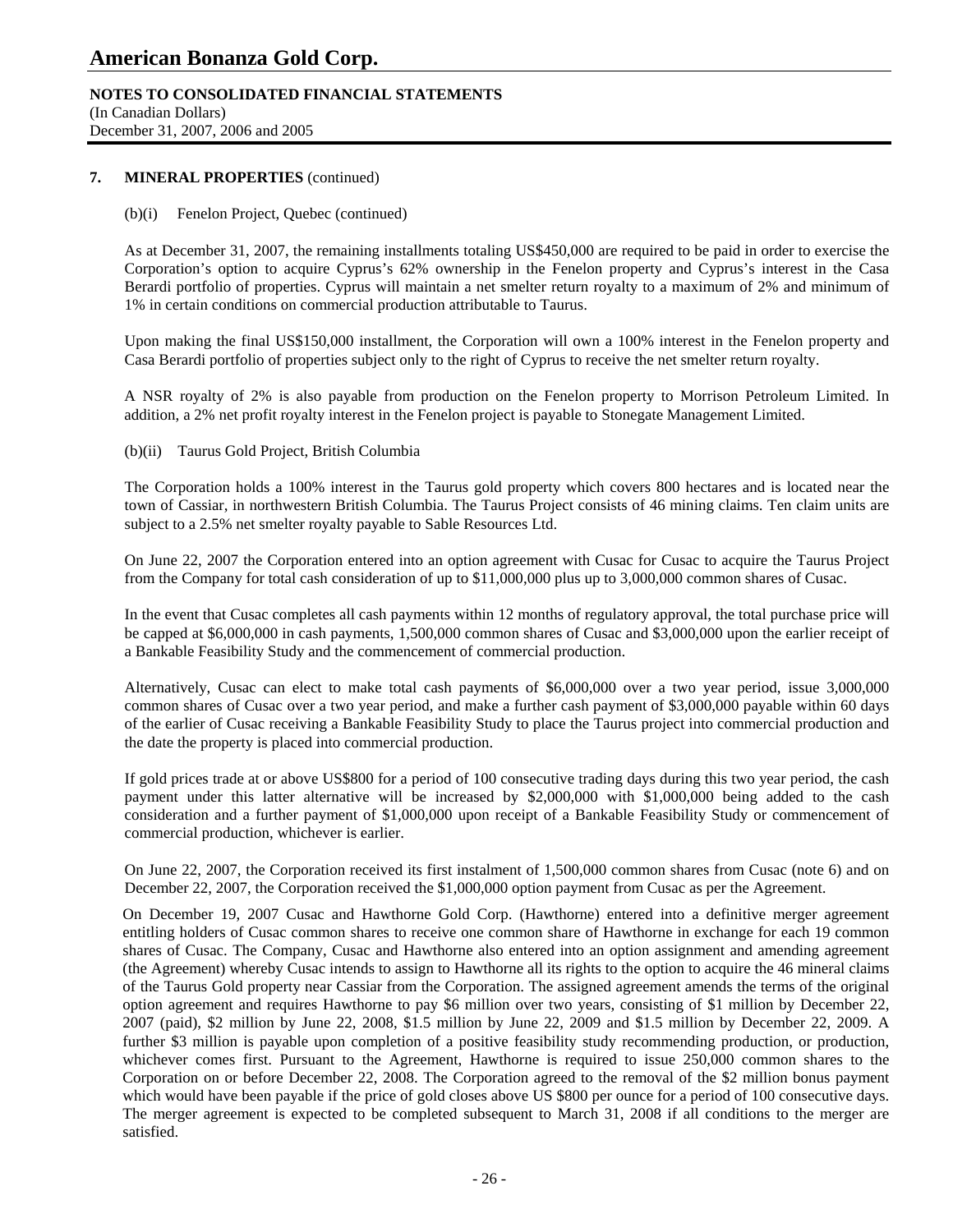### **NOTES TO CONSOLIDATED FINANCIAL STATEMENTS**

(In Canadian Dollars) December 31, 2007, 2006 and 2005

### **7. MINERAL PROPERTIES** (continued)

(b)(iii) Casa Berardi Exploration Portfolio, Quebec

Pursuant to the Option Agreement, as amended by an agreement dated May 1, 2000, between Taurus and Cyprus (note 7(b)(i)), Cyprus granted to Taurus the right to explore certain mineral properties and granted to Taurus an option to purchase all of Cyprus' interest in Cyprus' entire Casa Berardi exploration portfolio in the province of Quebec, Canada (the Cyprus Properties). The Taurus exploration portfolio now comprises four properties: the Fenelon Project, Martiniere "D", Northway and La Peltrie located within the Casa Berardi sector of the Abitibi Greenstone belt.

To earn all of Cyprus' 100% interest in all of the Cyprus Properties, Taurus must make the cumulative combined payments of US\$450,000, commencing on commercial production, which are described above under note 7(b)(i). Once these payments are made, Cyprus will relinquish all of its rights in respect of all of the properties in exchange for a minimum 1% NSR royalty from certain properties having an underlying royalty and a maximum 2% NSR royalty on those properties not subject to other royalty burdens.

The Martiniere property is located 600 kilometers northwest of Montreal and consists of 226 unpatented crown mining claims covering approximately 3,000 hectares, which are subject to a 2% Net Smelter Return royalty. The Corporation's Fenelon project is 30 kilometers to the east. The Corporation's option with Cyprus is for a 100% interest in this property.

The Northway project is located in Quebec, 25 kilometers south of Matagami and 530 kilometers northwest of Montreal. The property consists of two contiguous claim blocks: the 113-claim, 1,600 hectare block and the contiguous 114 claim, 2,000 hectare Noyon block. The Corporation's option with Cyprus is for a 75% interest in this property with a 25% interest remaining in the hands of Caspian Energy Inc. On the Northway block, there is a 2% Net Smelter Return royalty, which may be bought out entirely.

During 2006, the Corporation entered into an agreement to acquire the remaining 25% interest of the Northway property from Caspian Energy Inc. in exchange for cash totalling \$150,000. As of December 31, 2007 the Corporation had paid the final \$75,000 instalment and received the 25% interest.

Effective November 15, 2007, the Corporation entered into an agreement with Agnico-Eagle Mines Limited (Agnico-Eagle) for the joint exploration and development of the Corporation's Northway property and Agnico-Eagle's Vezza property.

The agreement provides that the Corporation will grant Agnico-Eagle the option to acquire a 70% interest in the Northway property. To exercise the option, Agnico-Eagle must incur \$1,699,500 in exploration expenditures on the Northway property over a three year period ending November 15, 2010 and must assign a 30% interest in the Vezza property to the Corporation. After exercise of the option, the combined Northway and Vezza properties will be operated on a joint venture basis with the Corporation initially holding a 30% interest in the joint venture. Agnico-Eagle will be the operator during the initial option period and under the joint venture for an operator's fee.

The Corporation has agreed to fund \$160,500 in exploration expenditures on the Norway project during the first year of the Agnico-Eagle option, and a total of \$555,000 during the remaining two years. Failure by the Corporation to contribute the required expenditures in the following two years will result in the dilution of its ownership interest percentage in both the Vezza and the Northway properties upon exercise of the option by Agnico-Eagle, who has agreed to fund \$374,500 towards the first year expenditures. If Agnico-Eagle fails to contribute their projected expenditures, they will not acquire any interest in the Northway property and each party will recover their original 100% interest in their respective properties.

After the exercise of the option, Agnico-Eagle will have the right to increase its interest in the property by a further 10% by solely financing expenditures required to complete a feasibility study on the property. Should either party be diluted to less than a 10% interest in the properties, their interest will be converted to a 1% net smelter return royalty, of which up to one half may be purchased for \$1,000,000.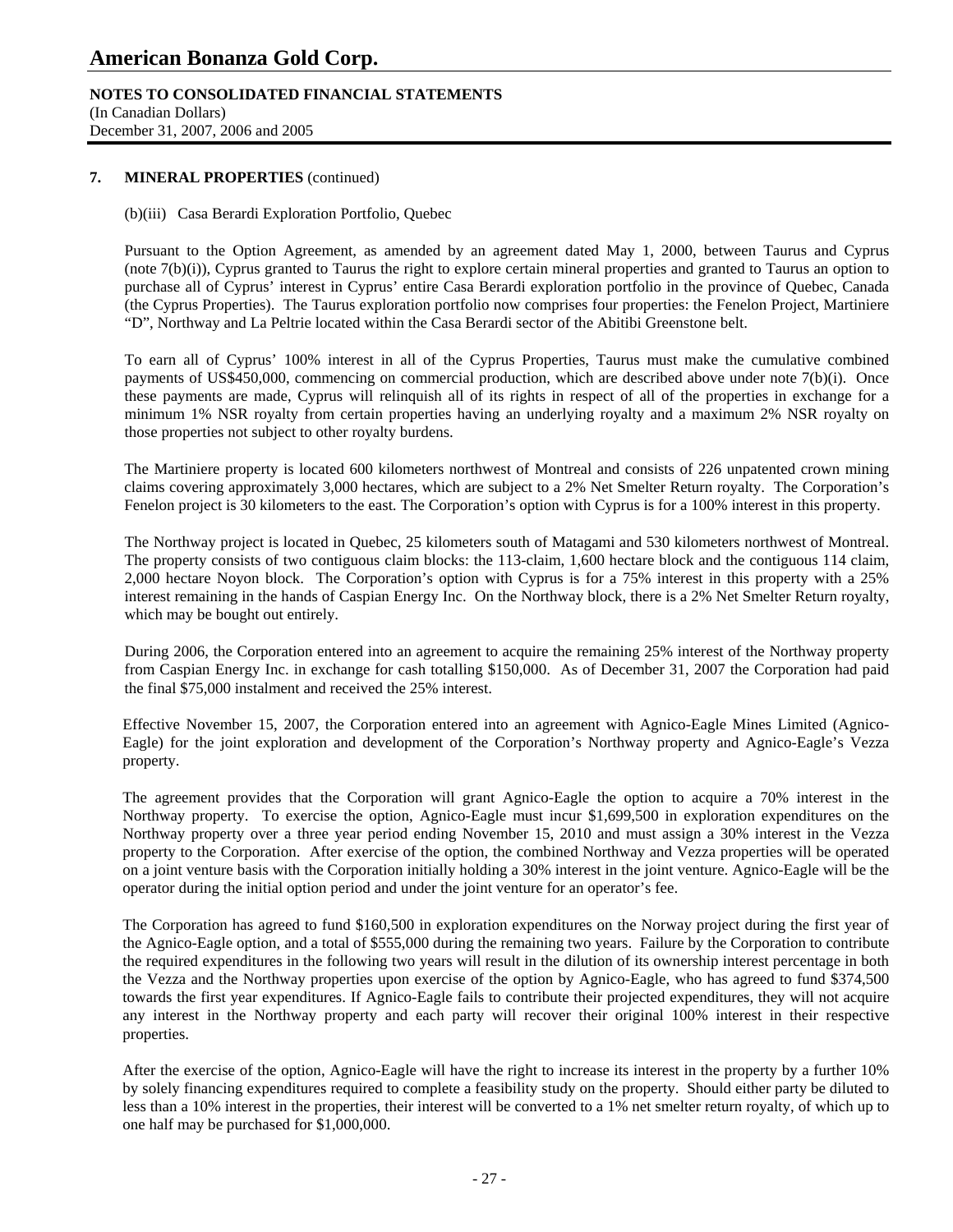### **NOTES TO CONSOLIDATED FINANCIAL STATEMENTS**

(In Canadian Dollars) December 31, 2007, 2006 and 2005

### **7. MINERAL PROPERTIES** (continued)

### (b)(iv) Northshore Project, Ontario

The Northshore gold property is 100% owned by the Corporation and comprises 550 acres of patented mining claims, situated in Priske Township, Ontario. A NSR royalty ranging from 2% to a maximum of 5% is payable, increasing with gold production in excess of one million ounces. No expenditures, other than the payment of taxes, are required to maintain the property.

### **(c) Pamlico and Gold Bar**

 Through the acquisition in 2000 of Bonanza Gold Inc. and its wholly-owned subsidiary, Bonanza Explorations Inc., the Corporation purchased, or controlled by option, a number of exploration projects in the State of Nevada, United States. The primary projects consisted of the Pamlico and Gold Bar properties.

The Pamlico property is located in Mineral County, 15 kilometers from Hawthorne, Nevada. In November 2005, the Corporation determined that cash resources were required for other active exploration projects and as a result elected not to make a final property payment of US\$425,000 and returned the Pamlico project to the property vendor for nil consideration and recognized a write-down of deferred mineral property expenditures of \$1,742,720.

 The Gold Bar property is located in Eureka County, 50 kilometers northwest of Eureka, Nevada. Gold Bar is subject to a 2 percent net smelter royalty capped at US\$1,000,000 on future production. All required payments were made with respect to the Gold Bar project as of December 31, 2007 and the claims held are in good standing until August 2008.

Northern Canadian Minerals Inc. holds a 5% interest in the Gold Bar property subject to certain dilution provisions.

### **(d) Other**

 The Oatman property is located in Mohave County in Northwest Arizona and covers 600 hectares acquired through the staking of 67 unpatented mining claims in November, 2003.

The Belmont property is located in the Belmont Mining District of Nevada in Nye County, about 40 miles north of Tonopah, in the Walker Lane Mineral Belt. The Corporation acquired the property covering 200 hectares through the staking of 23 unpatented mining claims in February 2004.

The Hassayampa property is located in Yavapai County, central Arizona. The Corporation acquired the property covering 600 hectares through the staking of 73 unpatented mining claims in February, 2004. The Hassayampa project lies within the Black Rock Mining District.

The Vulture Property is located in Maricopa County, central Arizona. The Corporation acquired the property covering 500 hectares through the staking of 61 claims in July, 2004.

During the year ended December 31, 2006, the Corporation wrote-off the carrying value of the Oatman property and its Socorro property totalling \$79,283 as no exploration activity has occurred on these properties in over three years. This write-down is required to comply with existing accounting guidelines.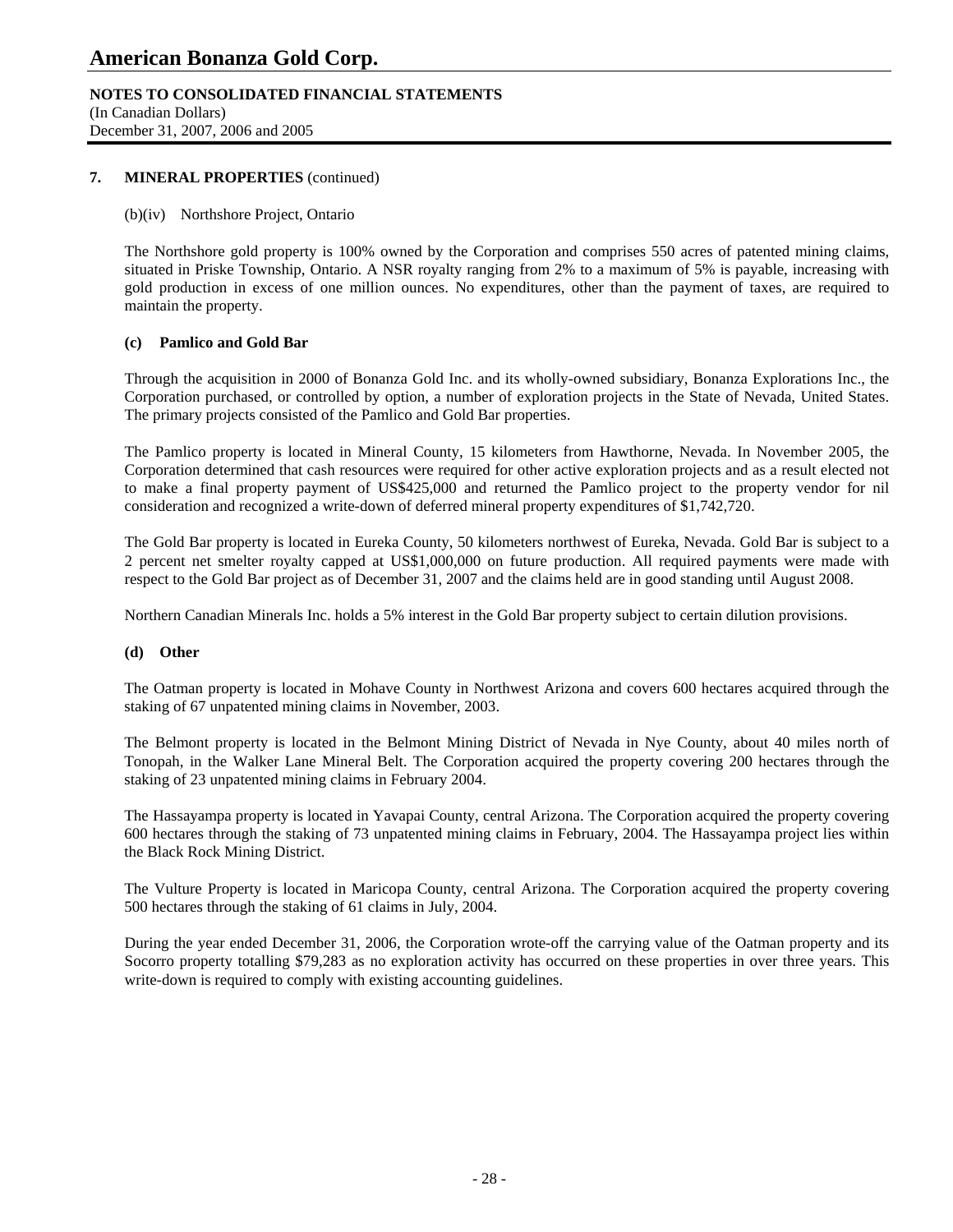### **NOTES TO CONSOLIDATED FINANCIAL STATEMENTS**

(In Canadian Dollars) December 31, 2007, 2006 and 2005

### **8. SHARE CAPITAL**

### **Authorized**

The Corporation is authorized to issue an unlimited number of common shares and an unlimited number of Class A Preferred Shares without par value. No Class A Preferred Shares have been issued.

| Issued                                                                | Number of     |                |
|-----------------------------------------------------------------------|---------------|----------------|
|                                                                       | Common        |                |
|                                                                       | <b>Shares</b> | Amount         |
|                                                                       |               | \$             |
| <b>Balance, December 31, 2004</b>                                     | 47,071,088    | 42,501,881     |
| <b>Shares issued for:</b>                                             |               |                |
| Shares issued on acquisition of Taurus (note 2)                       | 20,759,837    | 17,438,264     |
| Shares issued on acquisition of Fairstar's mineral interests (note 2) | 6,500,000     | 5,460,000      |
| Shares issued on loan repayment                                       | 1,224,551     | 440.838        |
| Private placement                                                     | 9,762,000     | 4,392,900      |
| Share issue costs                                                     |               | (425, 114)     |
| Elimination of accumulated deficit (see below)                        |               | (18, 683, 952) |
| Balance, December 31, 2005                                            | 85, 317, 476  | 51,124,817     |
| <b>Shares issued for:</b>                                             |               |                |
| Private placements                                                    | 14,800,000    | 8,140,000      |
| Share subscription received                                           | 500,000       | 300,000        |
| Warrant exercise                                                      | 11,500        | 6,440          |
| Share issue costs on flow-through renunciation (see below)            |               | (943, 803)     |
| Share issue costs                                                     |               | (672, 751)     |
| <b>Balance, December 31, 2006</b>                                     | 100,628,976   | 57,954,703     |
| <b>Shares issued for:</b>                                             |               |                |
| Share issue costs on flow-through renunciation (see below)            |               | (681,978)      |
| Private placement                                                     | 15,034,000    | 3,006,800      |
| Share issue cost                                                      |               | (191,611)      |
| <b>Balance, December 31, 2007</b>                                     | 115,662,976   | 60,087,914     |

During the year ended December 31, 2005, the Company reduced its share capital by \$18,683,952 to eliminate its accumulated deficit at closing of the Arrangement (note 2).

On August 5, 2005, the Corporation completed a private placement consisting of 8,174,000 common shares which were designated as flow through shares at a price of \$0.45 per flow through share totaling \$3,678,300 and 1,588,000 non-flow through units at a price of \$0.45 per unit totaling \$714,600. Each unit consisted of one common share of the Corporation and one half of one common share purchase warrant. Each whole warrant may be exercised to acquire a further common share at \$0.56 per share until February 5, 2008.

Desjardins Securities Inc. and Canaccord Capital Corporation (the "Agents") received a cash commission equal to 7 percent of the proceeds of the offering. The Agents also received warrants (the "Agent's Warrants") to acquire such number of common shares as is equal to 7 percent of the number of flow through shares totaling 572,180 warrants and 7 percent of the number of non-flow through units sold totaling 166,740 warrants. Each Agent's Warrant was exercisable until August 5, 2007, at a price of \$0.45 per common share, as applicable.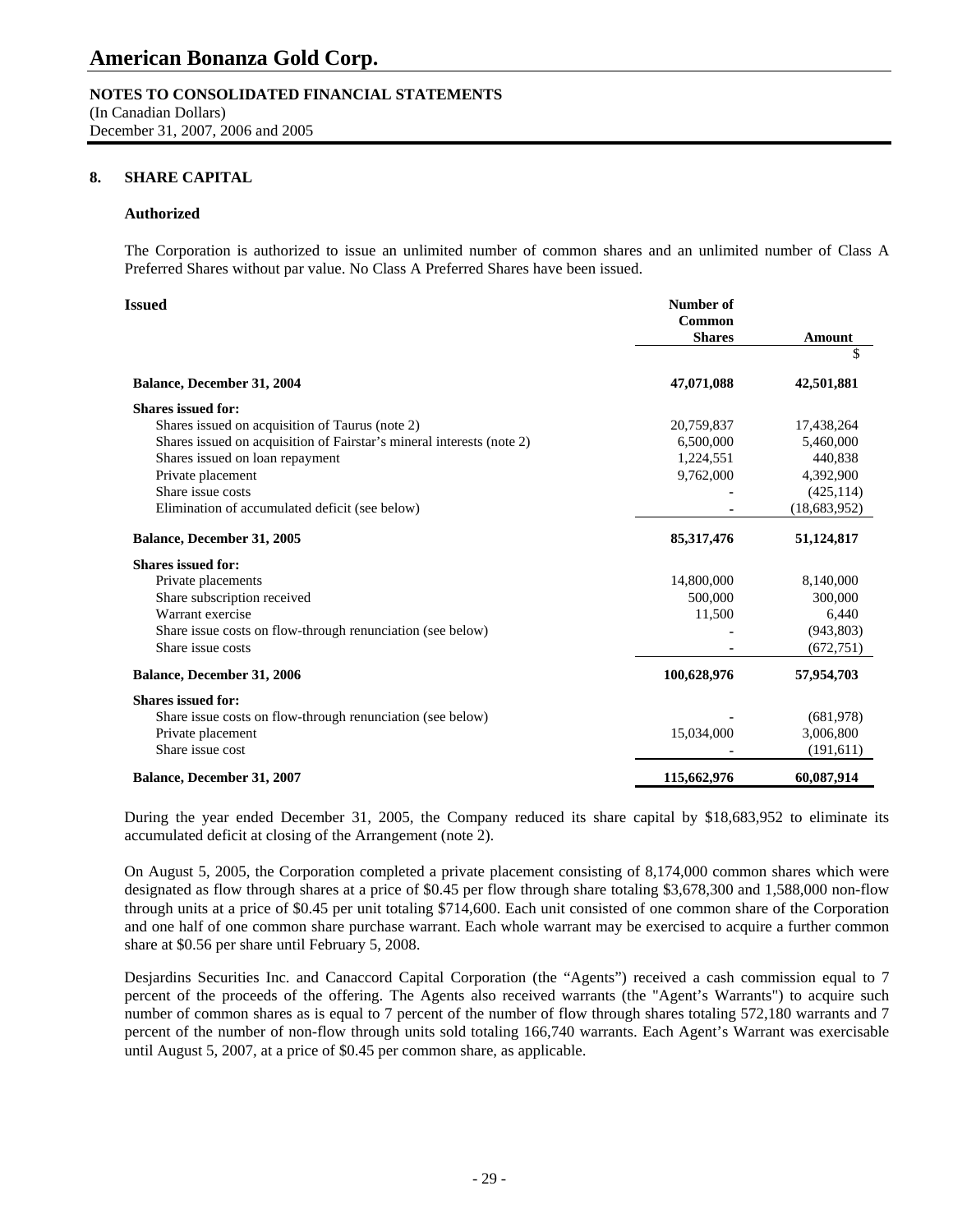### **NOTES TO CONSOLIDATED FINANCIAL STATEMENTS**

(In Canadian Dollars) December 31, 2007, 2006 and 2005

### 8. **SHARE CAPITAL** (continued)

On December 29, 2005 the Corporation entered into a non-brokered private placement with Northern Precious Metals 2005 Limited Partnership pursuant to which it has agreed to issue 500,000 flow-through common shares at \$0.60 per share for total proceeds of \$300,000. The securities issued in connection with the private placement were issued on January 18, 2006. The proceeds were fully collected in 2006.

During the first quarter of 2006, exploration expenditures relating to flow-through shares totalling \$3,978,300 were renounced and as a result the Corporation no longer has the ability to deduct these expenditures for tax purposes. The Corporation recorded a future income tax liability of \$943,803 which is equal to the amount renounced times the corporate tax rate when the expenditures were renounced, with the offset charged to share issue costs.

On May 31, 2006 the Corporation completed a private placement of flow-through shares and units with Dundee Securities Corporation and Haywood Securities Inc. (the Agents) in the amount of \$8,140,000. The private placement consisted of 7,400,000 flow-through shares at a price of \$0.55 per share, for gross proceeds of \$4,070,000, and 7,400,000 units at a price of \$0.55 per unit, for gross proceeds of \$4,070,000. Each unit is comprised of one common share and one half of one common share purchase warrant with each full warrant entitling the holder to acquire one common share at a price of \$0.65 up to November 30, 2007.

The Agents were paid a cash fee equal to 7.0% of the total gross proceeds raised in the private placement. In addition, the Agents received compensation warrants exercisable for 1,036,000 non-flow-through common shares of the Corporation equal in number to 7.0% of the number of flow-through shares and units sold under the private placement. The compensation warrants were exercisable at a price of \$0.65 per share up to November 30, 2007.

During the first quarter of 2007, exploration expenditures relating to flow-through shares totalling \$4,070,000 were renounced and as a result the Corporation no longer has the ability to use these expenditures for tax purposes. The Corporation recorded a future income tax liability of \$681,978 which is equal to the amount renounced times the corporate tax rate when the expenditures were renounced, with the offset charged to share issue costs.

On December 19, 2007 the Corporation completed a private placement of 3,267,000 units through Dundee Securities Corporation (the Agent), and 1,750,000 units on a non-brokered basis, at a price of \$0.40 per unit for gross proceeds of \$2,006,800. Each unit consists of two common shares, one which was designated as a "flow-through share" for the purposes of the Income Tax Act (Canada) and one which was not designated as a flow through share, and one half of one transferable common share purchase warrant, with each full warrant entitling the holder to acquire one common share at a price of \$0.30 per share until June 19, 2009.

The Agent was paid a cash fee of equal to 8% of the proceeds raised pursuant to the brokered portion of the financing. In addition, the Agent received warrants exercisable to purchase 522,720 common shares of the Corporation at a price of \$0.30 per share until June 19, 2009. Using the Black-Schole valuation model, a value of \$33,100 was assigned to the 522,720 share purchase warrants with a weighted average price of \$0.06 per warrant, 1.5 year expected life, 63% volatility and 3.87% risk free rate. No commission was paid on the non-brokered portion of the financing.

All securities issued in connection with the private placement are subject to four month hold period expiring April 19, 2008. The proceeds from this financing will be used primarily to fund ongoing exploration at the Corporation's Copperstone project in Arizona, USA and at its projects in Quebec and Ontario, and for general working capital.

On December 31, 2007, the Corporation entered into a non-brokered private placement and received total proceeds of \$1,000,000 to which it has agreed to issue 2,500,000 units with the same term as the December 19, 2007 financing.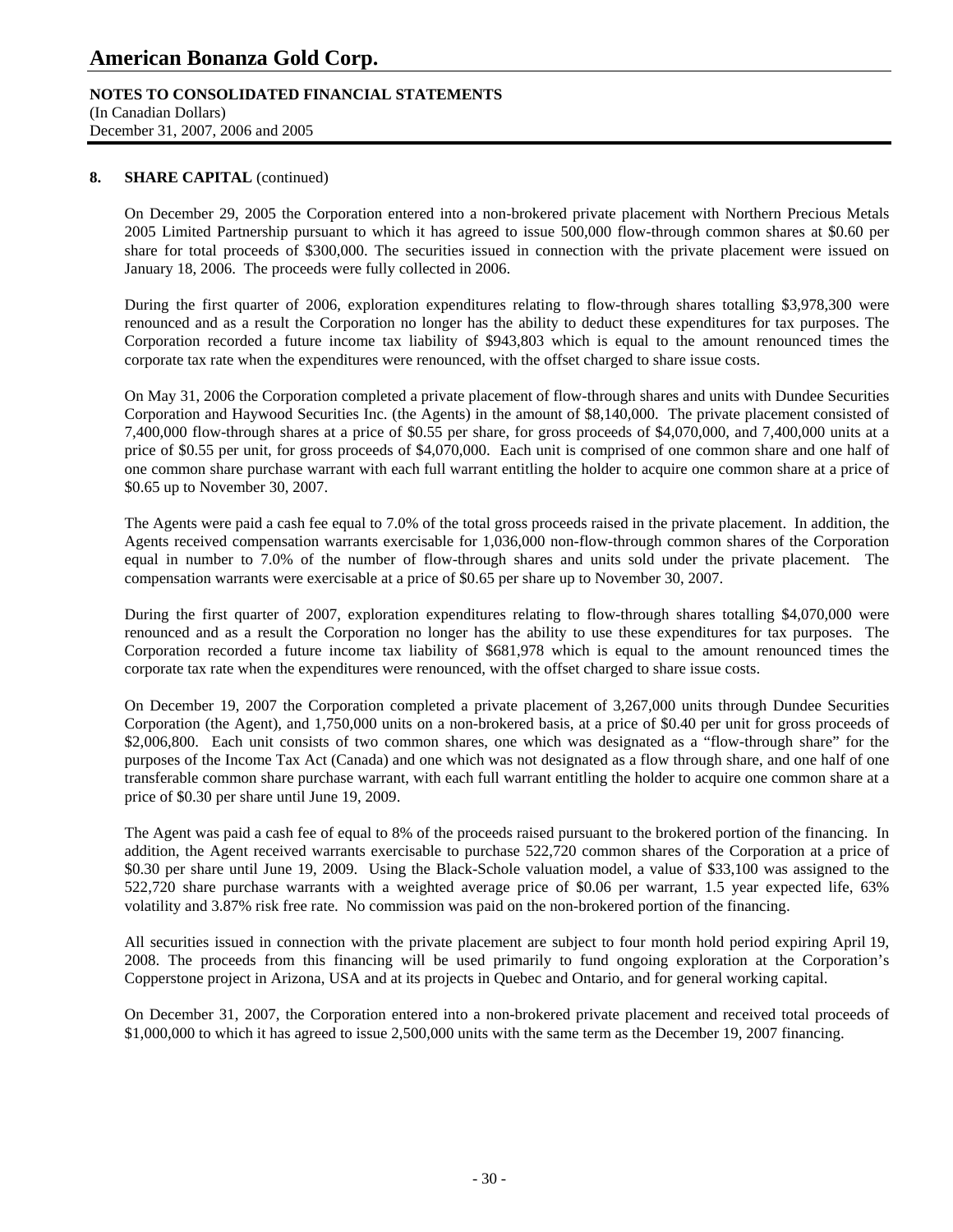### **NOTES TO CONSOLIDATED FINANCIAL STATEMENTS**

(In Canadian Dollars) December 31, 2007, 2006 and 2005

### 8. **SHARE CAPITAL** (continued)

### **Options**

 The Corporation grants incentive stock options as permitted pursuant to the Corporation's Stock Option Plan (the Plan) approved by the shareholders. The Plan has been structured to comply with the rules of the Toronto Stock Exchange (TSX). The aggregate number of common shares which may be subject to option at any one time may not exceed 10% of the issued common shares of the Corporation as of that date – including options granted prior to the adoption of the Plan. All options may not be granted for a term exceeding 5 years, and the term will be reduced to one year following the date of death. If the Optionee ceases to be qualified to receive options from the Corporation those options shall immediately terminate.

As at December 31, 2007, the Corporation has stock options outstanding to acquire an aggregate of 9,202,500 common shares to directors, officers, employees and consultants exercisable at between \$0.22 and \$1.68 per share exercisable at varying times up until November 6, 2012.

|                                        | Number of<br><b>Options</b> | Weighted average<br>exercise price |
|----------------------------------------|-----------------------------|------------------------------------|
|                                        |                             |                                    |
| <b>Balance, December 31, 2004</b>      | 4,127,500                   | \$1.12                             |
| Options issued on acquisition (note 2) | 820,000                     | \$1.22                             |
| Expired                                | (430,000)                   | \$0.60                             |
| Cancelled                              | (482,500)                   | \$1.35                             |
| Granted                                | 2,965,000                   | \$0.43                             |
| <b>Balance, December 31, 2005</b>      | 7,000,000                   | \$0.86                             |
| Cancelled                              | (725,000)                   | \$0.97                             |
| Granted                                | 3,055,000                   | \$0.59                             |
| <b>Balance, December 31, 2006</b>      | 9,330,000                   | \$0.78                             |
| Expired                                | (1,165,000)                 | \$0.56                             |
| Cancelled                              | (2,312,500)                 | \$0.71                             |
| Granted                                | 3,350,000                   | \$0.24                             |
| <b>Balance, December 31, 2007</b>      | 9,202,500                   | \$0.61                             |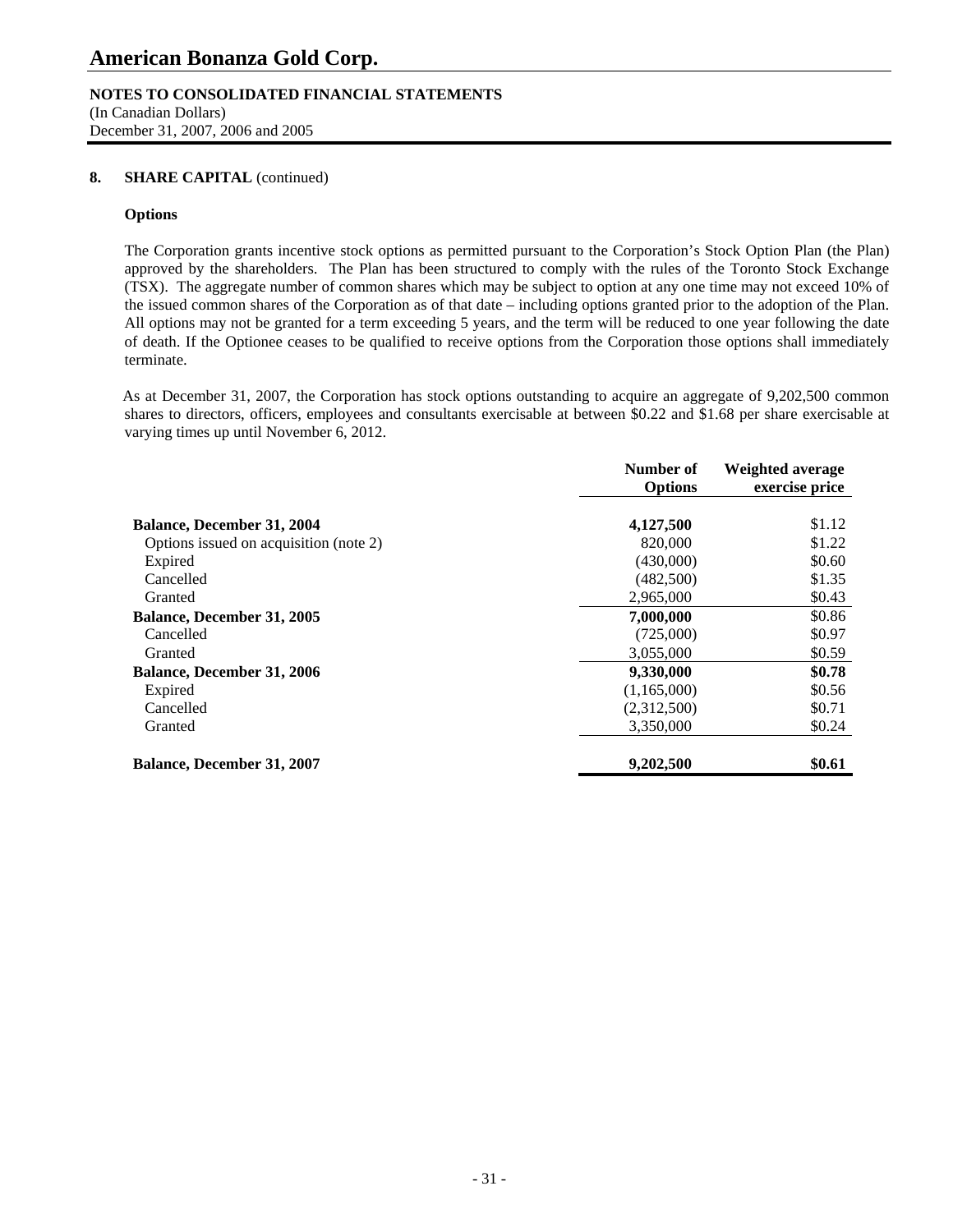### **NOTES TO CONSOLIDATED FINANCIAL STATEMENTS**

(In Canadian Dollars) December 31, 2007, 2006 and 2005

### 8. **SHARE CAPITAL** (continued)

### **Options** (continued)

The following table summarizes stock options outstanding and exercisable at December 31, 2007:

| Number of      |                       |                        |
|----------------|-----------------------|------------------------|
| <b>Options</b> | <b>Exercise Price</b> | <b>Expiry Date</b>     |
|                |                       |                        |
| 287,500        | \$1.24                | February 24, 2008      |
| 40,000         | \$1.10                | April 30, 2008         |
| 62,500         | \$1.16                | May 9, 2008            |
| 1,212,500      | \$1.68                | October 27, 2008       |
| 70,000         | \$1.50                | <b>January 8, 2009</b> |
| 25,000         | \$1.20                | May 17, 2009           |
| 60,000         | \$1.15                | October 25, 2009       |
| 1,690,000      | \$0.43                | May 5, 2010            |
| 450,000        | \$0.45                | July 14, 2010          |
| 50,000         | \$0.50                | September 26, 2010     |
| 530,000        | \$0.71                | January 31, 2011       |
| 1,200,000      | \$0.55                | June 20, 2011          |
| 200,000        | \$0.40                | September 1, 2011      |
| 50,000         | \$0.50                | September 10, 2011     |
| 175,000        | \$0.40                | October 17, 2011       |
| 600,000        | \$0.30                | April 30, 2012         |
| 2,500,000      | \$0.22                | November 6, 2012       |
| 9,202,500      |                       |                        |

During the twelve months ended December 31, 2007, under the fair value based method, \$459,800 (2006 - \$748,300; 2005 - \$733,248) in compensation expense was recorded for options granted to employees and non-employees and charged to operations.

 The fair value of stock options used to calculate compensation expense has been estimated using the Black-Scholes option pricing model using the following weighted average assumptions:

|                          | 2007       | 2006      | 2005      |
|--------------------------|------------|-----------|-----------|
| Risk free interest rate  | $4.55\%$   | 4.20%     | 3.50%     |
| Expected dividend yield  | $0\%$      | 0%        | 0%        |
| Stock price volatility   | <b>79%</b> | 85%       | 104%      |
| Expected life of options | 4.1 years  | 4.3 years | 5.0 years |

 The weighted average fair value of options granted during the twelve months ended December 31, 2007 was \$0.15 (2006 - \$0.27; 2005 - \$0.43).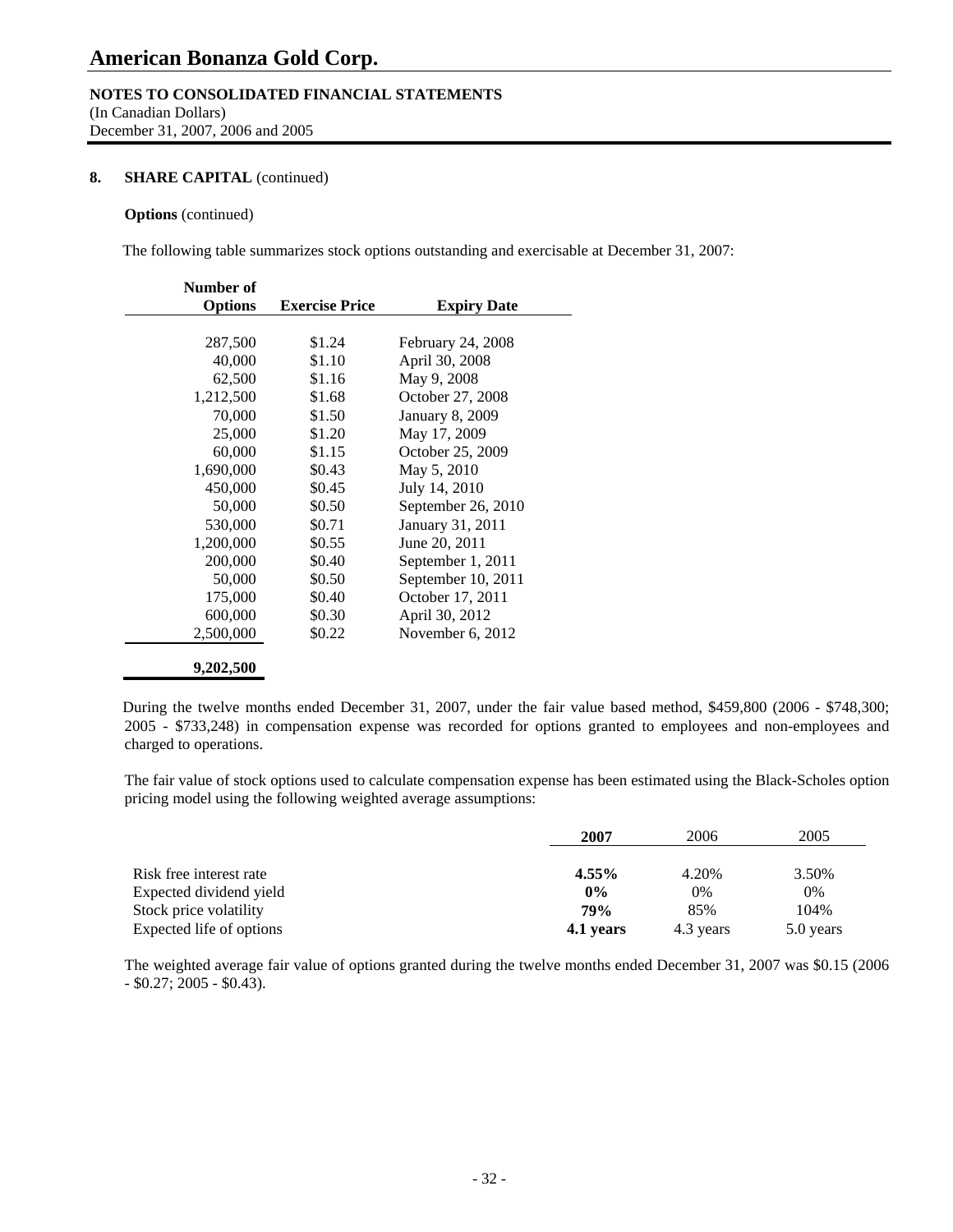### **NOTES TO CONSOLIDATED FINANCIAL STATEMENTS**

(In Canadian Dollars) December 31, 2007, 2006 and 2005

### 8. **SHARE CAPITAL** (continued)

### **Warrants**

 At December 31, 2007, the Corporation has outstanding common share purchase warrants (warrants) to acquire an aggregate of 9,855,300 common shares outstanding.

|                                         |                 | Weighted              |
|-----------------------------------------|-----------------|-----------------------|
|                                         | Number of       | Average               |
|                                         | <b>Warrants</b> | <b>Exercise Price</b> |
|                                         |                 | \$                    |
| <b>Balance, December 31, 2004</b>       | 7,605,416       | 1.24                  |
| Warrants issued on acquisition (note 2) | 4,116,335       | 1.52                  |
| Warrants issued on financing            | 1,532,920       | 0.51                  |
| Expired                                 | (5.578.885)     | 1.22                  |
| Balance, December 31, 2005              | 7,675,786       | 1.27                  |
| Exercised                               | (11,500)        | 0.56                  |
| Expired                                 | (5,542,866)     | 1.45                  |
| Warrants issued on financing            | 4,736,000       | 0.65                  |
| Balance, December 31, 2006              | 6,857,420       | 0.69                  |
| Expired                                 | (1,283,340)     | 0.94                  |
| Warrants issued on financing            | 4,281,220       | 0.30                  |
| <b>Balance, December 31, 2007</b>       | 9,855,300       | 0.32                  |

The following table summarizes warrants outstanding and exercisable at December 31, 2007:

| Number of<br>warrants | <b>Exercise Price</b> | <b>Expiry Date</b> |  |
|-----------------------|-----------------------|--------------------|--|
|                       |                       |                    |  |
| 4,736,000             | \$0.30                | June 2, 2008       |  |
| 838,080               | \$0.56                | February 5, 2008   |  |
| 3,031,220             | \$0.30                | June 19, 2009      |  |
| 1,250,000             | \$0.30                | June 30, 2009      |  |
|                       |                       |                    |  |
| 9,855,300             |                       |                    |  |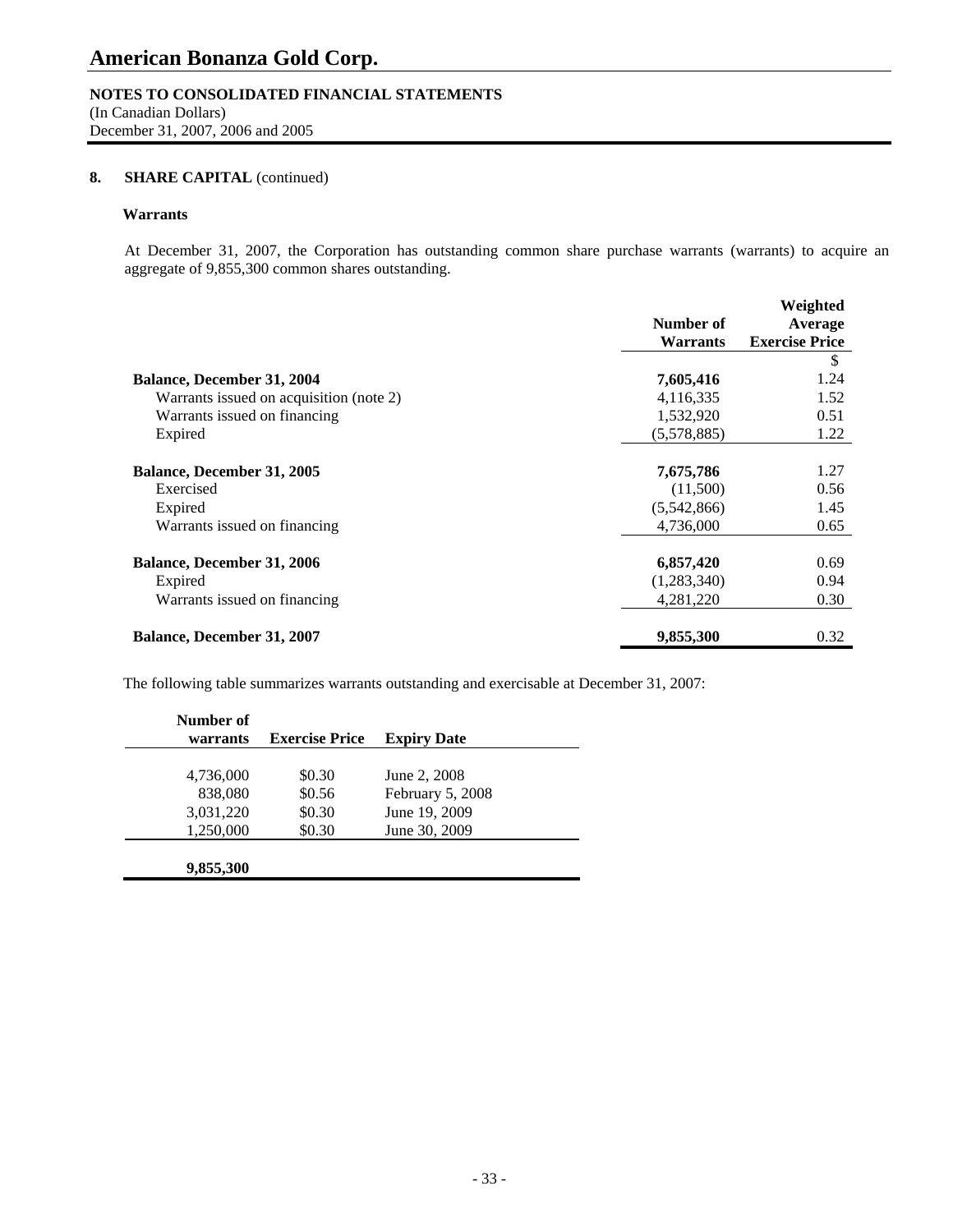### **NOTES TO CONSOLIDATED FINANCIAL STATEMENTS**

(In Canadian Dollars) December 31, 2007, 2006 and 2005

### 8. **SHARE CAPITAL** (continued)

### **Warrants** (continued)

In November 2007, upon TSX approval, 4,736,000 share purchase warrants were re-priced from \$0.65 to \$0.30 and the expiry date were extended from November 30, 2007 to June 2, 2008.

### **Contributed Surplus**

The following summarizes contributed surplus activity:

|                                                          | 2007      |
|----------------------------------------------------------|-----------|
|                                                          | \$        |
| <b>Balance, December 31, 2004</b>                        | 3,328,077 |
| Option and warrant consideration on acquisition (note 2) | 592.719   |
| Extension of warrant term on Stonegate Ioan settlement   | 48.728    |
| Stock-based compensation                                 | 733,248   |
| <b>Balance, December 31, 2005</b>                        | 4,702,772 |
| Stock-based compensation                                 | 748,300   |
| <b>Balance, December 31, 2006</b>                        | 5,451,072 |
| Valuation of agent compensation warrants                 | 33,100    |
| Stock-based compensation                                 | 459,800   |
| <b>Balance, December 31, 2007</b>                        | 5,943,972 |

### **9. ACCUMULATED OTHER COMPREHENSIVE INCOME**

|                                                                                            | 2007       |
|--------------------------------------------------------------------------------------------|------------|
|                                                                                            |            |
| Opening balance on adoption of new accounting standard on January 1, 2007:                 |            |
| - Unrealized gain on available-for-sale marketable securities                              | 12,300     |
| - Foreign currency translation adjustment                                                  | 43,031     |
| Other comprehensive loss for the period - unrealized loss on available-for-sale securities | (154, 642) |
| Accumulated other comprehensive loss at December 31, 2007                                  | (99,311)   |

The components of other comprehensive income are:

|                                                 | On adoption          |                                    |                               |
|-------------------------------------------------|----------------------|------------------------------------|-------------------------------|
|                                                 | December 31,<br>2007 | <b>January 1, 2007</b><br>(note 3) | December 31,<br>2006 (note 3) |
|                                                 | \$                   |                                    |                               |
| Currency translation adjustment                 | 43,031               | 43,031                             | 43,031                        |
| Unrealized gains on Northern Canadian Resources | 19,500               | 12,300                             |                               |
| Unrealized loss on Cusac                        | (161, 842)           | ٠                                  |                               |
|                                                 | (99.311)             | 55,331                             | 43.031                        |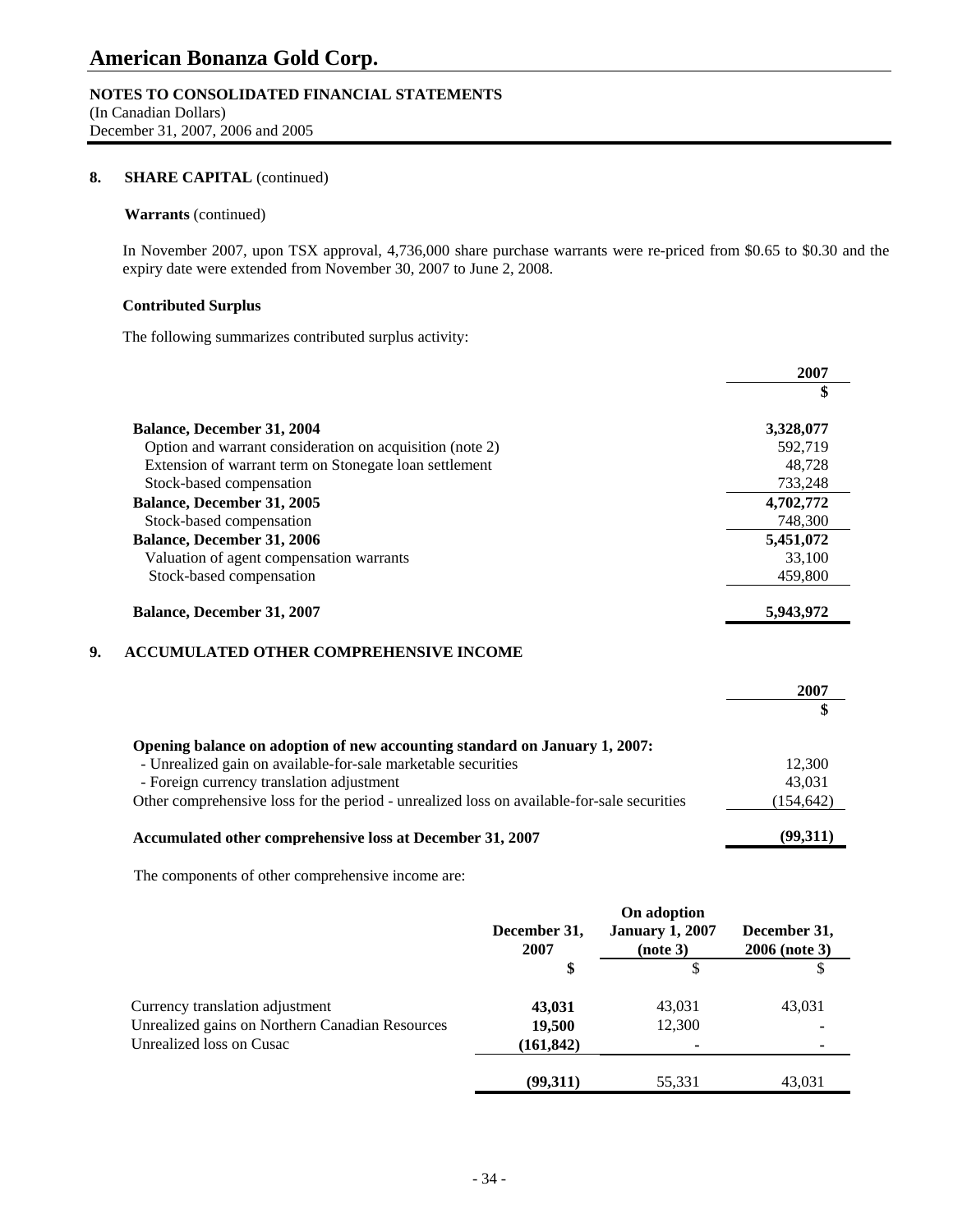### **NOTES TO CONSOLIDATED FINANCIAL STATEMENTS**

(In Canadian Dollars) December 31, 2007, 2006 and 2005

### **10. GENERAL AND ADMINISTRATIVE EXPENSES**

|                                          | 2007      | 2006      | 2005      |
|------------------------------------------|-----------|-----------|-----------|
|                                          |           | \$        | \$        |
| Management fees, consulting and salaries | 390,901   | 394.911   | 555,344   |
| Office and administration                | 123,878   | 43,707    | 93,546    |
| Legal and accounting                     | 169,582   | 141,432   | 188,643   |
| Insurance                                | 83,631    | 97,033    | 93,228    |
| Public company expenses                  | 278,386   | 402,559   | 357,963   |
|                                          | 1,046,378 | 1,079,642 | 1,288,724 |

### **11. LEASE OBLIGATION**

The Corporation is committed under lease agreements expiring May 31, 2010 for office premises in Vancouver in the amount of \$47,220 per year and for office premises in Reno in the amount of \$26,900 per year.

The Corporation's lease obligation to The Patch Living Trust on the Copperstone mineral property is disclosed in note  $7(a)$ .

### **12. RELATED PARTY TRANSACTIONS**

- **(a)** The Corporation shares certain premises and facilities with companies which have certain directors in common, under cost-sharing arrangements. During 2007 the Corporation recovered management and consulting fees of \$131,667 (2006 - \$74,120; 2005 - nil) and general and administration expenses of \$78,333 (2006 - \$87,500; 2005 nil) from these companies.
- **(b)** As at December 31, 2007, there were \$21,703 (2006 \$3,291) accounts receivable due from companies with certain directors in common.

### **13. ASSET RETIREMENT OBLIGATION**

The Corporation's asset retirement obligations consist of reclamation and closure costs. The present value of obligations relating to explorations projects reflecting payments for approximately the next 8 years. Significant reclamation and closure activities include land rehabilitation, demolition of buildings and ongoing care and maintenance and other costs.

The liability for reclamation and closure cost obligations at December 31, 2007 is \$32,816 (2006 - \$31,179). The undiscounted value of this liability is \$45,000 (2006 - \$45,000). An accretion expense component of \$1,637 (2006 - \$1,555) has been charged to operations in 2007 to reflect an increase in the carrying amount of the asset retirement obligation which has been determined using a discount rate of 5.25%.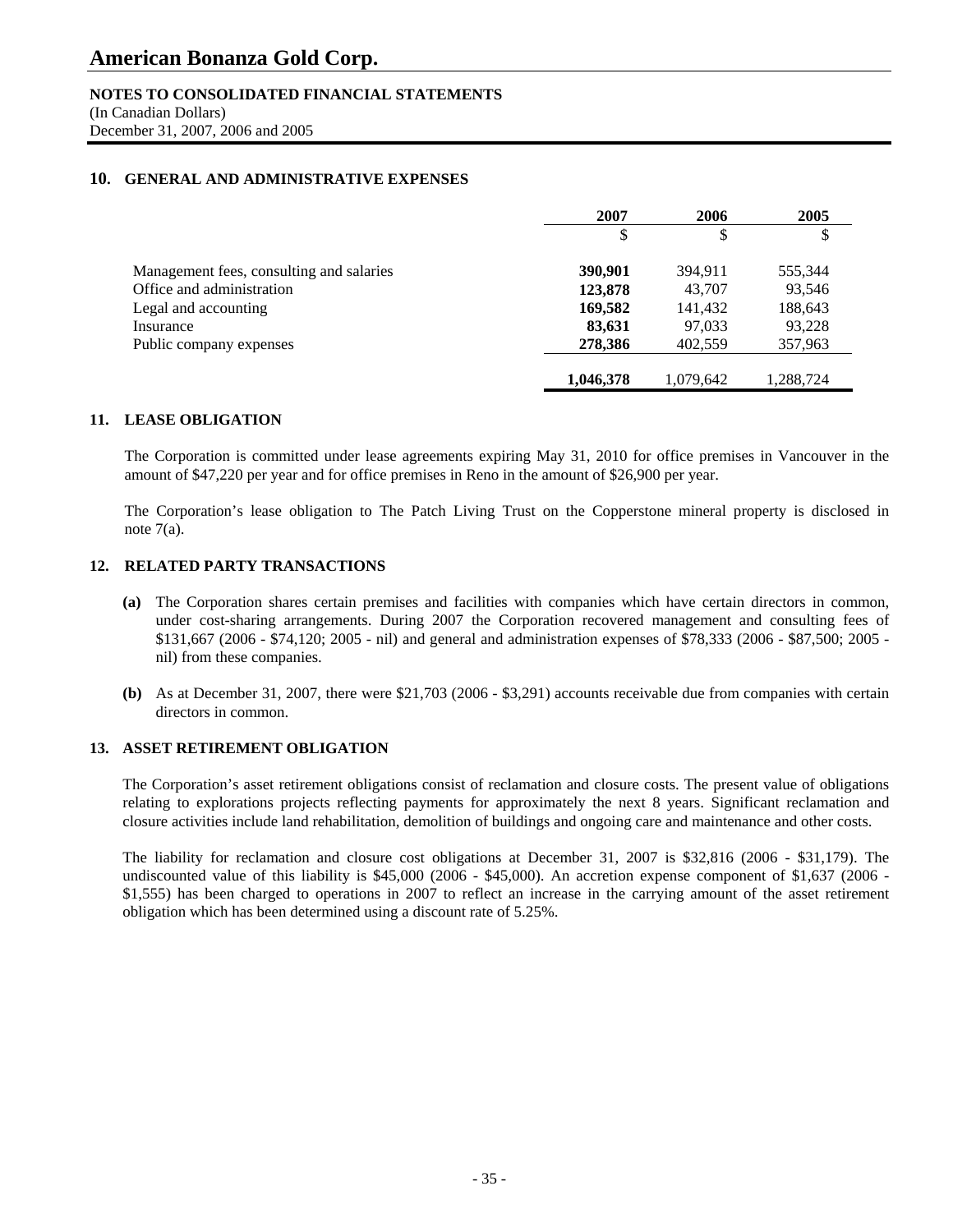### **NOTES TO CONSOLIDATED FINANCIAL STATEMENTS**

(In Canadian Dollars) December 31, 2007, 2006 and 2005

### **14. INCOME TAXES**

### **(a) Effective tax rate:**

The effective income tax rates differ from Canadian statutory rates for the following reasons in 2007 and 2006:

|                                                                          | 2007       | 2006       |
|--------------------------------------------------------------------------|------------|------------|
|                                                                          | \$         |            |
| Combined federal and provincial tax rates at the expected rate of 34.12% |            |            |
| $(2006 - 34.15%)$                                                        | (540, 512) | (815, 633) |
| Permanent differences                                                    | 260,676    | 172,119    |
| Change in valuation allowance                                            | (489, 026) | (340,086)  |
| Future tax recovery resulting from reduction in statutory rate and       |            |            |
| expiry of loss carry-forward and other                                   | 131,168    | 333,823    |
| Recovery of income taxes                                                 | (637, 694) | (649,777)  |

The Corporation has Canadian tax loss carry forwards of approximately \$7.6 million. The non-capital losses can offset future income for tax purposes which expire between 2008 and 2027. In addition, the Corporation has approximately \$50.6 million of resource pools in Canada and \$1.7 million in the United States, which can be utilized to be deducted against future resource profits.

The income tax expenses for the years ending December 31, 2007, 2006 and 2005 are as follows:

|                               | 2007    | 2006    | 2005     |
|-------------------------------|---------|---------|----------|
|                               | æ       | J       | ۰D       |
| Current                       | -       |         |          |
| Future tax recovery (expense) | 637,694 | 649,777 | (84,965) |
|                               | 637,694 | 649,777 | (84,965) |

### **(b) Significant components of the Corporation's future income tax assets and liabilities are as follows:**

|                                                      | 2007        | 2006        |
|------------------------------------------------------|-------------|-------------|
|                                                      | \$          | \$          |
| Future income tax assets:                            |             |             |
| Tax loss carry forwards                              | 2,977,000   | 2,562,000   |
| Book and tax base differences on resource properties | 2,196,000   | 2,105,000   |
| Share Issue costs                                    | 59,000      | 322,000     |
| Book and tax base differences on office equipment    | 31,000      | 44,000      |
|                                                      | 5,263,000   | 5,033,000   |
| Valuation allowance                                  | (2,476,757) | (1,987,104) |
| Future income tax assets                             | 2,786,243   | 3,045,896   |
| Future tax liabilities:                              |             |             |
| Mineral properties                                   | (3,983,618) | (4,198,987) |
| Net future income tax liabilities                    | (1.197.375) | (1.153.091) |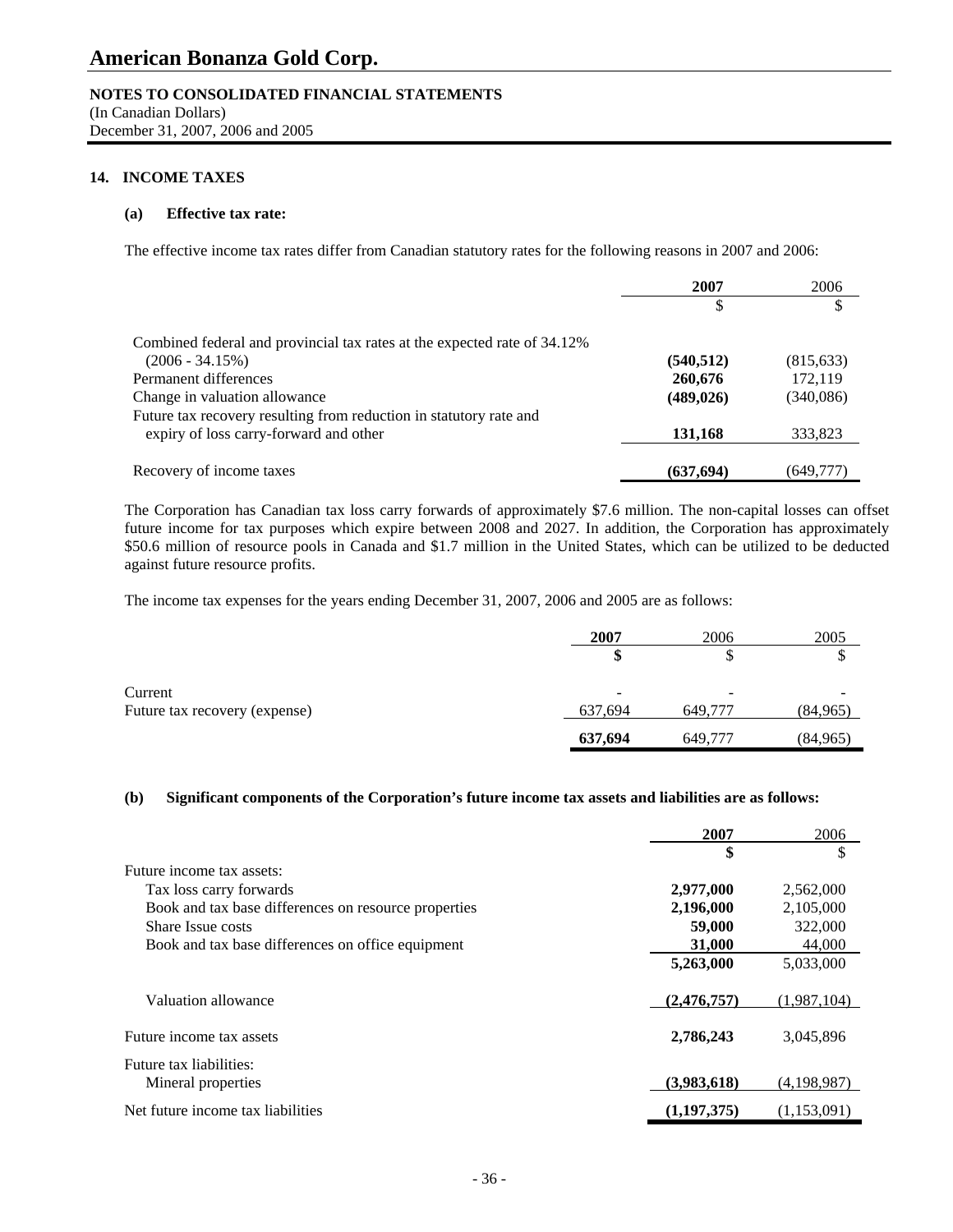### **NOTES TO CONSOLIDATED FINANCIAL STATEMENTS**

(In Canadian Dollars) December 31, 2007, 2006 and 2005

### **15. RECONCILIATION BETWEEN CANADIAN AND UNITED STATES GENERALLY ACCEPTED ACCOUNTING PRINCIPLES (US GAAP)**

These financial statements have been prepared in accordance with Canadian generally accepted accounting principles (Canadian GAAP). A description of US GAAP and practices prescribed by the US Securities and Exchange Commission (SEC) that result in material measurement differences from Canadian GAAP are as follows:

### **(a) Mineral properties and deferred exploration costs**

US GAAP requires that long-lived assets be reviewed for impairment whenever events or changes in circumstances indicate that the carrying amount of an asset may not be recoverable. In performing the review for recoverability, the Corporation is to estimate the future cash flows expected to result from the use of the asset and its eventual disposition. If the sum of the expected future cash flows (undiscounted and without interest charges) is less than the carrying amount of the asset, an impairment loss is recognized. SEC staff has indicated that their interpretation of US GAAP requires mineral property exploration and land use costs to be expensed as incurred until commercially mineable deposits are determined to exist within a particular property as cash flows cannot be reasonably estimated prior to such determination. Accordingly, for all periods presented, the Corporation has expensed all mineral property exploration and land use costs for US GAAP purposes. The costs remaining for US GAAP purposes relate to mineral property acquisition costs.

For Canadian GAAP, cash flows relating to mineral property costs are reported as investing activities. For US GAAP, these costs would be characterized as operating activities.

### **(b) Stock-based compensation**

As permitted by Statement of Financial Accounting Standards No. 123, *Accounting for Stock-Based Compensation*  (SFAS 123), the Corporation continued to measure compensation costs using the intrinsic value based method for US GAAP purposes of accounting for employee stock-based compensation as prescribed by APB Opinion No. 25 and related interpretations until January 1, 2005. Under the intrinsic value method, compensation cost is the excess, if any, of the quoted market value of the stock at the date of the granting of options to employees and directors to purchase stock over the amount an optionee must pay to acquire the stock at that date. This excess is recognized by a charge to operations over the vesting period. As the exercise price of options granted by the Corporation to employees and directors is equal to or is greater than, the market value at the grant date, the Corporation has determined that the application of this accounting policy for stock options granted to employees and directors resulted in no compensation expense for US GAAP purposes for any of the periods presented.

The Corporation adopted the fair value based method of accounting for employee stock-based compensation under US GAAP effective January 1, 2005 using the modified prospective transition method. Under this method, the Company recognized employee stock-based compensation beginning January 1, 2005 as if the fair value method had been used for all employee awards granted, modified, or settled in fiscal years beginning after December 15, 1994. Results of prior years were not restated and no cumulative adjustment was required upon adoption.

In accordance with one of the transitional options permitted under amended CICA Handbook Section 3870, during the year ended December 31, 2004 the Corporation adopted and retroactively applied the fair value based method under Canadian GAAP for employee and director stock options granted on or after January 1, 2002, without restatement. The effect of retroactively adopting the fair value based method, without restatement, under Canadian GAAP was to increase the deficit and contributed surplus by \$2,874,967 as at January 1, 2004. For US GAAP purposes, no adjustment would be made as the Corporation continued to follow the intrinsic value method until January 1, 2005.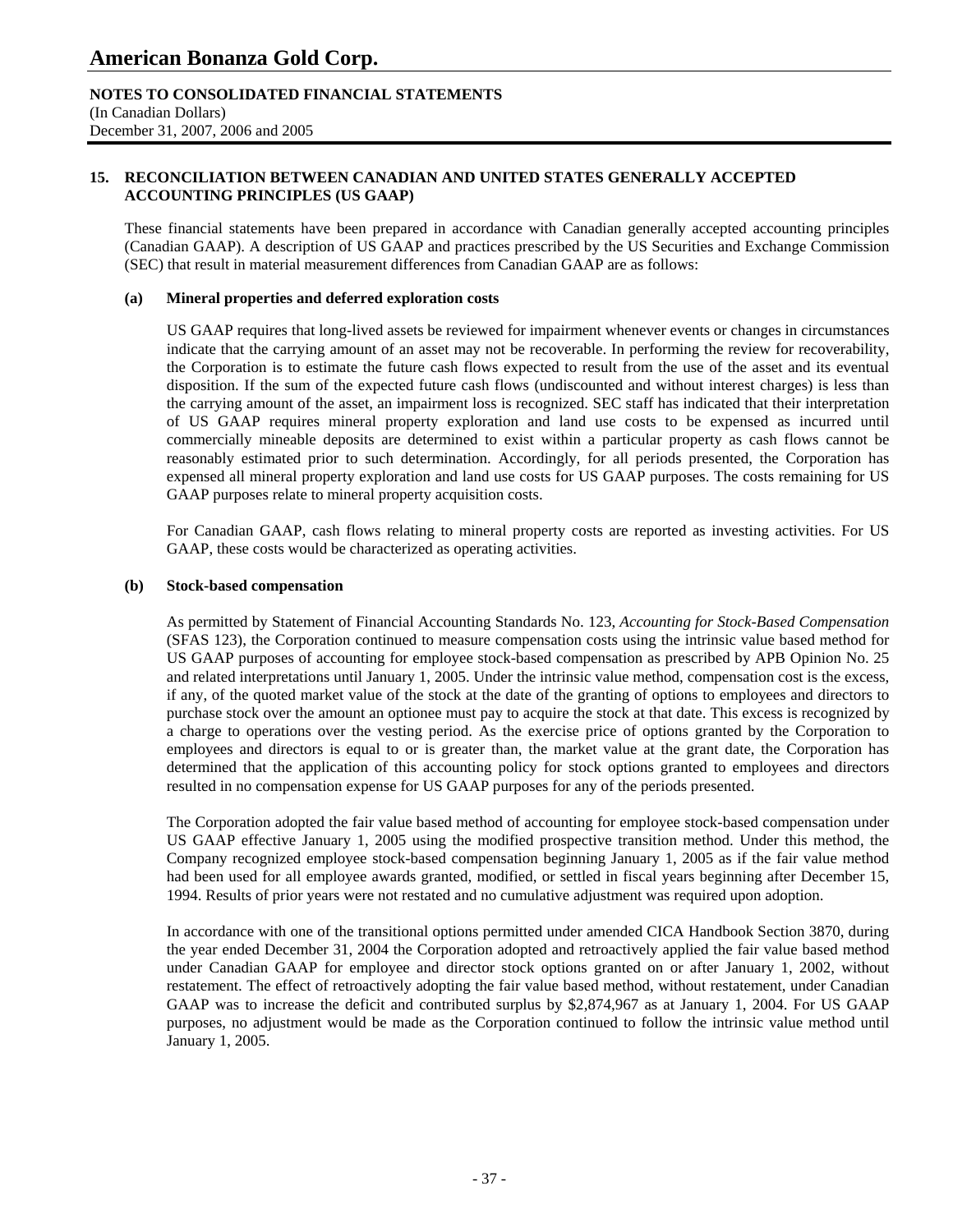### **NOTES TO CONSOLIDATED FINANCIAL STATEMENTS**

(In Canadian Dollars) December 31, 2007, 2006 and 2005

### **15. RECONCILIATION BETWEEN CANADIAN AND UNITED STATES GENERALLY ACCEPTED ACCOUNTING PRINCIPLES (US GAAP)** (continued**)**

### **(b) Stock-based compensation** (continued)

Under SFAS 123, stock options granted to non-employees for services rendered to the Corporation are required to be accounted for using the fair value method as compensation cost and charged to operations as the services are performed and the options are earned. This method is similar to the Canadian standard adopted as of January 1, 2002 for awards granted on or after January 1, 2002.

Effective January 1, 2006, the Corporation adopted Statement of Financial Accounting Standards No. 123R, *Share Based Payment* for all employee equity classified awards granted, modified or settled after the effective date using the fair value measurement method of this standard. For unvested awards outstanding as of the effective date, compensation is recognized based upon the grant date fair value determined under SFAS 123. Upon adoption of SFAS 123R, there was no cumulative effect adjustment required and no differences existed in accounting for stock-based compensation between Canadian and US GAAP in 2006 and 2007.

### **(c) Unrealized holding gains and losses on marketable securities**

Statement of Financial Accounting Standards Board No. 115, *Accounting for Investments in Debt and Equity Securities* (SFAS 115) requires that the Corporation's marketable securities be classified as available-for-sale securities and that they be recorded at market value with unrealized gains or losses recorded outside of income as a component of shareholders' equity unless a decline in value is considered to be other than temporary. The Corporation's marketable securities are presented at lower of cost or market value before January 1, 2007 under Canadian GAAP. Upon adoption of CICA Handbook Section 3855 on January 1, 2007 (note 3), there are no ongoing differences between Canadian and US GAAP in the accounting for marketable securities.

### **(d) Reporting comprehensive income**

Statement of Financial Accounting Standards No. 130 (SFAS 130) *Reporting Comprehensive Income,* establishes standards for the reporting and display of comprehensive income and its components in a full set of general purpose financial statements. Comprehensive income equals net income (loss) for the year as adjusted for all other non-owner changes in shareholders' equity. SFAS 130 requires that all items that are required to be recognized under accounting standards as components of comprehensive income be reported in a financial statement. For the years ended December 31, 2007, 2006 and 2005, comprehensive loss equals the loss for the year. Upon adoption of CICA Handbook Section 1530 on January 1, 2007 (note 3), there are no ongoing differences between Canadian and US GAAP in reporting and displaying comprehensive income.

### **(e) Development stage company**

 Pursuant to US GAAP, the Corporation would be subject to the disclosure requirements applicable to a development stage enterprise as the Corporation is devoting its efforts to establishing commercially viable mineral properties. However, the identification of the Corporation as such for accounting purposes does not impact the measurement principles applied to these financial statements.

### **(f) Consolidated statements of cash flows**

 The Corporation has included a subtotal in cash flows from operating activities. Under US GAAP, no such subtotal would be disclosed.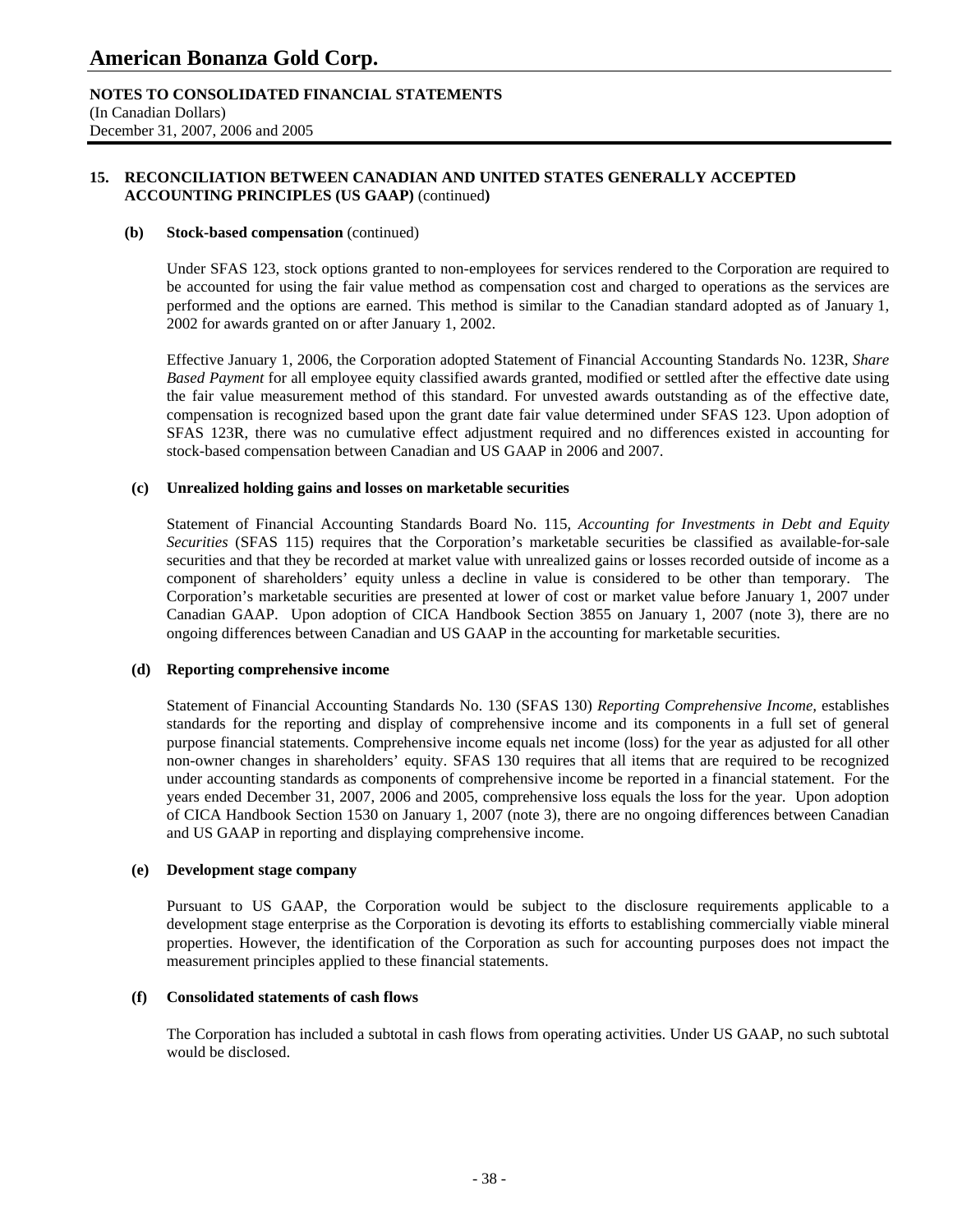### **NOTES TO CONSOLIDATED FINANCIAL STATEMENTS**

(In Canadian Dollars) December 31, 2007, 2006 and 2005

### **15. RECONCILIATION BETWEEN CANADIAN AND UNITED STATES GENERALLY ACCEPTED ACCOUNTING PRINCIPLES (US GAAP)** (continued)

#### **(g) Elimination of accumulated deficit**

During the year ended December 31, 2005, the Corporation reduced its share capital by \$18,683,952 to eliminate its accumulated deficit at closing of the Arrangement (note 8).

 As it was not necessary to revalue the assets of the Corporation in order to effect this reduction, all conditions necessary under US GAAP quasi-reorganization rules were not met and the recapitalization of the deficit is not recorded.

#### **(h) Income taxes**

 Under Canadian GAAP, future tax assets and liabilities recorded at substantively enacted tax rates. Under US GAAP, deferred tax assets and liabilities are recorded at enacted tax rates. There were no significant differences between enacted and substantively enacted tax rates for the information presented.

### **(i) Flow-through equity financings**

 Under Canadian income tax legislation, a corporation is permitted to issue shares whereby the corporation agrees to incur qualifying expenditures and renounce the related income tax deductions to the investors. The Corporation has accounted for the issue of flow-through shares by reducing shareholders' equity and recognizing a future income tax liability for the amount of tax credit renounced to the investors, in accordance with Canadian GAAP.

 For US GAAP, the amount received by the Corporation on the issuance of flow-through shares in excess of the fair value of common shares is required to be credited to liabilities and included in operations when the Corporation renounces the qualified expenditures. As at December 31, 2007, total flow-through share fair value premiums were \$50,170 (2006 - \$2,217,826; 2005 - \$1,724,000) which relates to \$4,070,000 qualified expenditures renounced in 2007 (2006 - \$540,000; 2005 - nil) and, therefore, \$50,170 would remain in liabilities at December 31, 2007 (2006 - \$1,184,000; 2005 - nil) under US GAAP.

 Also, notwithstanding there is no specific contractual restrictions or requirements to segregate the funds received for the flow-through shares, funds that are unexpended at the consolidated balance sheet dates are considered to be restricted funds and are not considered to be cash or cash equivalents under the SEC staff interpretation of US GAAP. Such amounts would be required to be disclosed separately in a consolidated balance sheet prepared in accordance with US GAAP. As at December 31, 2007, unexpended flow-through funds were \$1,271,275 (2006 - \$2,960,528; 2005 - \$3,230,385).

### **(j) Unit offerings**

Under Canadian GAAP, the proceeds received on issuance of units, consisting of common shares and warrants, are not required to be allocated to the individual common share and warrant components when the instruments and its components are all determined to be equity instruments. Under US GAAP, the Company is required to allocate the proceeds received on unit offerings to the individual common share and warrant components on a relative fair value basis when both components are determined to be equity classified. The fair value of the share purchase warrants was determined using the Black-Scholes method based on the following factors:

|                          | 2007      | 2006      |
|--------------------------|-----------|-----------|
|                          |           |           |
| Risk-free interest rate  | 3.75%     | 4.18%     |
| Expected dividend yield  | 0%        | $0\%$     |
| Stock price volatility   | 50.5%     | 87.0%     |
| Expected life of options | 1.5 years | 1.5 years |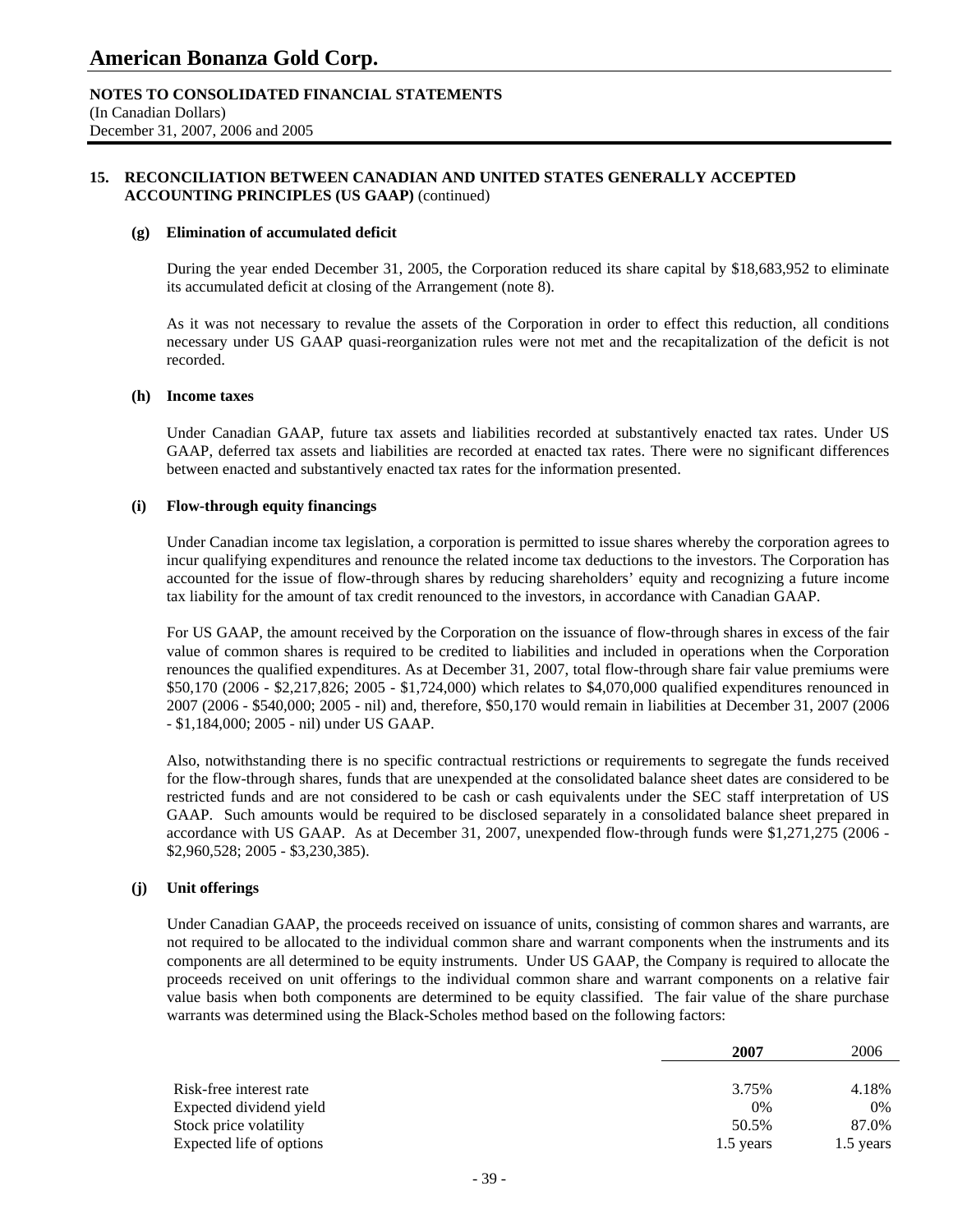### **NOTES TO CONSOLIDATED FINANCIAL STATEMENTS**

(In Canadian Dollars) December 31, 2007, 2006 and 2005

### **15. RECONCILIATION BETWEEN CANADIAN AND UNITED STATES GENERALLY ACCEPTED ACCOUNTING PRINCIPLES (US GAAP)** (continued)

### **(j) Unit offerings** (continued)

The weighted average fair value of warrants granted during the year ended December 31, 2007 was \$0.02 (2006 - \$0.12) per warrant.

Under US GAAP, share capital would be reduced and contributed surplus would be increased by \$75,170 at December 31, 2007 (2006 - \$862,953) respectively, to reflect the relative fair values of the shares and warrants.

### **(k) Recent adopted accounting standards**

- (i) In June 2006, FASB issued Financial Interpretation No. 48, Accounting for Uncertainty in Income Taxes An Interpretation of SFAS Statement No. 109. This interpretation provides guidance on recognition and measurement of uncertainties in income taxes and is effective for the Corporation's 2007 fiscal year end. The adoption of this Interpretation did not have a significant effect on the Corporation's results of operations or financial position.
- (ii) In September 2006, FASB issued SFAS No. 158, Employers' Accounting for Defined Benefit Pension and Other Postretirement Plans – an amendment of FASB Statements No. 87, 88, 106 and 132(R). This statement requires an employer to recognize the overfunded or underfunded status of a defined benefit postretirement plan (other than a multiemployer plan) as an asset or liability in its statement of financial position and to recognize changes that occur in the funded status in the year in which they occur. Employers will also be required to measure plan assets and benefit obligations as of fiscal year end. The requirement to measure plan assets and benefit obligations as of the balance-sheet date is applicable for all entities for fiscal years ending after December 15, 2008. The adoption of this standard did not have a significant effect on the Corporation's results of operations or financial position.

### **(l) Impact of recently issued accounting standards**

- (i) In September 2006, FASB issued SFAS No. 157, Fair Value Measurement to define fair value, establish a framework for determining fair value measurements that are already required or permitted under current accounting standards and to expand disclosures about fair value measurements. The statement only applies to fair value and is effective for fiscal years beginning after November 15, 2007. The Corporation does not expect the adoption of this Interpretation to have a significant effect on the Corporation's results of operations or financial position.
- (ii) In February, 2007, FASB issued SFAS No. 159, The Fair Value Option for Financial Assets and Financial Liabilities. This statement permits entities the option to measure financial instruments at fair value (fair value option) thereby achieving an offsetting effect for accounting purposes for certain changes in fair value of certain related assets and liabilities without having to apply hedge accounting. This statement is effective as of the beginning of an entity's first fiscal year that begins after November 15, 2007. Retrospective application to fiscal years preceding the effective date (or early adoption date) is prohibited. The Corporation does not expect the adoption of this Interpretation to have a significant effect on the Corporation's results of operations or financial position.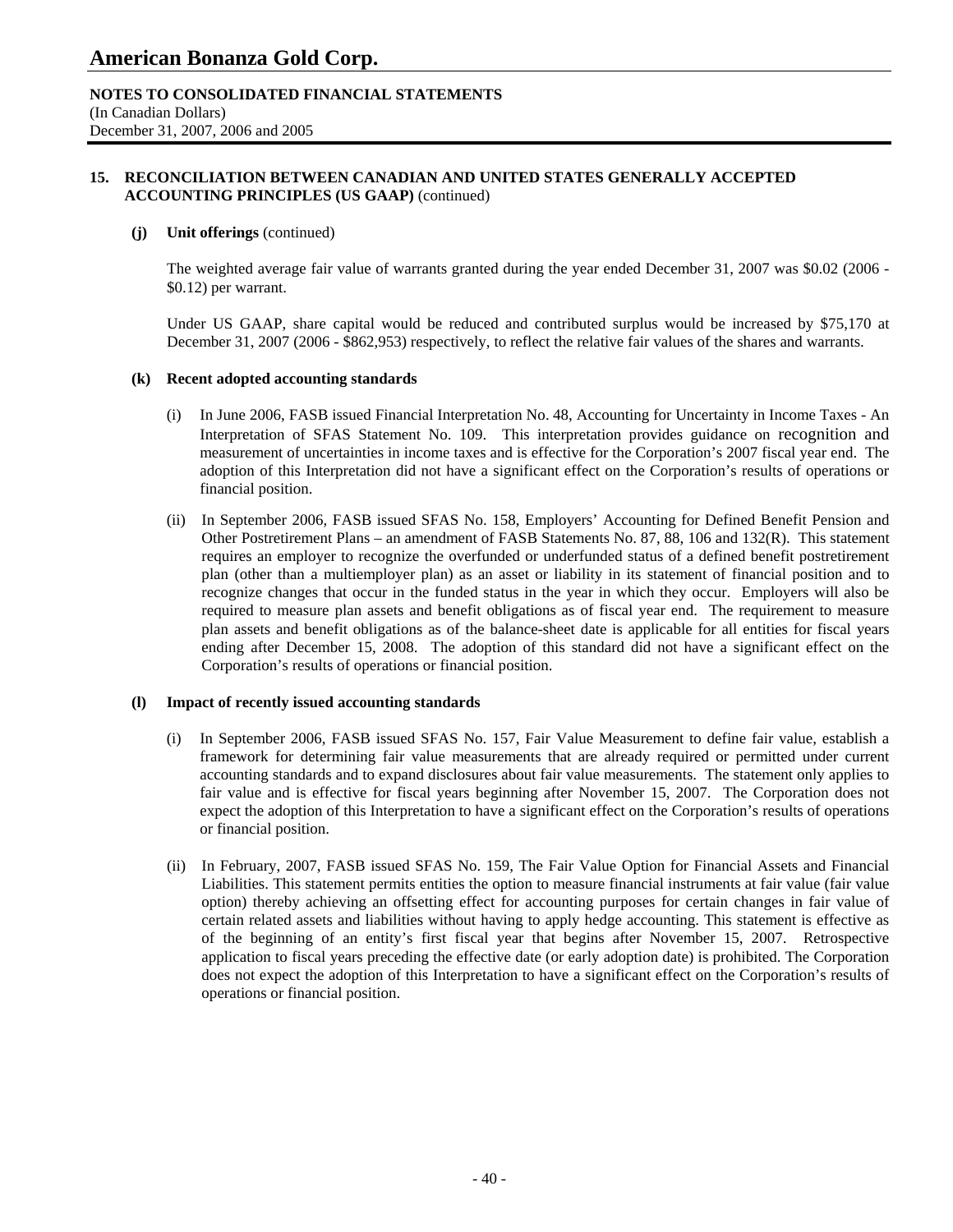### **NOTES TO CONSOLIDATED FINANCIAL STATEMENTS**

(In Canadian Dollars) December 31, 2007, 2006 and 2005

### **15. RECONCILIATION BETWEEN CANADIAN AND UNITED STATES GENERALLY ACCEPTED ACCOUNTING PRINCIPLES (US GAAP)** (continued)

### **(l) Impact of recently issued accounting standards** (continued)

(iii) In December 2007, the FASB issued SFAS 160, a standard on accounting for non-controlling interests and transactions with non-controlling interest holders in consolidated financial statements. This statement specifies that non-controlling interests are to be treated as a separate component of equity, with increases and decreases in the parent's ownership interest as capital transactions. This standard requires net income and comprehensive income to be displayed for both the controlling and the non-controlling interests. Additional required disclosures and reconciliations include a separate schedule that shows the effects of any transactions with the non-controlling interests on the equity attributable to the controlling interest.

 The statement is effective for periods beginning on or after December 15, 2008 and is to be applied prospectively to all non-controlling interests, including any that arose before the effective date. The Corporation does not expect the adoption of this Interpretation to have a significant effect on the Corporation's results of operations or financial position.

(iv) In December 2007, the FASB issued a revised standard on accounting for business combinations SFAS 141(R).

The major changes to accounting for business combinations are summarized as follows:

- all business acquisitions would be measured at fair value
- most acquisition-related costs would be recognized as expenses as incurred (they would no longer be part of the purchase consideration)
- non-controlling interests would be measured at fair value at the date of acquisition (i.e., 100% of the assets and liabilities would be measured at fair value even when an acquisition is less than 100%)
- goodwill, if any, arising on a business combination reflects the excess of the fair value of the acquiree, as a whole, over the net amount of the recognized identifiable assets acquired and liabilities assumed. Goodwill is allocated to the acquirer and the non-controlling interest

 The statement is effective for business combination transactions occurring in periods beginning on or after December 15, 2008. The Corporation not expect the adoption of this Interpretation to have a significant effect on the Corporation's results of operations or financial position.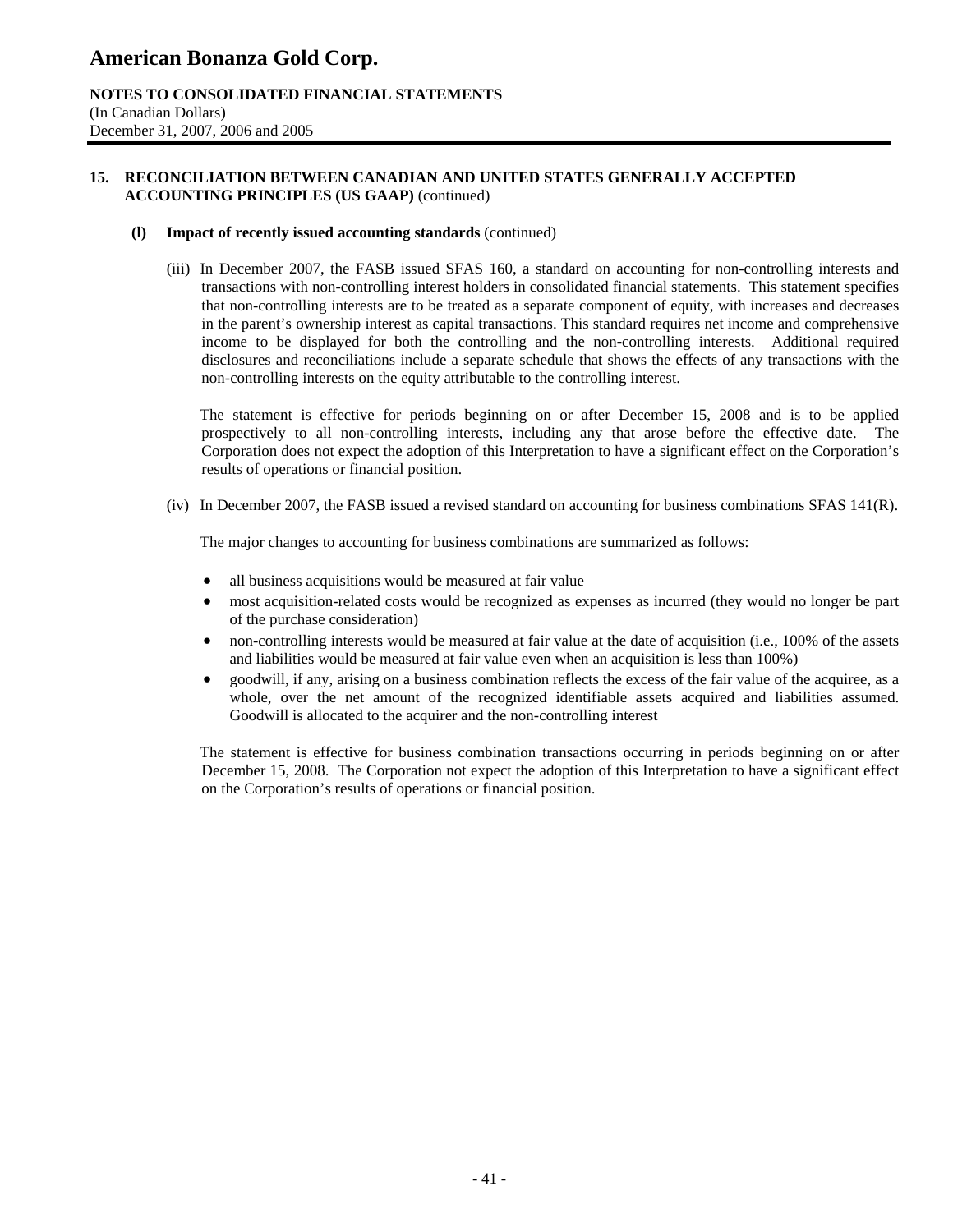### **NOTES TO CONSOLIDATED FINANCIAL STATEMENTS**

(In Canadian Dollars) December 31, 2007, 2006 and 2005

### **15. RECONCILIATION BETWEEN CANADIAN AND UNITED STATES GENERALLY ACCEPTED ACCOUNTING PRINCIPLES (US GAAP)** (continued)

### **(m) Reconciliation**

 The effect of the above measurement differences between Canadian GAAP and US GAAP (including practices prescribed by the SEC) on the consolidated balance sheets and statements of loss and deficit and cash flows is summarized as follows:

### (*i*) Assets

|                                                                                                                      | 2007           | 2006         |
|----------------------------------------------------------------------------------------------------------------------|----------------|--------------|
|                                                                                                                      | \$             | \$           |
| Total assets, under Canadian GAAP                                                                                    | 60,963,361     | 59,751,226   |
| Adjustment for mineral properties land use and deferred<br>exploration costs (note $15(a)$ )                         | (25, 954, 161) | (23,367,562) |
| Total assets, under US GAAP                                                                                          | 35,009,200     | 36,383,664   |
| Liabilities                                                                                                          |                |              |
|                                                                                                                      |                |              |
|                                                                                                                      | 2007           | 2006         |
|                                                                                                                      | \$             | \$           |
| Total liabilities, under Canadian GAAP                                                                               | 1,626,804      | 1,951,981    |
| Adjustment for flow-through shares (note $15(i)$ )                                                                   | 50,170         | 1,184,000    |
| Adjustment for income taxes related to mineral properties<br>(note $15(a)$ ) and flow-through shares (note $15(i)$ ) | (868, 721)     | (294, 026)   |

(*iii*) Deficit

|                                                                                              | 2007         | 2006         |
|----------------------------------------------------------------------------------------------|--------------|--------------|
|                                                                                              | \$           | \$           |
| Deficit, under Canadian GAAP                                                                 | (6,596,018)  | (5,649,561)  |
| Adjustment for mineral properties land use and deferred<br>exploration costs (note $15(a)$ ) | (25,954,161) | (23,367,562) |
| Stock-based compensation (note $15(b)$ )                                                     | 2,874,967    | 2,874,967    |
| Elimination of accumulated deficit (note $15(g)$ )                                           | (18,683,952) | (18,683,952) |
| Adjustment for flow-through shares (note $15(i)$ )                                           | 966,940      | (109,777)    |
| Deficit, under US GAAP                                                                       | (47,392,224) | (44,935,885) |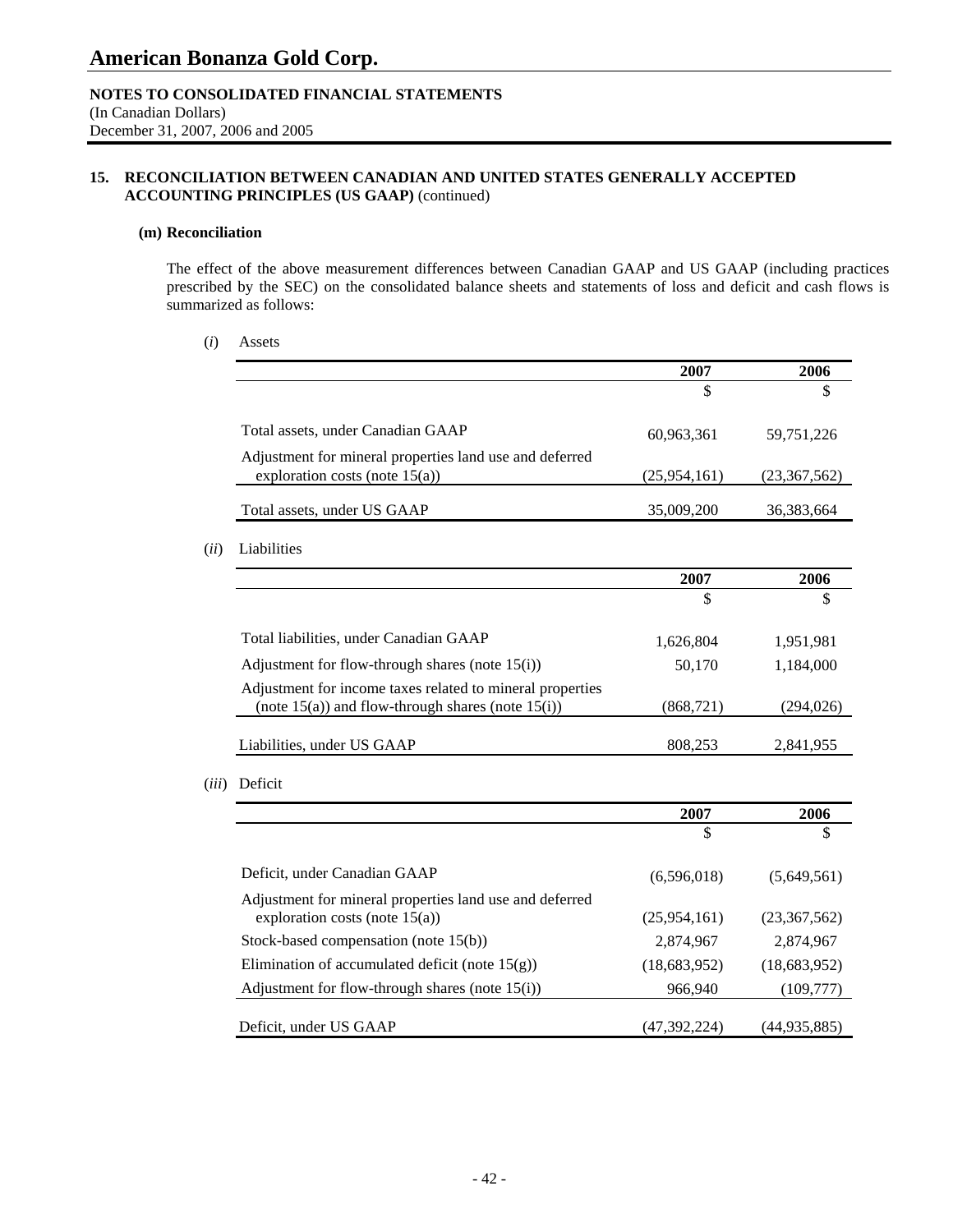### **NOTES TO CONSOLIDATED FINANCIAL STATEMENTS**

(In Canadian Dollars) December 31, 2007, 2006 and 2005

### **15. RECONCILIATION BETWEEN CANADIAN AND UNITED STATES GENERALLY ACCEPTED ACCOUNTING PRINCIPLES (US GAAP)** (continued)

### **(m) Reconciliation** (continued)

(*iv*) Share capital

| 2007        | 2006        |
|-------------|-------------|
|             | \$          |
| 60,087,914  | 57,954,703  |
|             |             |
| 18,683,952  | 18,683,952  |
| (148, 389)  | (780, 197)  |
| (75,170)    | (862, 953)  |
| 78,548,307  | 74,995,505  |
|             |             |
| 2007        | 2006        |
| \$          | \$          |
| 5,943,972   | 5,451,072   |
| (2,874,967) | (2,874,967) |
|             |             |
| 75,170      | 862,953     |
|             |             |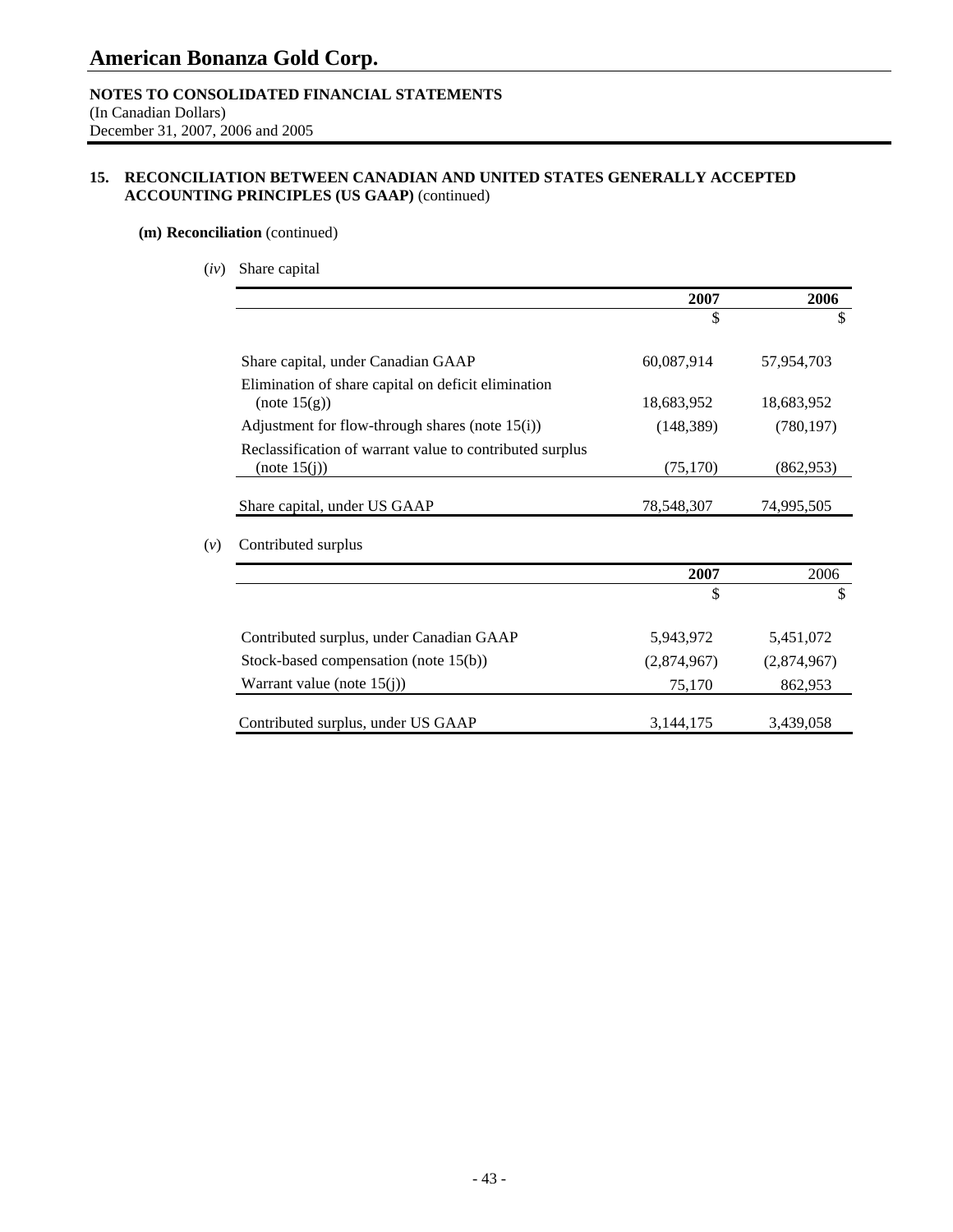### **NOTES TO CONSOLIDATED FINANCIAL STATEMENTS**

(In Canadian Dollars) December 31, 2007, 2006 and 2005

### **15. RECONCILIATION BETWEEN CANADIAN AND UNITED STATES GENERALLY ACCEPTED ACCOUNTING PRINCIPLES (US GAAP)** (continued)

### **(m) Reconciliation** (continued)

(*vi*) Net loss and loss per share for the year

|                                                                                             | <b>Years ended December 31</b> |             |              |
|---------------------------------------------------------------------------------------------|--------------------------------|-------------|--------------|
|                                                                                             | 2007                           | 2006        | 2005         |
|                                                                                             | \$                             | \$          | \$           |
| Loss for the year, under Canadian                                                           |                                |             |              |
| GAAP                                                                                        | (946, 457)                     | (1,740,706) | (4,215,960)  |
| Adjustment for mineral property land<br>use and deferred exploration costs                  |                                |             |              |
| (note 15(a))                                                                                | (2,586,599)                    | (4,016,959) | (5,860,497)  |
| Adjustment for income taxes related to<br>mineral properties adjustments                    | 1,076,717                      | (109, 777)  |              |
| Loss for the year, under US GAAP<br>Other comprehensive income (loss):                      | (2,456,339)                    | (5,867,442) | (10,076,457) |
|                                                                                             |                                |             |              |
| Unrealized gain (loss) on available-<br>for-sale marketable securities                      | (154,642)                      | (300)       | 12,607       |
| Comprehensive loss, under US GAAP                                                           | (2,610,981)                    | (5,867,742) | (10,063,850) |
| Weighted average number of common<br>shares outstanding under US GAAP,<br>basic and diluted |                                |             |              |
|                                                                                             | 100,958,861                    | 96,280,740  | 72,356,898   |
| Basic and diluted loss per share, under<br><b>US GAAP</b>                                   |                                |             |              |
|                                                                                             | (0.02)                         | (0.06)      | (0.14)       |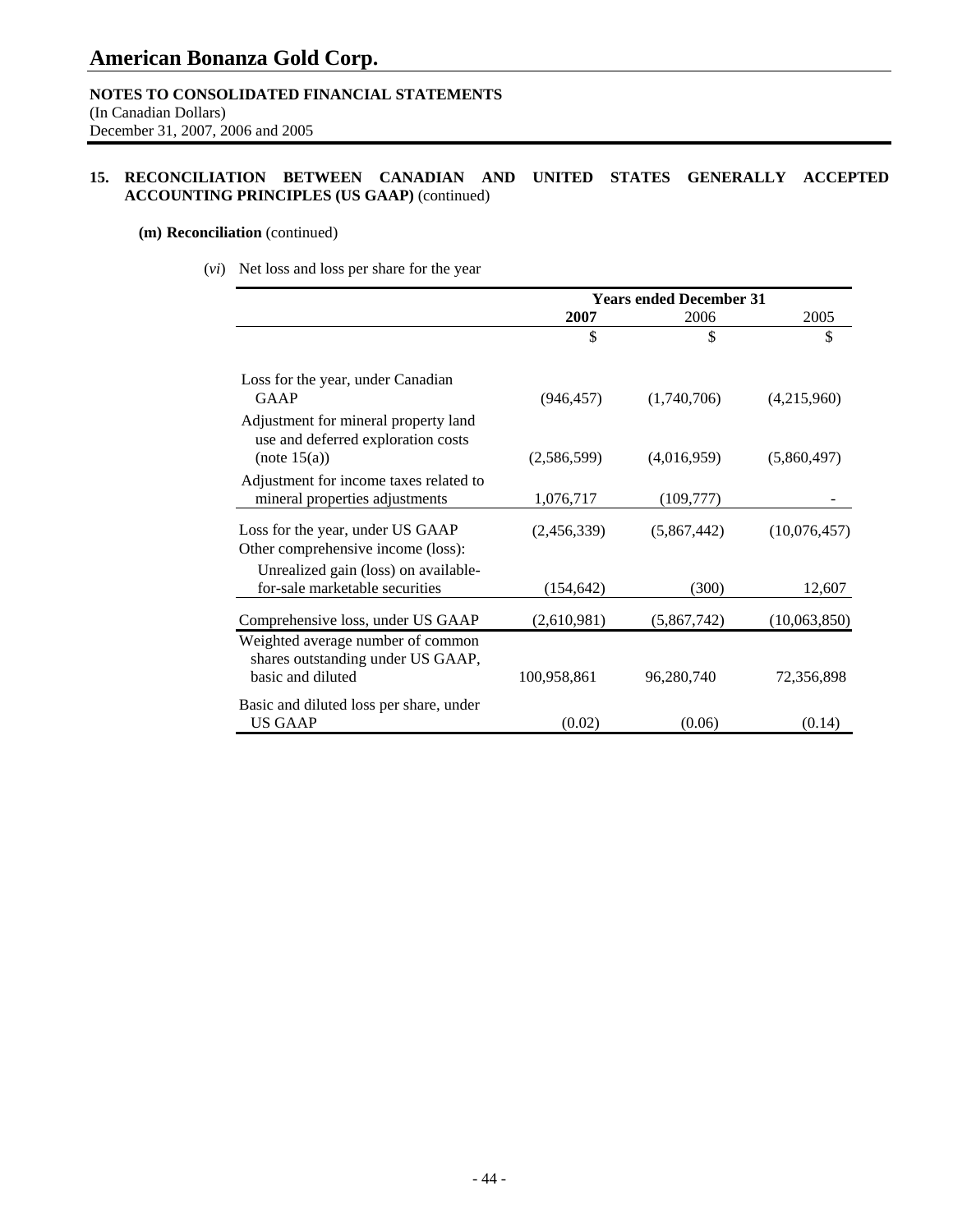### **NOTES TO CONSOLIDATED FINANCIAL STATEMENTS**

(In Canadian Dollars) December 31, 2007, 2006 and 2005

### **15. RECONCILIATION BETWEEN CANADIAN AND UNITED STATES GENERALLY ACCEPTED ACCOUNTING PRINCIPLES (US GAAP)** (continued)

### **(m) Reconciliation** (continued)

### (*vii*) Statement of Cash Flows

Cash provided by (used in) operating activities

|                                          | <b>Years ended December 31</b> |             |             |
|------------------------------------------|--------------------------------|-------------|-------------|
|                                          | 2007                           | 2006        | 2005        |
|                                          | \$                             | \$          | \$          |
| Cash used in operating activities,       |                                |             |             |
| under Canadian GAAP                      | (1,842,272)                    | (2,618,054) | (1,373,209) |
| Adjustment for mineral properties and    |                                |             |             |
| deferred exploration (note $15(a)$ )     | (2,886,599)                    | (4,096,242) | (6,249,577) |
| Cash used in operating activities, under |                                |             |             |
| <b>US GAAP</b>                           | (4,728,871)                    | (6,714,296) | (7,622,786) |
|                                          |                                |             |             |
| Cash used in investing activities, under |                                |             |             |
| Canadian GAAP                            | (2,889,959)                    | (4,119,530) | (6,290,519) |
| Adjustment for mineral properties and    |                                |             |             |
| deferred exploration (note $15(a)$ )     | 2,886,599                      | 4,096,242   | 6,249,577   |
| Cash used in investing activities, under |                                |             |             |
| <b>US GAAP</b>                           | (3,360)                        | (23, 288)   | (40, 942)   |
|                                          |                                |             |             |
| Cash provided by financing activities,   |                                |             |             |
| under Canadian GAAP                      | 2,848,289                      | 7,473,689   | 3,610,404   |
| Change in restricted cash from           |                                |             |             |
| issuance of flow-through shares          |                                |             |             |
| (note 15(i))                             | 1,689,253                      | 269,857     | (3,230,385) |
| Cash used in financing activities, under |                                |             |             |
| <b>US GAAP</b>                           | 4,537,542                      | 7,743,546   | 380,019     |
|                                          |                                |             |             |
| Cash and cash equivalents, end of        |                                |             |             |
| year, Canadian GAAP                      | 4,266,063                      | 6,150,005   | 5,413,900   |
| Restricted cash from issue of flow-      |                                |             |             |
| through shares (note $15(i)$ )           | (1,271,275)                    | (2,960,528) | (3,230,385) |
| Cash and cash equivalents, end of year,  |                                |             |             |
| <b>US GAAP</b>                           | 2,994,788                      | 3,189,477   | 2,183,515   |

### **16. SUBSEQUENT EVENTS**

- **(a)** Subsequent to December 31, 2007, the Corporation renounced \$1,503,400 of exploration expenditures to investors who purchased flow-through shares in 2007.
- **(b)** The Corporation has signed a Letter of Intent to merge into a wholly owned subsidiary of Gryphon Gold Corporation (Gryphon Gold) through a Plan of Arrangement. Subsequently, both companies have determined not to proceed with the proposed merger. No break-up fees are payable to either party.